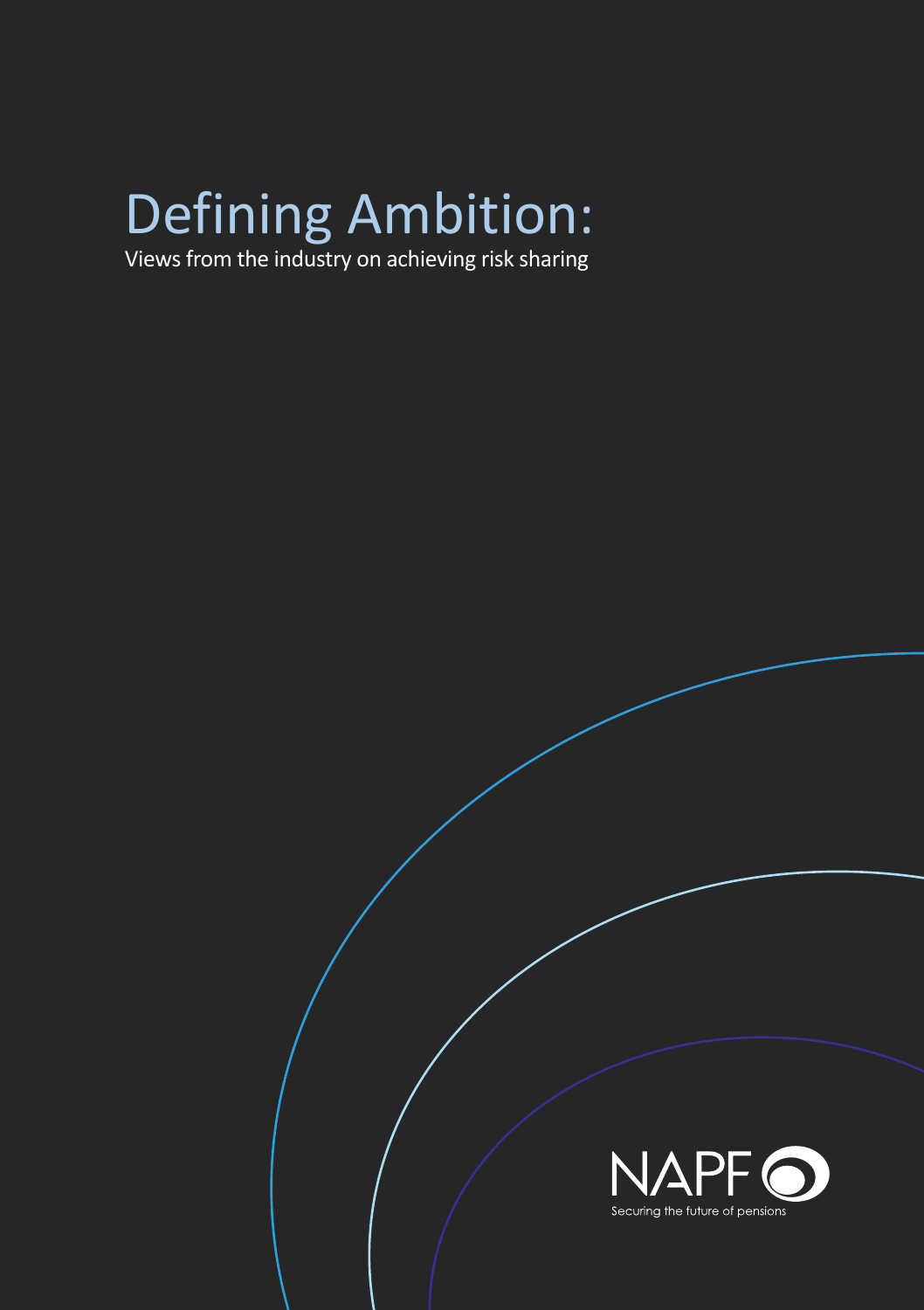This is the first in a series of research publications by the NAPF designed to promote discussion and debate about some of the key pension and investment issues of the day.

The NAPF is grateful for the contributions provided by the authors. The views expressed in this publication are those of the authors and not necessarily the views of the NAPF.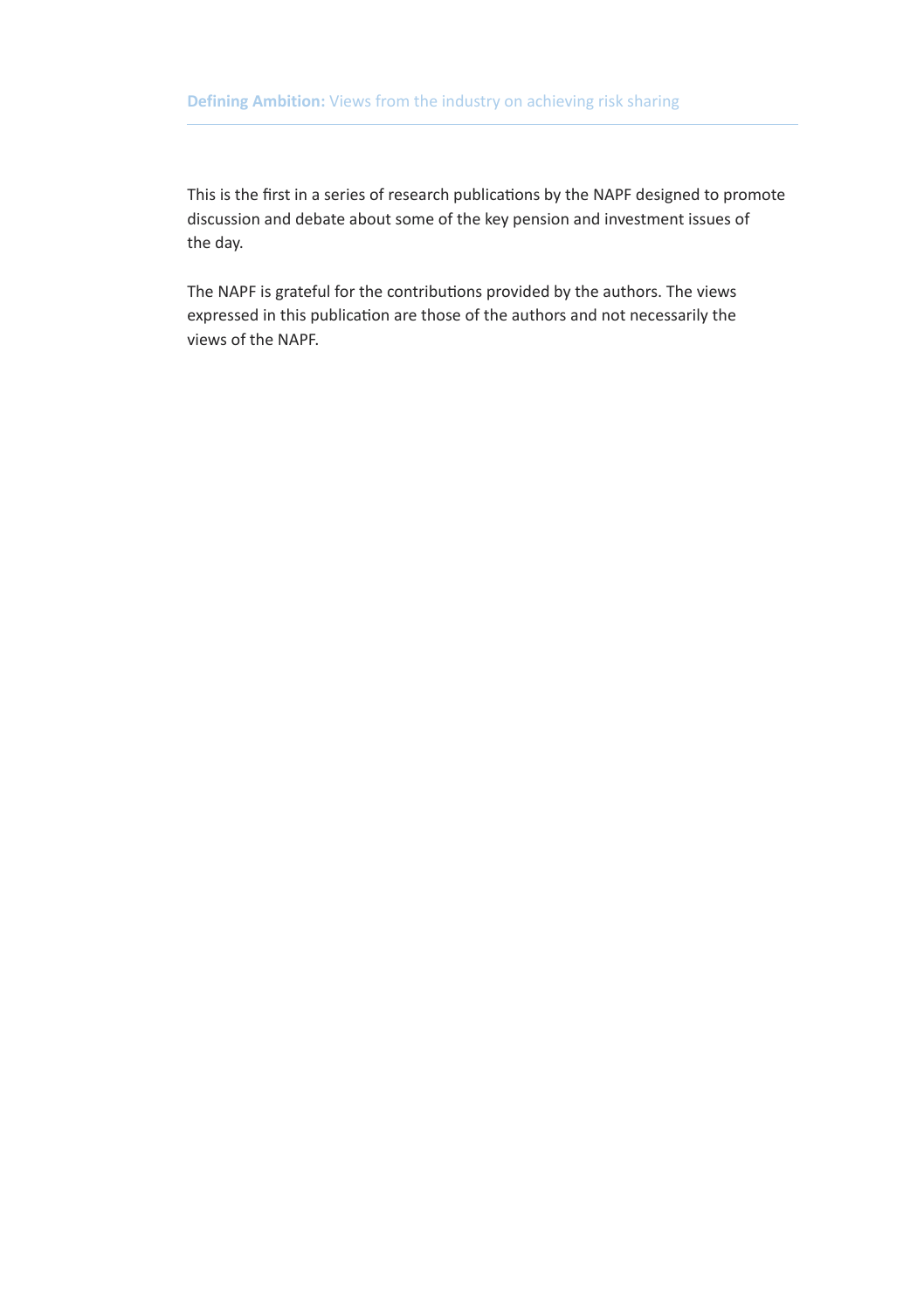### **Contents**

| <b>Introduction</b>                                                                                                                                                                                   | 02 |
|-------------------------------------------------------------------------------------------------------------------------------------------------------------------------------------------------------|----|
| <b>Defining Ambitions</b><br>Steve Webb MP, Minister of State for Pensions                                                                                                                            | 07 |
| Motherhood, apple pie and risk-sharing<br>Joanne Segars, Chief Executive<br>The National Association of Pension Funds                                                                                 | 14 |
| <b>Risk-sharing in Dutch pension schemes</b><br>Adri van der Wurff, Chief Client Office<br>Stefan Lundbergh, Head of the innovation centre<br>Ruben Laros, Innovation coordinator<br><b>APG Group</b> | 24 |
| Defined Ambition and the Lost Generation<br>Ruston Smith, Chair<br>The NAPF Retirement Policy Council                                                                                                 | 31 |
| Defined Ambition a chance to rethink the future of DC<br>Lord Hutton of Furness, former Secretary of State for Work and Pensions,<br>Chairman, MyCSP and adviser to Dimensional Fund Advisors         | 39 |
| Forwards, backwards, sideways<br>Alan Rubenstein, Chief Executive<br><b>Pension Protection Fund</b>                                                                                                   | 46 |
| Defining Ambition in occupational pensions<br>Gregg McClymont MP, Shadow Minister for Pensions                                                                                                        | 52 |
| Defined Ambition - whose ambition?<br>Lars Rohde, CEO and Ole Beier Sørensen, Chief of Research & Strategy<br><b>ATP</b>                                                                              | 58 |
| Actively sharing risk $-$ the key benefits of risk sharing<br>and the challenges of getting there<br>Wendy Taylor, HR Director<br>Morrisons                                                           | 65 |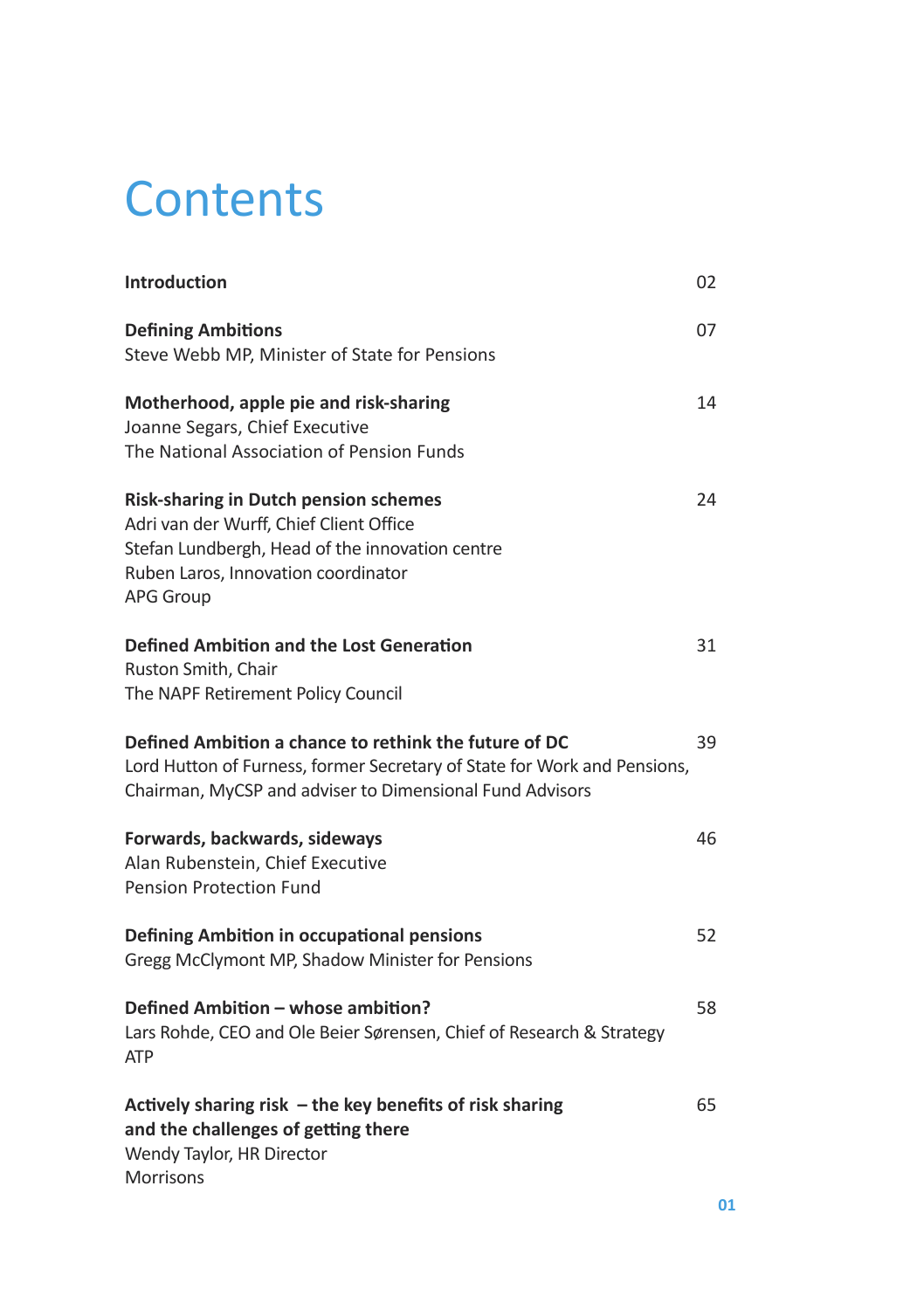### Introduction

#### **Nicholas Timmins surveys the recent history of the pensions market, and looks towards a new future**

Over the past decade, defined benefit (DB) pensions in the private sector have entered what looks to be pretty much terminal decline – although not in terms of the liabilities that have been built up, nor in terms of the pensions that will still be paid out over many years to millions of beneficiaries.

But a mere 19 per cent of DB pensions<sup>1</sup> – usually final salary schemes – remain open to new members, and growing numbers are closing to further contributions from existing members. In their place have come money purchase, or defined contribution (DC), pensions.

The result has been to turn the once standard approach to workplace pensions on its head. Under DB, the employer took all the key risks – notably the investment risk as the pension built up, much of the inflation risk (and the continued investment risk) once pensions were in payment, and the longevity risk – how long the beneficiaries would live – once people had retired.

DC is a mirror image of that. In most schemes, all those risks are transferred to the employee, including the investment risk – which few individuals have the skills or knowledge to handle.

Individuals now take the risk over how large their final pension pot will be, and what it will then buy in terms of an annuity. They have to decide how far to forego income to provide protection against inflation, and similarly whether to provide the sort of survivor's benefit which is a typical feature of DB pensions.

Added to that, in a typical DC plan, much less money – from both the employer and employee – is being invested. Only 9 per cent typically goes into a DC pension<sup>2</sup> from combined employer and employee contributions, against 21 per cent into a DB pension<sup>3</sup>.

As a result, almost any way it is measured, pension coverage in the private sector has declined – whether in terms of numbers with a workplace pension or in terms of how much is being saved a year. Whole generations of workers, if they are saving at all, are saving for a poorer old age than the current generation of retirees who have benefited from DB schemes and previous incarnations of workplace pension saving.

1 NAPF Annual Survey, 2011 2 ONS Pension Trends July, 2012 3 ONS Pension Trends July, 2012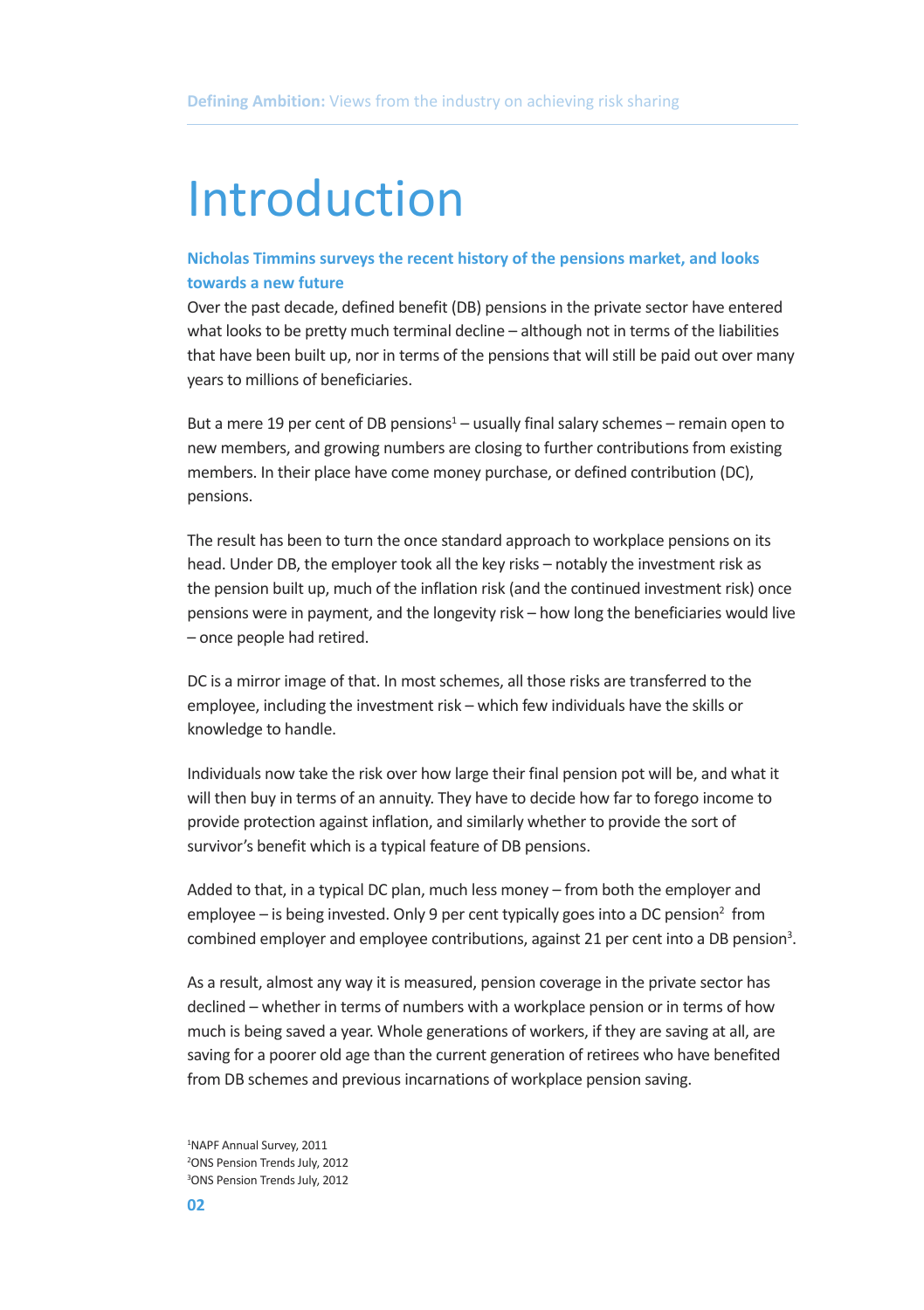#### **The decline of DB**

Over the years, a host of reasons contributed to the decline of DB pensions. These included increased life expectancy, new accounting rules that put pension schemes on companies' balance sheets and required 'mark to market' valuations, poor investment returns, changes to tax credits and increased regulation that protected the pension pots of those who changed jobs and demanded inflation proofing of pensions in payment.

Calculations by the Pensions Policy Institute indicate that the cost of providing DB pensions doubled over 50 years<sup>4</sup>, with employers bailing out in the face of rising costs and increased uncertainty about the financial liabilities they were taking on.

Pension ministers have, over the years, faced repeated pleas from the industry, and even from recommendations in reports that they commissioned themselves, that some of the burden of regulation should be lifted – that some greater flexibility should be permitted over the promises that companies have made, or been required to make – for example, allowing inflation increases once pensions are in payment to become discretionary, dependent on the performance of the fund.

Each time, with one or two mainly minor changes, ministers have ducked the issue; chiefly, it would appear, because they feared any change would accelerate rather than slow the stampede away from the 'gold standard' of a DB pension.

Now, however, while a number of DB pensions clearly will continue on for many years, something resembling the end game has been reached for DB pensions. And a new opportunity has arisen.

#### **A new landscape**

If – and it remains an 'if' – the Coalition Government goes ahead with its plans for a single state pension of around £140 a week, the nature of DB schemes will change. Contracted out status – and the national insurance rebates that such schemes receive for providing a pension at least as good as the individual would have received from the state second pension – will go. DB pensions will become entirely additional to the state pension, not a substitute for part of it.

Furthermore, asthings currently stand, the single state pension will include a 'triple lock' to ensure that its real value not only does not fall but might even rise. The basic state pension will increase by either prices, or earnings, or a minimum of 2.5 per cent per year.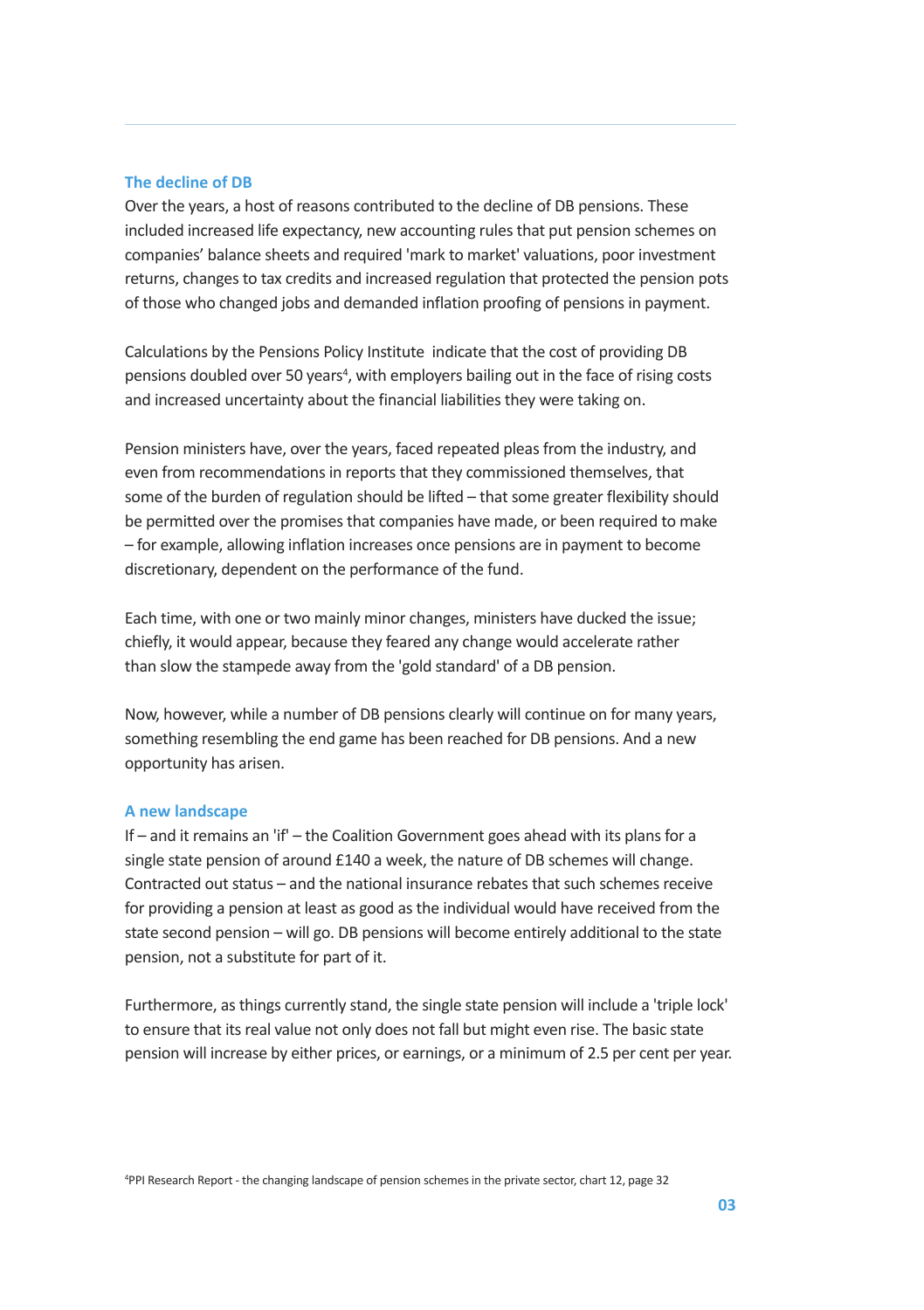This changed landscape, as the Pensions Minister Steve Webb has set out, provides an opportunity to re-think the essentially binary split between DB – where the employer is tied to a set of rigid promises and takes all the risk – and DC, where in its standard form there is effectively no promise to the employee other than the employer's contribution.

In practice, of course, the picture is more complicated than that. There are already a range of hybrid schemes, including for example, cash balance pensions where the employer provides a guarantee of growth in the pension pot but does not guarantee what that will buy in terms of an income.

This is already a form of 'risk-sharing' pension – or, as Steve Webb has put it, one that offers a "Defined Ambition" for the pension outcome, rather than the comprehensive promise DB offers at its best. There are other examples. But the current regulatory system tends to force schemes that offer promises into the heavily regulated camp of DB pensions. And a mere 8 per cent of DB schemes in the latest NAPF survey<sup>5</sup> described themselves as "hybrids" – in effect, risk-sharing.

The question is how to provide a framework to make the creation of such Defined Ambition pensions easier. The goal is twofold. First that it might encourage employers moving out of existing DB schemes to move to arrangements that contain elements of continued risk sharing, rather than switching straight through to pure DC. And second that employers already in pure DC might prove willing to take some risk back as part of an improvement to their employee packages – aided it is hoped, by auto-enrolment encouraging employees to take a greater interest in their pensions.

#### **Expert views**

In the essays that follow a range of pension specialists open at least a window on how that new framework might be developed.

They set out, for example, the Dutch approach, which has moved from final salary to career average pensions; with the amount of uplift applied both to pensions in payment, and during the investment phase, being dependent on the financial strength of the fund. The chapter in question contains suggestions of how the UK could build "an even better solution".

There are a host of ideas about the way that risks could be shared – about what sorts of guarantees or partial guarantees could be offered, from something as minimal as a 'money back' guarantee, where the employee would be guaranteed to get back at least the total of contributions from themselves, their employer and the taxman, to much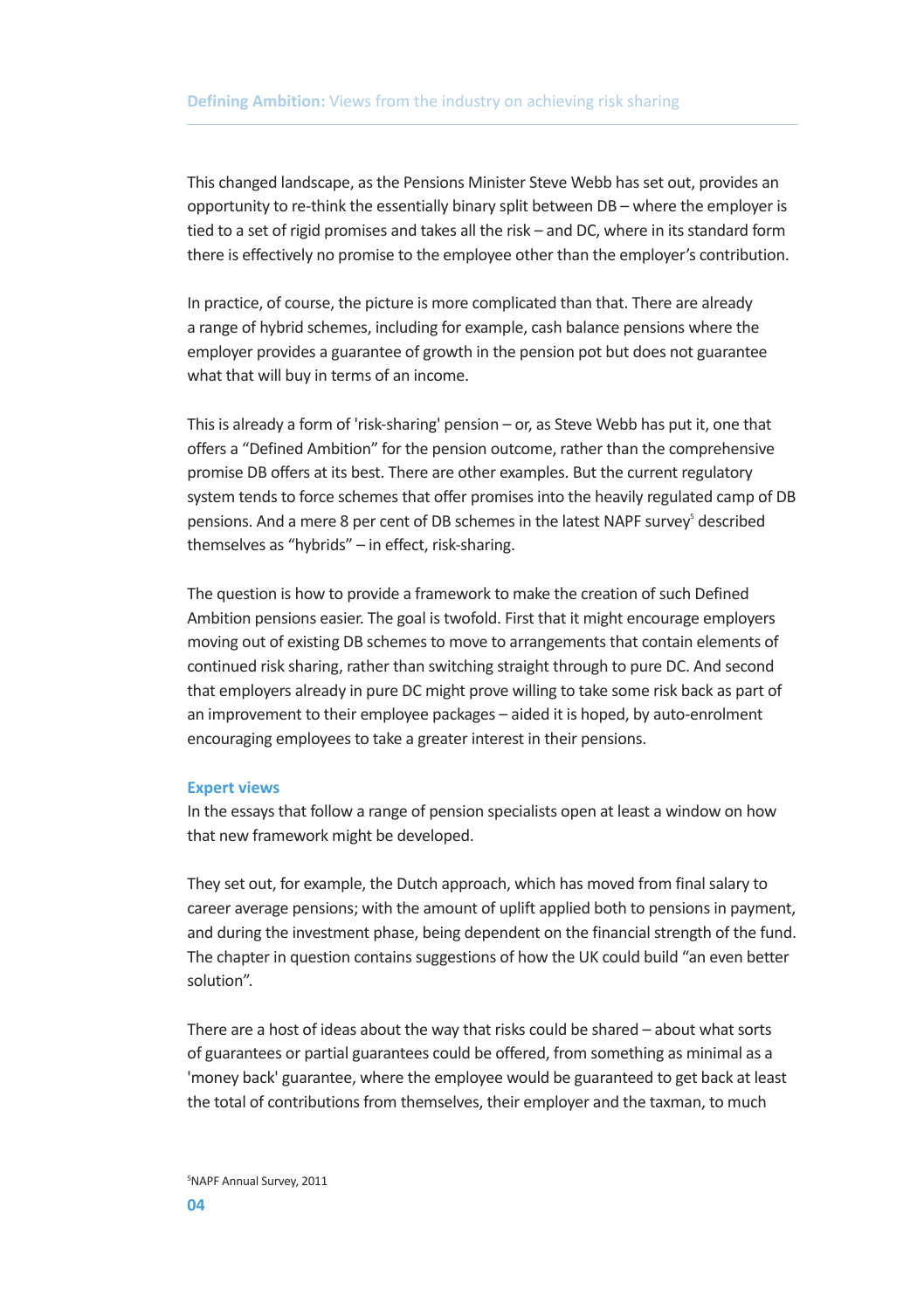larger degrees of risk-sharing. There is also debate about what the principle goal of defined ambition should be – merely some guarantee around the size of the pot, or more of a guarantee about the eventual income.

Employees, the authors note, will need to understand what is being offered. And here, Morrisons' experience spells out an approach to employee education and involvement that holds promise. But the contribution implicitly raises the question of how far companies would be willing to share 'what works' with others.

If there is a widespread consensus that the creation of Defined Ambition pensions is a good idea, the problem is how to get there. The challenge looks formidable. As Joanne Segars suggests, the answer is unlikely to lie in tweaking the existing 'binary' approach of DB and DC regulation. Rather, it needs to be re-thought and re-drawn in the round.

As Steve Webb underlines, risk-sharing hasto cope with job mobility, when different employers may offer different forms of risk-sharing. And he asks a key question: to go down this road, what guarantees will employers need that new layers of regulation will not add new minimum duties to schemes? What will prevent the sort of regulatory creep to which, with the best of intentions, DB wassubject? A government cannot legislate to bind its successors not to do something. But an entirely new regulatory regime that allowed for risk-sharing, rather than mere tweaks to the existing system, might achieve that effect simply by allowing for a much wider diversity of schemes. If that is to happen, however, as several authors note, good governance will be essential.

Employees will need to have faith in the promises made. Furthermore, a risk-sharing approach would clearly work best if the vast numbers of individual DC schemes could be consolidated in some way to achieve scale.

Both those factors strengthen the arguments for the creation of 'Super Trusts' that can cross companies and indeed industries. That in turn would help tackle the job mobility problem as the chances of an employee being able to stay with a single pension provider for much of their career would be enhanced. In addition, it could offer employees collective, rather than individual, investment risk.

That proposition leads to questions about what incentives, what regulation, what penalties, what legislation, or what mix of those levers would be needed to encourage consolidation into "super trusts". Do they need to be created as "green field" sites? And if so, how? Or is there a way of creating them through some mixture or push and pull that leads existing schemes to join them?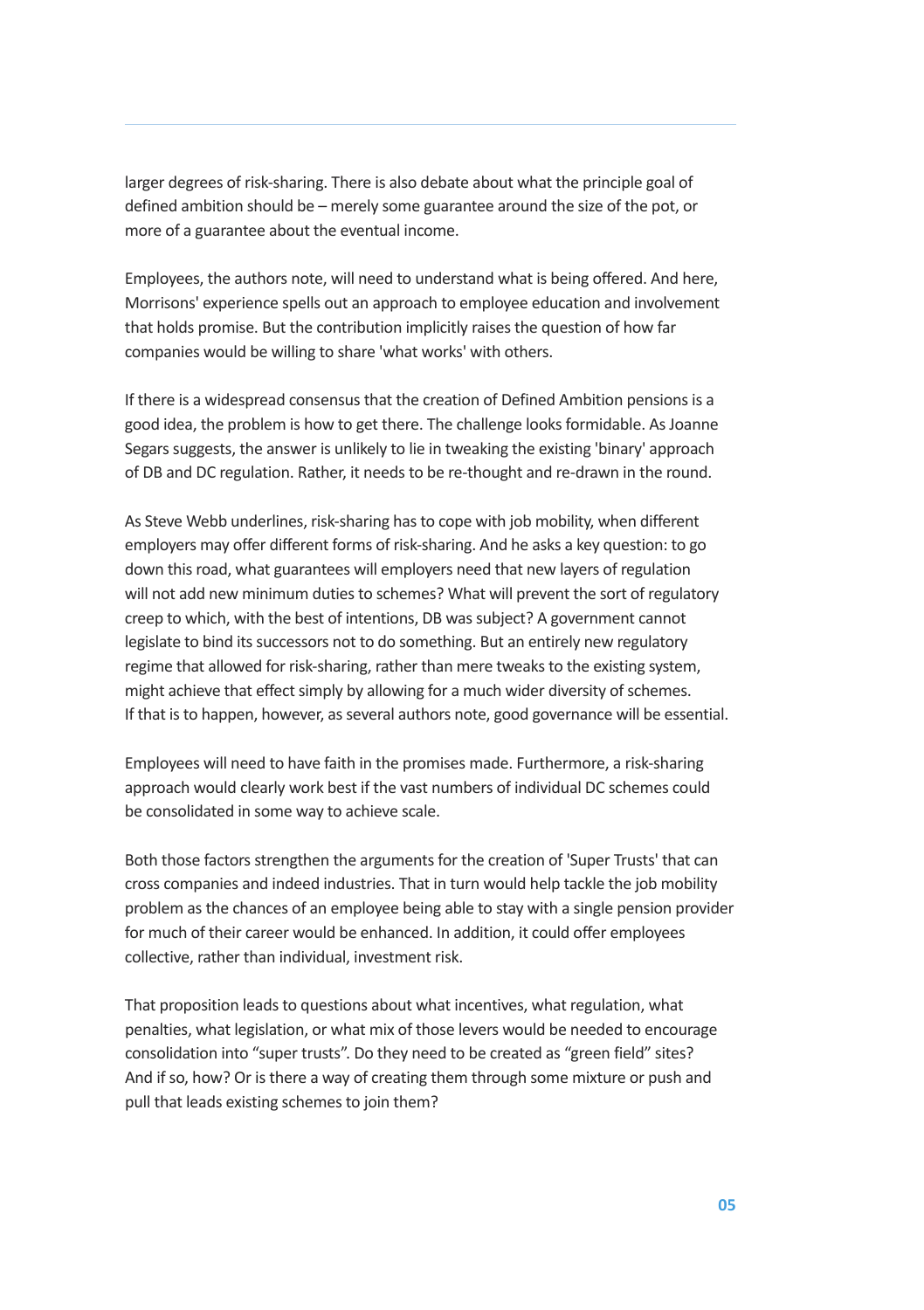In other words, the more you think about what is needed to make Defined Ambition pensions a widespread reality – one that is safe for employees and safe for employers – the larger the agenda gets.

The fact remains, however, that there is a huge opportunity here, given the degree of political and industry consensus that Defined Ambition is a good idea even if the definitions of defined vary – and given the other changes in the pensions landscape which mean that such a goal may be achievable. Furthermore, there is time to think through and enact the answers to the many questions that the idea raises.

Will that time be wasted? Not if sufficient momentum is put behind the idea – by politicians, policy-makers, the industry and its regulators, and by the employee. There are hard issues to tackle to make this a reality. The contents of this publication set some of them out and suggest how some of them might be solved. But much more will be needed if the ambition of Defined Ambition is to be realised.

#### **Nicholas Timminsis a former Public Policy Editor at the Financial Times**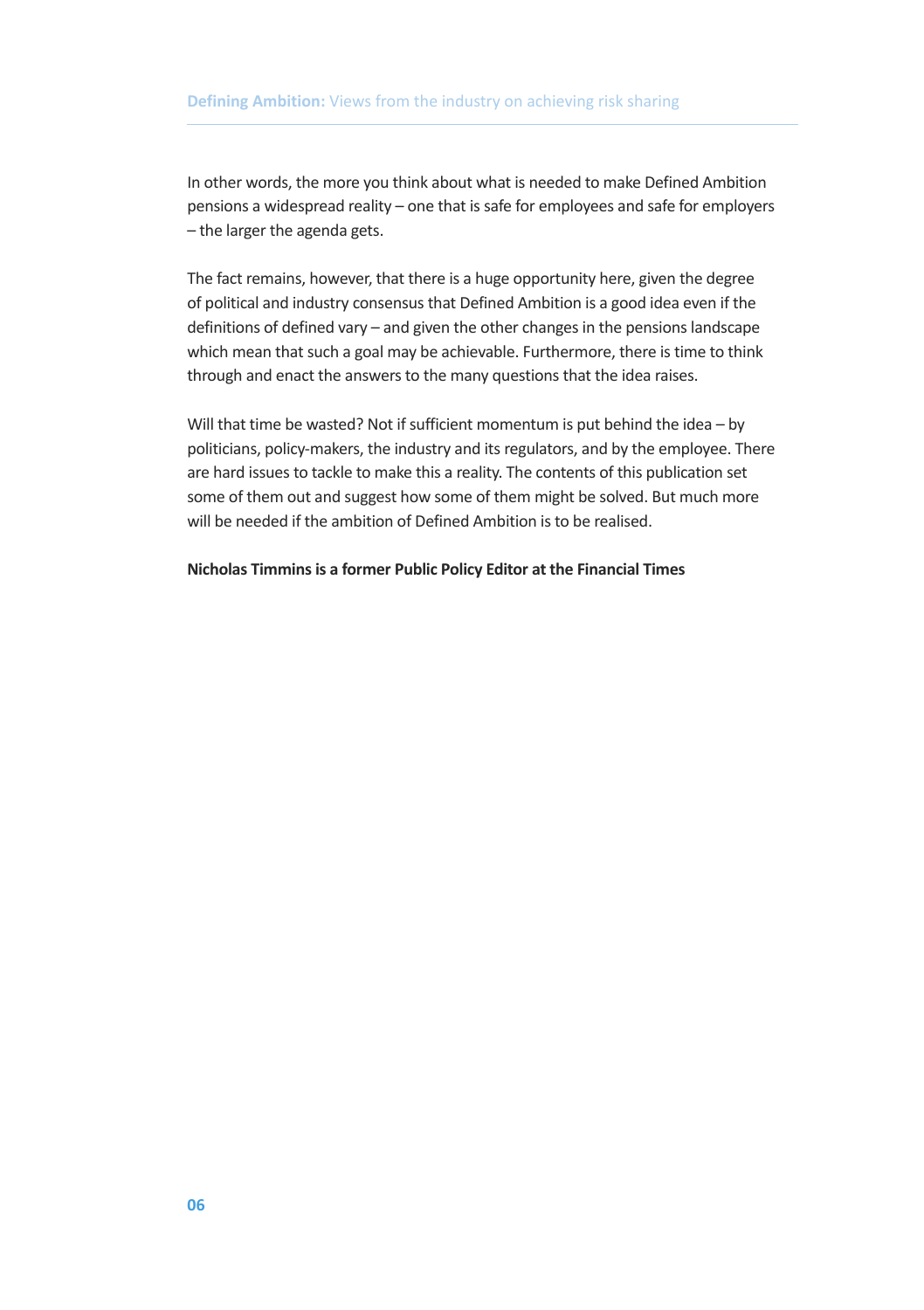# Defining Ambitions 01

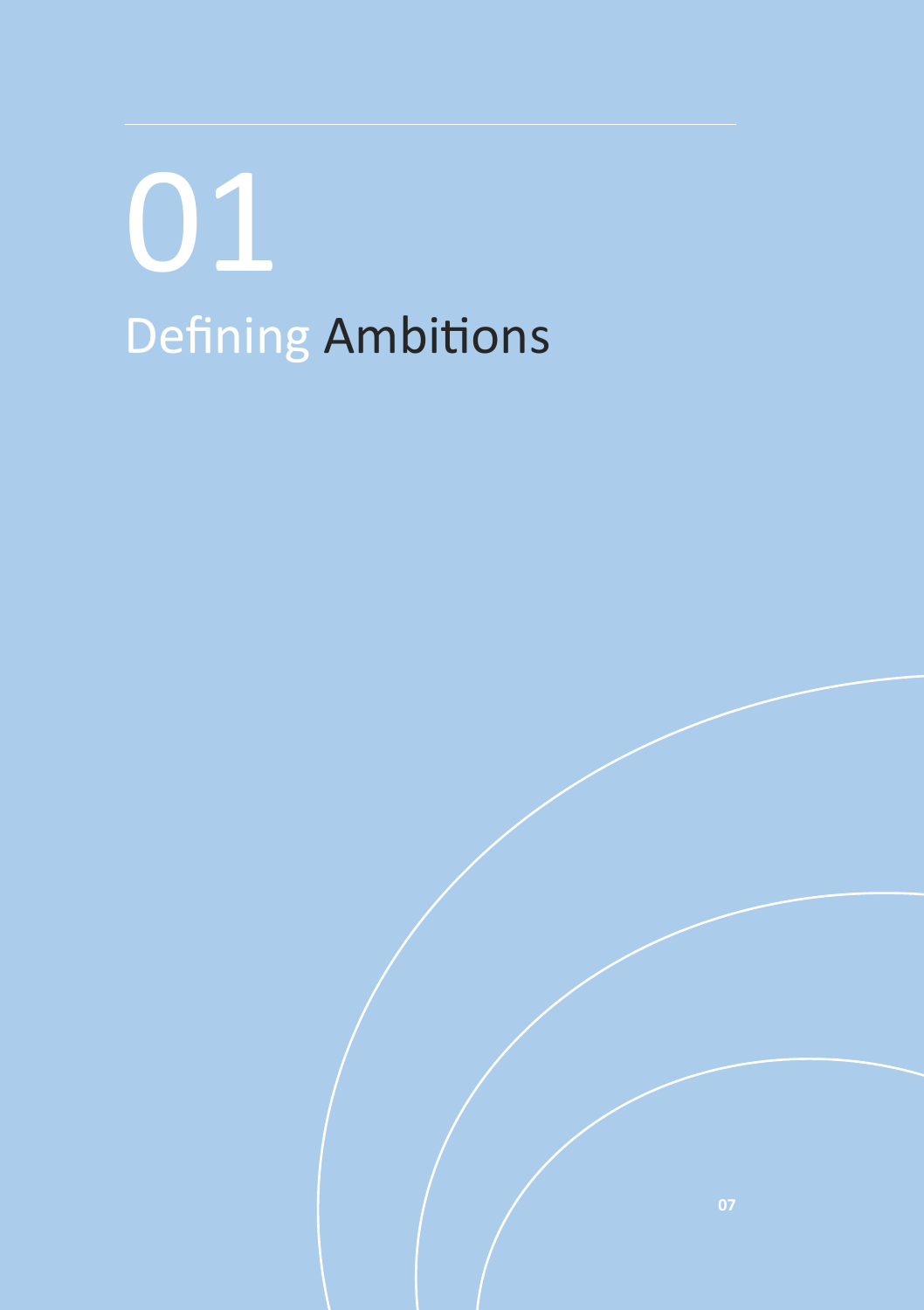### Defining Ambitions

#### **Steve Webb MP calls for the industry to work together with the Government to create pension models that are fit for the future**

Workplace pension provision will always be diverse. It will reflect the size, financial health and attitudes of the employer; the size, composition and strength of the workforce; the industrial sector of the firm; and many other factors. It is not the place of government to prescribe a single preferred form of workplace pension provision, especially in a world where that provision is largely voluntary beyond the auto-enrolment minimum.

But it is the job of government to make sure that workplace pension provision is, at the very least, of a minimum standard and – if possible – to encourage firms who want to go beyond that minimum.

This is what Defined Ambition is about. In a world where very few firms will take on all the risks of pension provision associated with pure defined benefit (DB) schemes, Defined Ambition is about that very large middle space where firms are willing to bear some of the risks, or share part of those risks with the pension industry like an insurer, rather than leave them all to the employee. People sometimes say that firms are so scarred by the experience of running DB schemes that they are not interested in bearing any risk. But a look at the diversity of workplace pension provision in the UK today shows that this is simply not true.

Lying between the extremes of pure DB and pure defined contribution (DC) provision, Defined Ambition encompasses a wide range of models, some of which are already possible in the current legislative and regulatory framework while others are not. At the 'DB-lite' end of the scale are schemes where longevity risk is shared through a 'lifeexpectancy adjustment factor' or similar devices, where the investment risk is borne by the employer (as with cash balance schemes); or various forms of hybrid schemes such as capped DB with a DC top-up or DB schemes with conditional indexation. At the (lessdeveloped) 'DC-plus' end of the scale, models include individualised DC pensions with guaranteed minimum rates of return or the collective DC schemes that are the norm in many other European countries. One attractive example of individualised DC with risksharing is the 'moneyback guarantee' where the very least that the pension fund will do is return the full value of the contributions made by employee, employer and taxpayer. I believe that developing products of this sort offers the potential to meet a real need in future pension provision.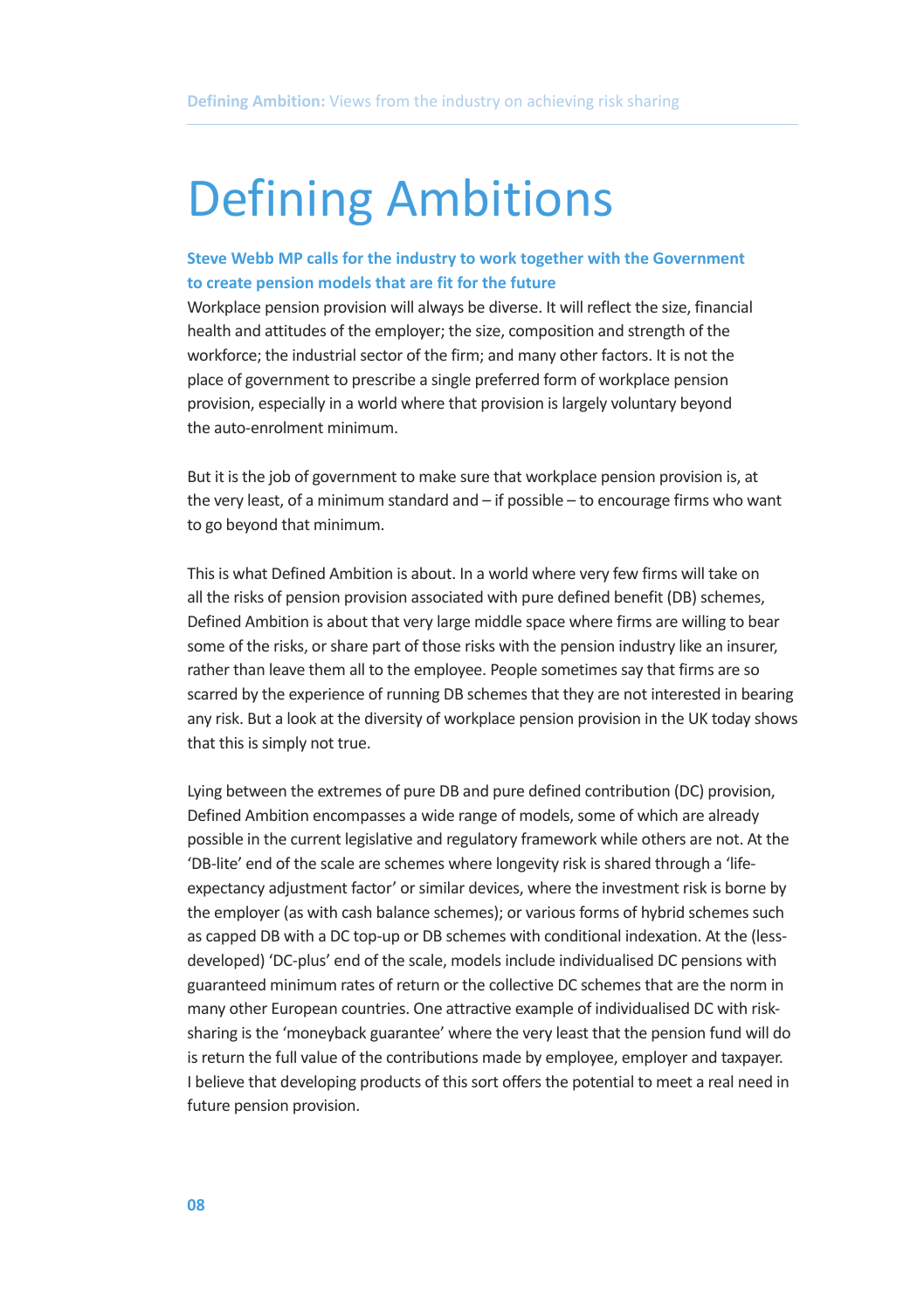#### **Why does risk-sharing matter?**

In considering why risk-sharing is so important it is worth considering where we have come from. Whilst the past was never quite as rosy as we sometimes paint it, for many people pension provision used to be one of the certainties in their life. For as long as they worked for the same large employer (in the public or the private sector) they could plan for their retirement with a great deal of certainty. They knew that their retirement income would replace a set percentage of their final wage, and – in many cases – that their retirement income was itself largely protected against future inflation.

Consider, by contrast, the situation facing growing numbers of private sector workers in the UK today. If they have a pension it will probably be a straightforward DC pension pot. If they are lucky, their employer will make a worthwhile contribution and the scheme will offer modest charges and high quality investment management. But the size of their final pension and their living standards in retirement are still hugely uncertain. They will work for an average of around a dozen employers over their working life who will have a diversity of pension provision of varying quality. Their pension fund will generally increase each year but some years their pension statement will show a cash fall. When they retire they will probably buy a pension with their fund but annuity rates are subject to great uncertainty and are on a long-term downward trend. And even in retirement their real living standard will be unpredictable because fluctuating inflation will erode the value of what is highly likely to be an annuity which is fixed in cash terms.

It is not hard to see why a measure of greater pension certainty than that afforded by pure DC could be a very attractive part of the workplace pension offer. The question I am asking within government and in partnership with the industry is: what do we need to do to encourage firms to offer risk-sharing or Defined Ambition pensions or, at the very least, what barriers to such provision do we need to remove? And what types of products would help to deliver the kind of risk-sharing that employees would most value?

Some people have argued that because we already have risk-sharing models we do not need to do anything. For example, firms are already offering pensions where adjustments are made for rising longevity or where the firm limits its risk exposure to pre-retirement investment risk. But we also hear that there is sometimes an uncomfortable fit between these schemes and the current 'binary' regulatory framework which tries to categorise benefits as either DB or DC. We need to understand better what those issues are and how we could change the regulatory framework to accommodate greater risk-sharing.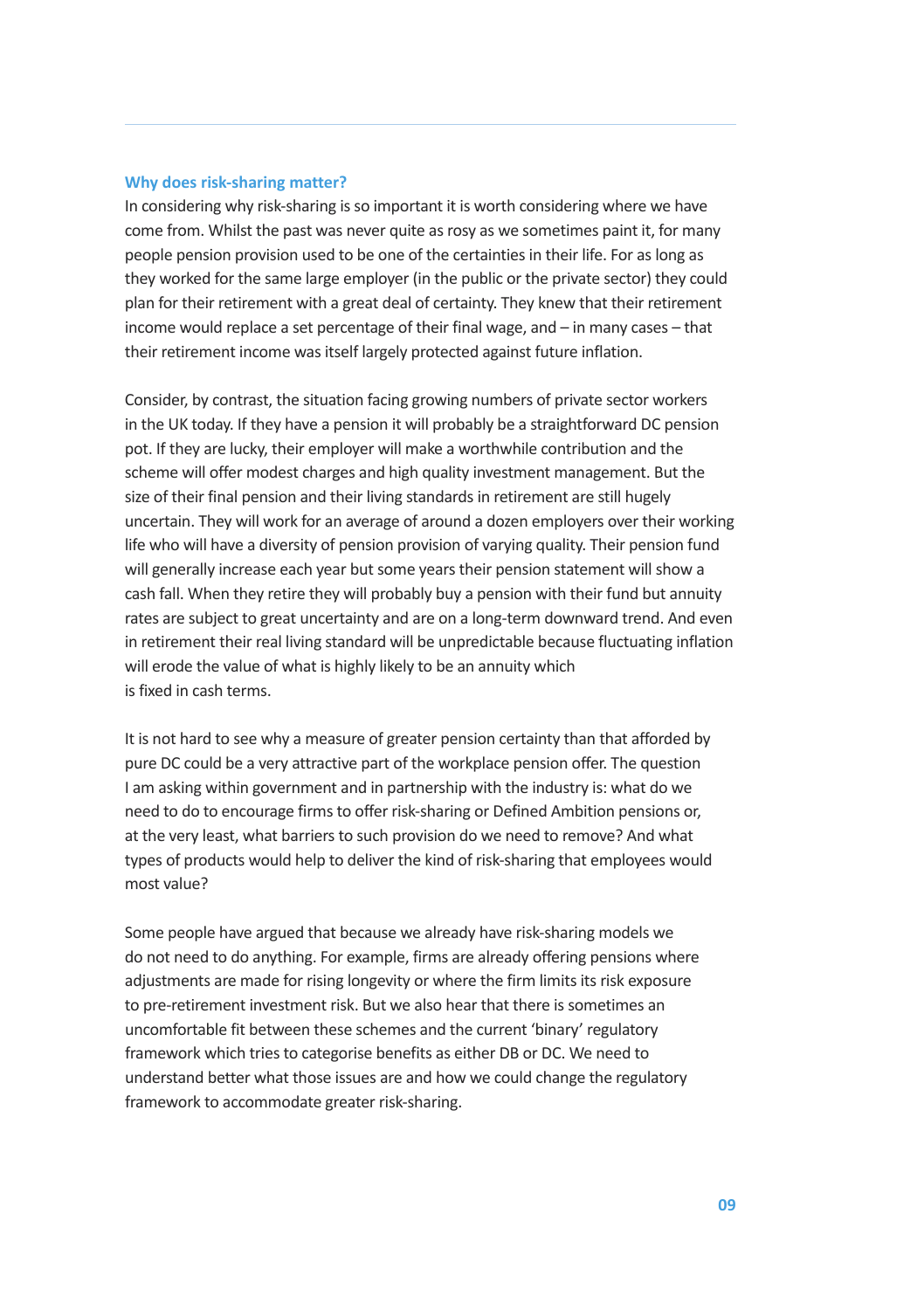Some employers point to the rules on indexation of DB schemes as being an example of an overly-rigid regulatory framework. These rules were introduced with the best of intentions but mean that it is now not possible to offer salary-related pensions unless they are extensively index-linked. Given that we are planning to abolish 'contracting-out', with the result that workplace provision will be entirely additional to state provision, perhaps the state should be less prescriptive about benefits for new schemes and future accruals. Indexation is, of course, a very attractive and valuable benefit. But should it not be open to schemes to decide which elements of risk they want to bear rather than prescribing that they cover the post-retirement inflation exposure of employees who may have left their employment decades earlier?

Some have suggested that risk-sharing is a second-order issue, especially on the eve of auto-enrolment. Without doubt, getting people into pension saving, saving earlier and saving more is absolutely fundamental. But providing pension products that people want is pretty fundamental as well. In my view the industry has sometimes failed to see this issue through the lens of the consumer – and if consumers opt out of autoenrolment because they do not like the product, we have a real problem. There is considerable survey evidence that large numbers of people of all ages and all income levels are risk-averse when it comes to their income in retirement, yet most will be offered a product which offers them absolutely no certainty. If, as a result, they opt out of workplace saving, then they do not just get a reduced return from a cautious investment strategy, they get no pension at all.

Risk-sharing models are, of course, only one way of dealing with this problem. The NEST Corporation has done extensive research $1$  on the attitudes of many of today's un-pensioned population, with some surprising results. When looking at the attitudes of young workers it has historically been assumed that the young will have a positive attitude to risk, not least because of their long time horizons before retirement. But what NEST found was that, like most people, young people react badly to the possibility that their pension fund might decline in value. For that reason NEST's 'target date' funds will have a relatively cautious investment strategy in the early years for younger investors so that they experience a period of investment growth before they are exposed to a higher-risk investment mix.

<sup>&</sup>lt;sup>1</sup>'Building personal accounts: designing an investment approach. Key findings of the public consultation', NEST, November 2009 www.nestpensions.org.uk/schemeweb/NestWeb/includes/public/docs/ investment-consultationresponse,PDF.pdf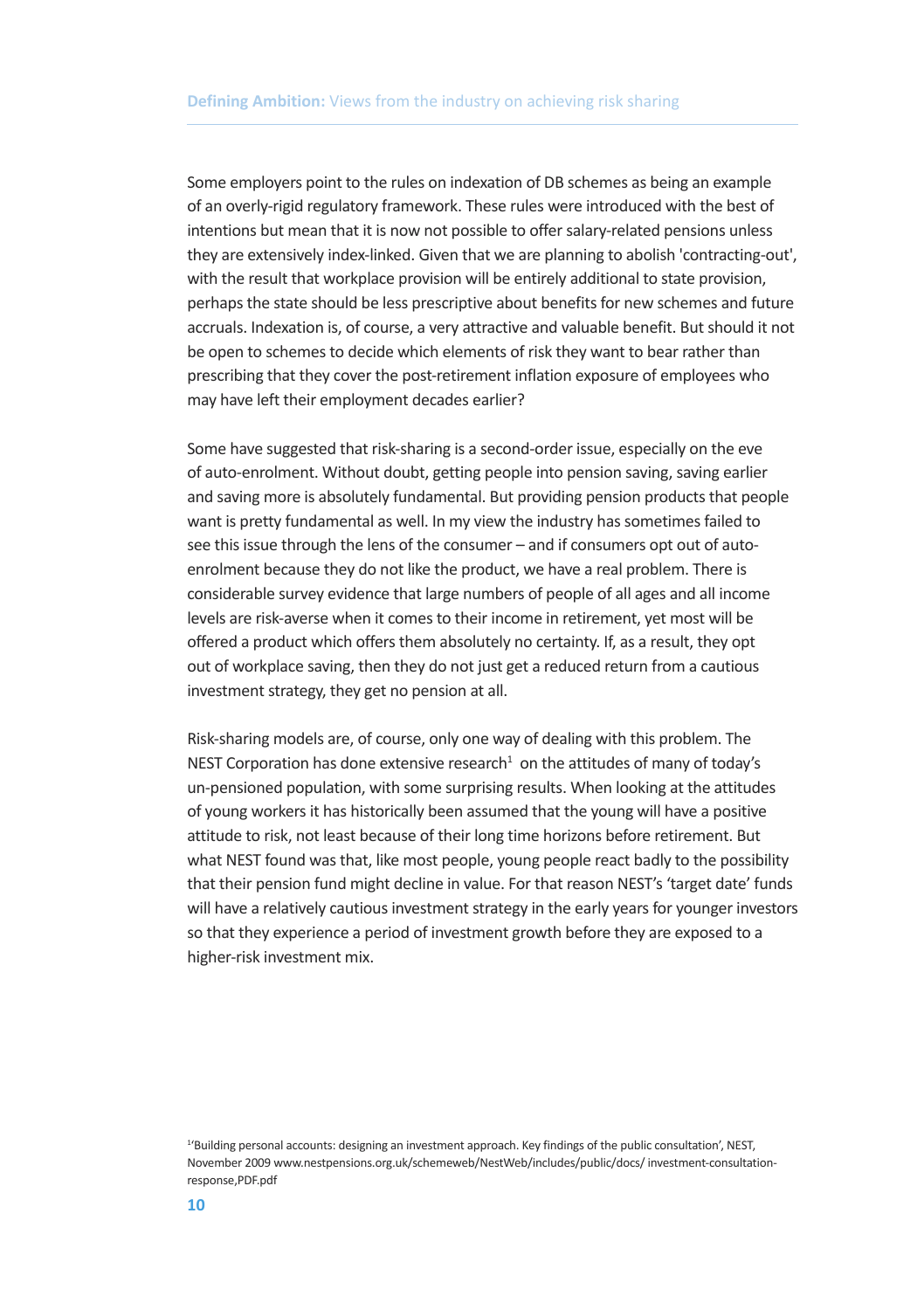#### **Problems to be tackled**

#### **a) job mobility**

Any risk-sharing framework has to be consistent with the modern labour market and with the Government's wider pension reform strategy. And one tricky issue that would have to be resolved is what a pension guarantee looks like in a world where people regularly change jobs and, as things stand, change pension schemes at the same time. In particular, a world where, by default, smaller pension pots follow the member when he or she changes job, presents certain challenges if pensions have promises attached to them.

For example, if someone is going to work for a single firm and be a member of a single DC pension scheme for their whole working life, then providing a 'moneyback' guarantee over a period of decades might be relatively straightforward. But if someone leaves the scheme and wants to take their money with them after a few years, it would not necessarily be possible to guarantee that full contributions could always be taken with them. This is clearly an issue that would need to be addressed and on which we would welcome contributions. One option would be to focus pension guarantees on older workers who are less likely to change jobs frequently and who may be particularly interested in pensions certainty. Another would be to foster a smaller number of marketwide providers ('Super Trusts') so that moving job does not necessarily mean changing pension scheme membership.

#### **b) Communications**

Another challenge to this agenda is the difficulty of communicating with scheme members. Conversations I have had with employers have suggested that more complex risk-sharing models can sometimes be baffling to members and that this can in turn lead to reduced participation. On the other hand, in my view, there are forms of guarantee – such as the 'moneyback' pension – which are relatively intuitive and which it ought to be possible to communicate in a way which resonates with what people want from their pensions. One approach could be to 'kitemark' pension products according to their risksharing features so that scheme members can see that their pension is a 'moneyback guarantee' pension or similar.

#### **c) Regulatory instability**

One thing which might discourage firms from going down this route is the threat of 'regulatory creep'. In other words, we might create a 'light-touch' regulatory regime today in order to encourage risk-sharing, but what if a future administration decides to tighten up the rules, forcing firms to incur additional costs of pension provision?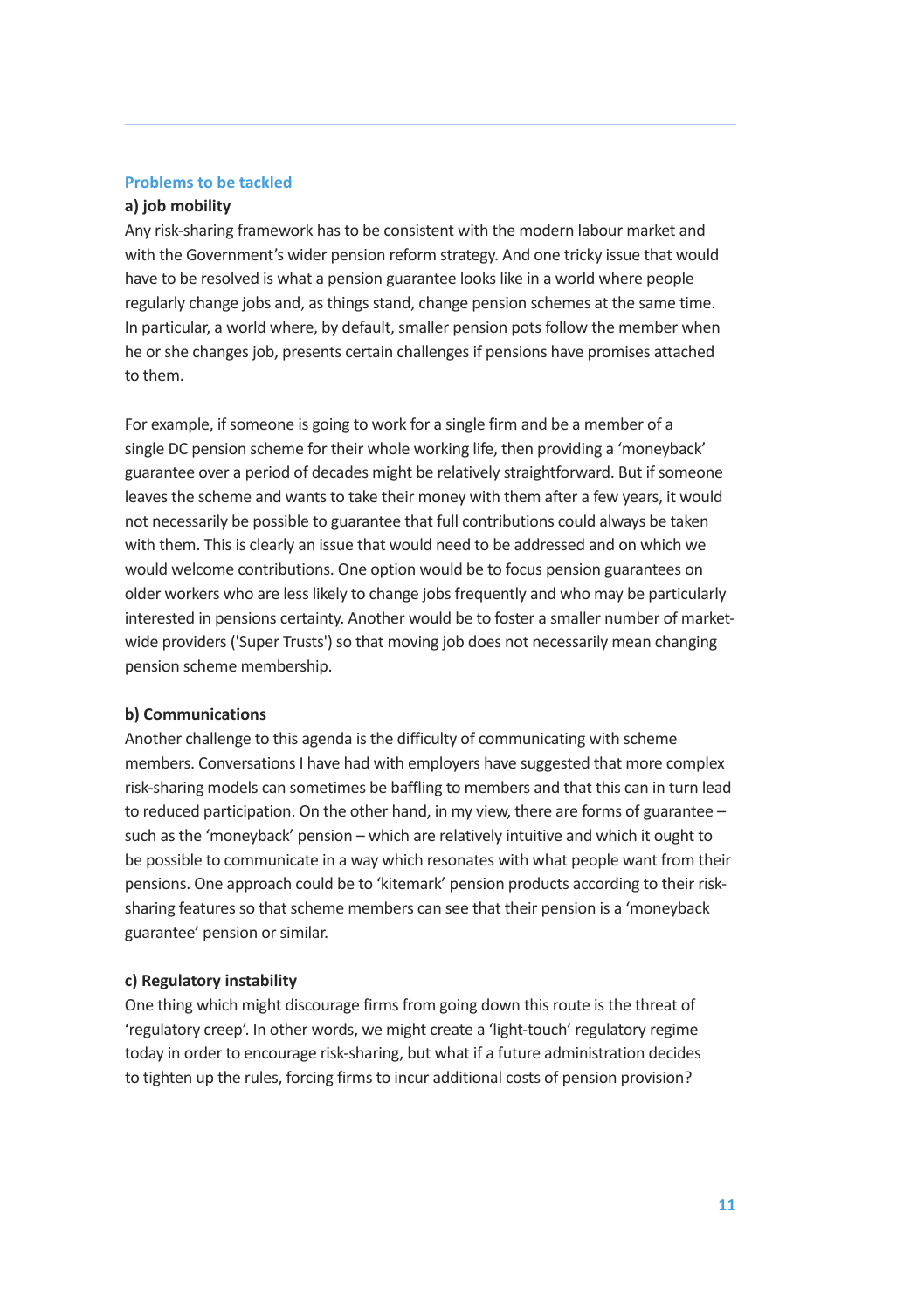This is a real issue and one that needs to be addressed. All too often, governments have – with the best of intentions – added layer upon layer of regulation to workplace pension provision with the result that few firms can now afford these costs and have instead opted for much cheaper alternatives.

Whilst no government can bind its successors, it may be that the Defined Ambition framework can be set up in a way that provides reassurance for those who will operate within it. If we specifically create a framework which encourages risk-sharing then it may be harder for a new government to change it in a way that made risk-sharing more expensive. But there may be other ways of providing reassurance to firms and we would be interested in hearing ideas.

#### **The cost of guarantees**

Pension promises clearly come at a price. For example, if a scheme has to guarantee that it will at least return the money that was put in, then this will have an impact on its investment strategy and on average will result in a lower pension. Whilst we need to do more work on exactly how much different pension promises would cost, recent work by the OECD has suggested that 'moneyback' pension promises could be provided over the long term at relatively modest cost. I strongly suspect that if most workers knew the wide range of possible outcomes they could face through their DC pension they would be very interested in being offered a kind of 'insurance policy' which narrowed that range of potential outcomes.

Another question is what exactly should be guaranteed – should it be the pot or the pension? In cash terms or in real terms? Ideally, of course, it is people's real retirement income that we are interested in, as in the world of pure DB. Sadly, guarantees in this space are likely to be prohibitively expensive. But it is an open question as to whether the guarantees we seek should be about pot size or nominal income in retirement.

#### **Conclusions**

There is no doubt that there are many very pressing issues in the world of pensions. The state of the global economy and the low interest rate environment present huge challenges for firms and for workplace pension provision. But the onset of autoenrolment means that 11 million people are about to start thinking about pension provision, in many cases for the first time. We need pension products that are attractive and meet their needs so that they stay in pension saving rather than opting out. In an increasingly globalised and uncertain world, certainty in pensions will become an increasingly precious commodity.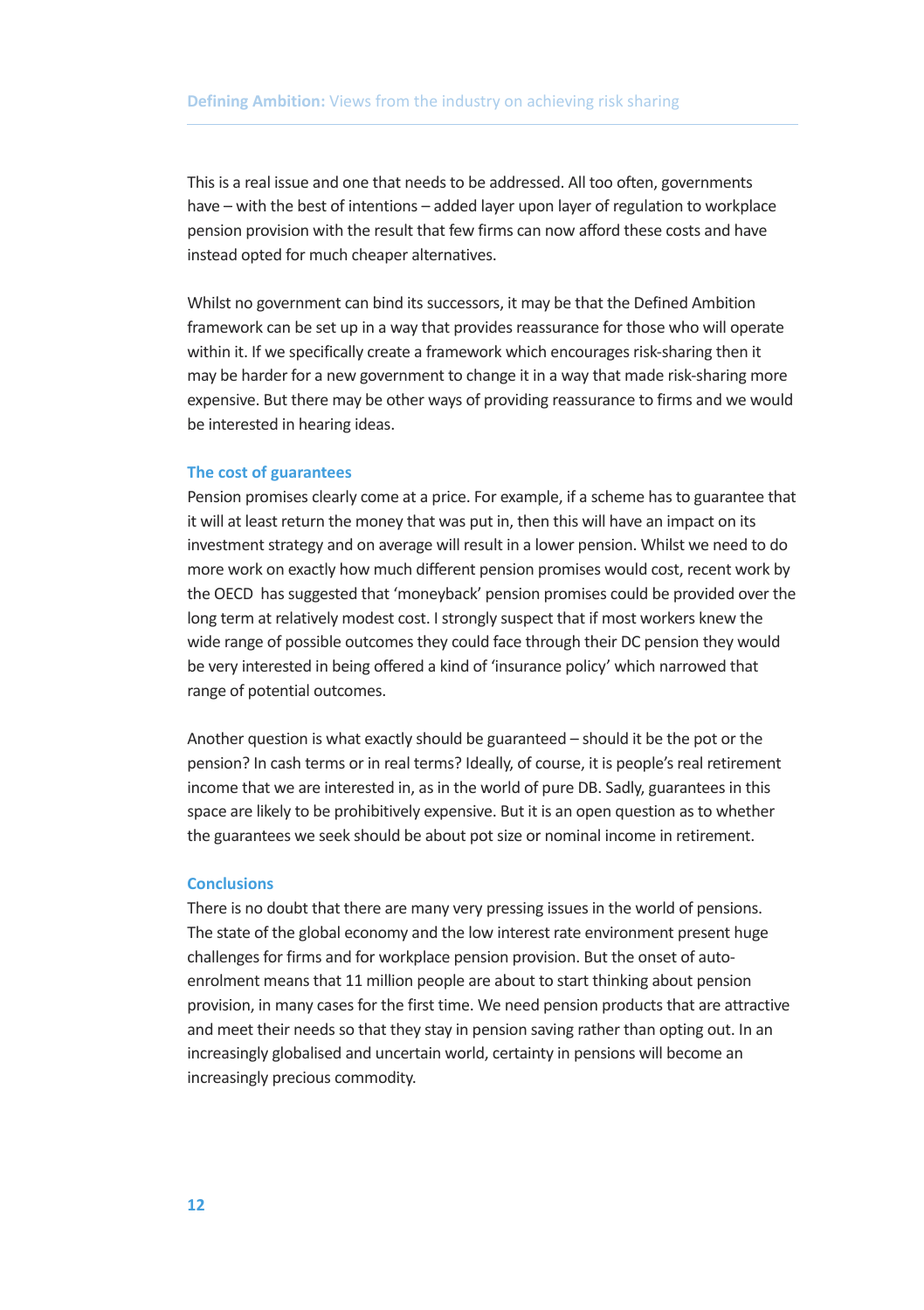I believe that firms who are willing to take on (or retain) some pension risk, or offer products with guarantees backed by other parts of the pensions industry, will be doing right by their employees and will be offering an attractive benefit as part of their overall remuneration package. I hope that the pensions industry will work with me so that we have the right products and the right regulatory regime to make sure that firms that want to share the burden of risk in pensions are supported and enabled to do so.

#### **Steve Webb MP is Minister of State for Pensions**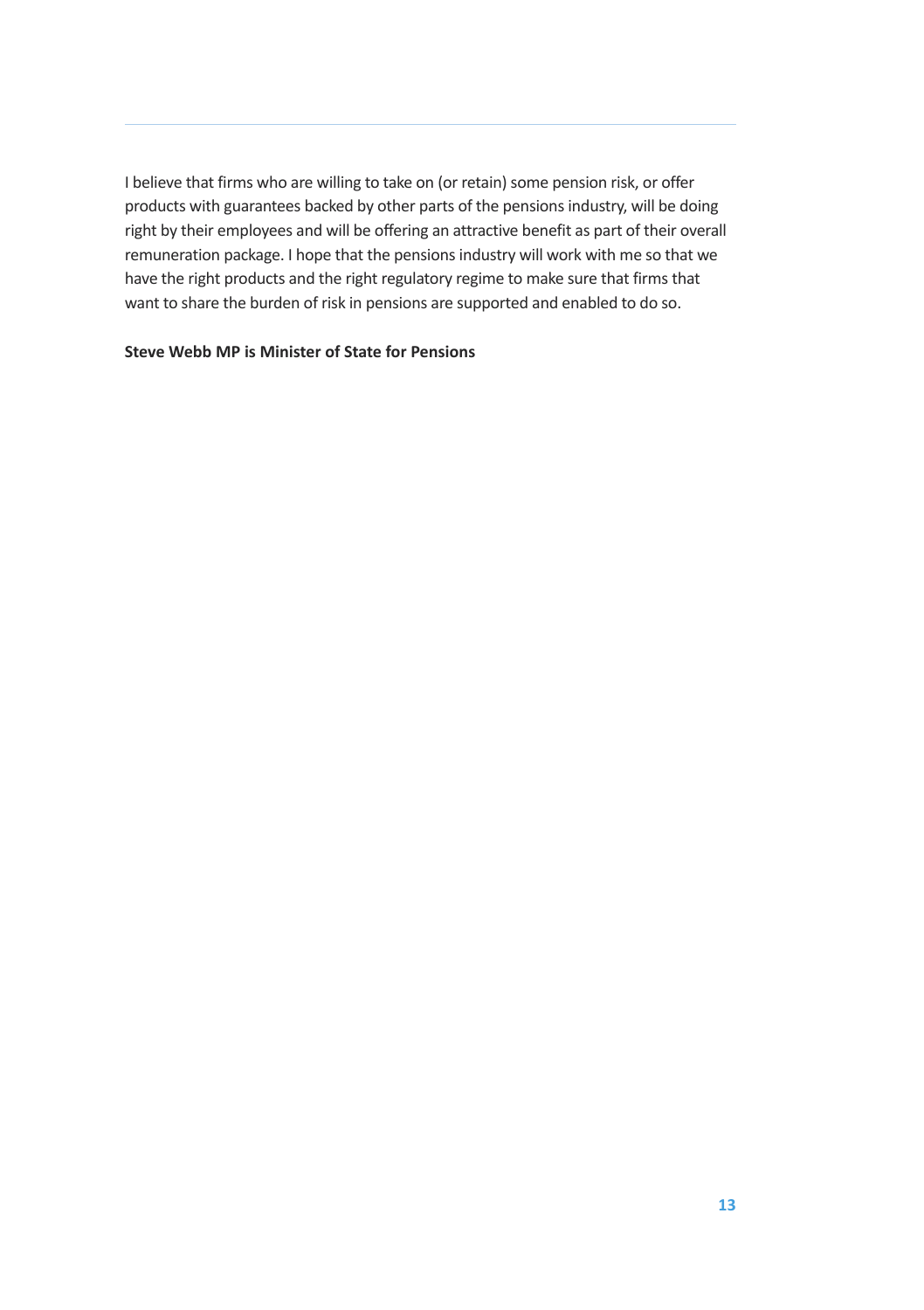## Motherhood, apple pie and risk-sharing 02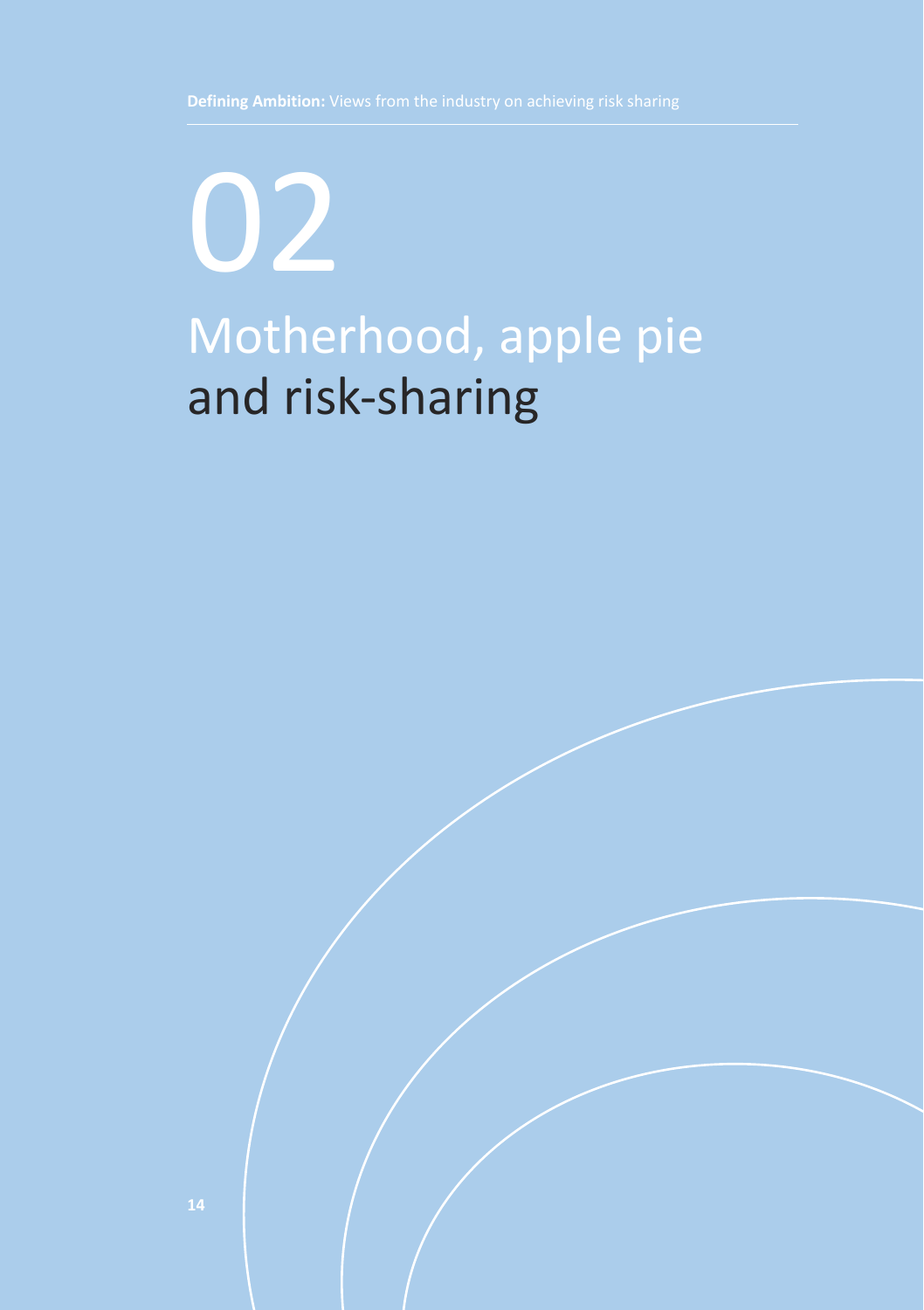### Motherhood, apple pie and risk-sharing

**The NAPF believes that a new and flexible regulatory platform is the first step towards encouraging risk-sharing and innovation**

Rather like motherhood and apple pie, risk-sharing in pensions is one of the things that many people – at least the kind of people who read monographs like this about pensions policy – think is a good idea.

Ask almost anyone in the pensions industry whether they agree it is a good idea to create a permissive regime that would allow those employers and employees who wish to share the risks involved in pensions to go ahead and do so – and the answer is 'Yes, of course, *but…..*'

So why is it that the debate about risk-sharing has not advanced much beyond the motherhood and apple pie stage? Why has it not been taken forward? Why do we have no matching consensus about what risk-sharing schemes should look like or how we should deliver them?

The answer may be that, while risk-sharing could have a role to play in future pension provision, there is a wide range of views about the problems it is intended to fix.

And for many employers it may be a case of déjà vu all over again. They may take the view that they used to provide risk-sharing schemes. They may take the view that they used to run Defined Ambition schemes, but that successive Governments added new requirements and new costs in the shape of mandatory indexation, for example. So for them, it may be a case of "once bitten twice shy." They may be sceptical about the willingness of future governments ability to resist the temptation to change the rules. Not unreasonably, some employers will now just want the certainty that a defined contribution (DC) scheme gives them.

To some people, however, risk-sharing is the answer to the cost and volatility that defined benefit (DB) pensions impose on employers. A 'core DB ' kind of risk-sharing could make DB-type provision sustainable.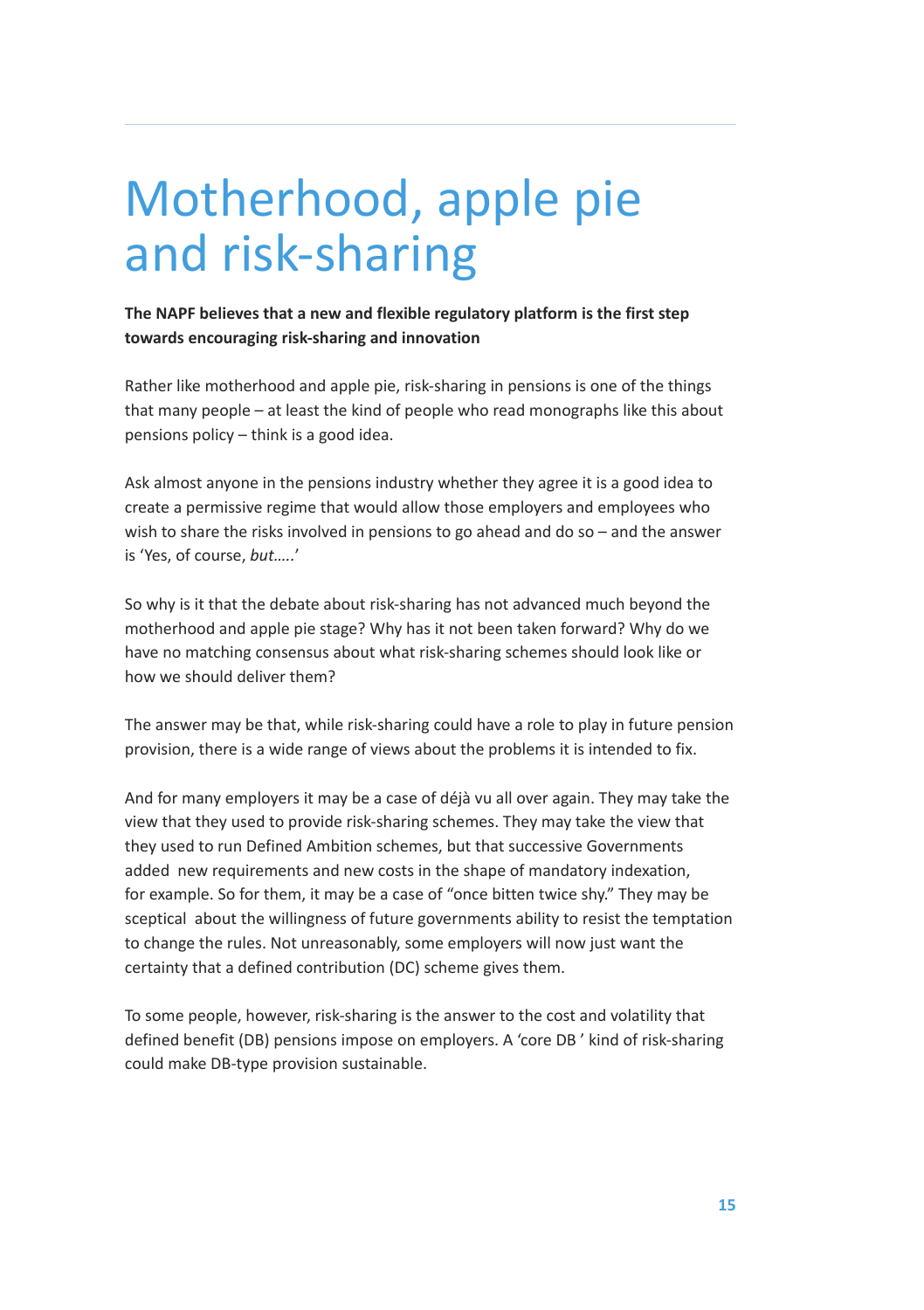For others, risk-sharing is all about helping the employees who face the uncomfortable prospect of shouldering all the risks in DC schemes. A 'DC plus' approach could share some of those risks with employers or insurers and boost confidence in pension saving.

And at both the 'core DB' and 'DC plus' ends of the spectrum, there are countless ideas about how the risks would be parcelled out.

So we have a debate that starts with consensus around an idea and then moves quickly to divergence. Agreement on the basic principle very soon becomes disagreement on the challenges and the practicalities.

#### **A fresh approach**

We need to embark on a consideration of what risk-sharing could look like with the right mind-set.

The problem with previous reviews of risk-sharing is that they failed to give themselves the room for creativity and free thinking. In particular the 2006-7 'Deregulatory Review' suffered from three key failings.

- It proceeded 'inch-by-inch', considering individual candidates for deregulation one at a time. In almost every case, it was easier to find reasons against deregulation rather than in favour of it.
- It started from the assumption that the current framework of regulation would remain fit for purpose – if only a few parts of it could be reformed.
- It continued to see pensions as either DB or DC, rather than recognising that there is a wide variety of risk-sharing models for pension schemes, some more closely based on DB, some more closely based on DC and others at intermediate points on the spectrum in terms of where risks lie mostly with the employer or employee. Escaping the artificial limitations that arise from trying to pigeon-hole every type of pension as either DB or DC is crucial if we are to develop a new landscape of risksharing pensions.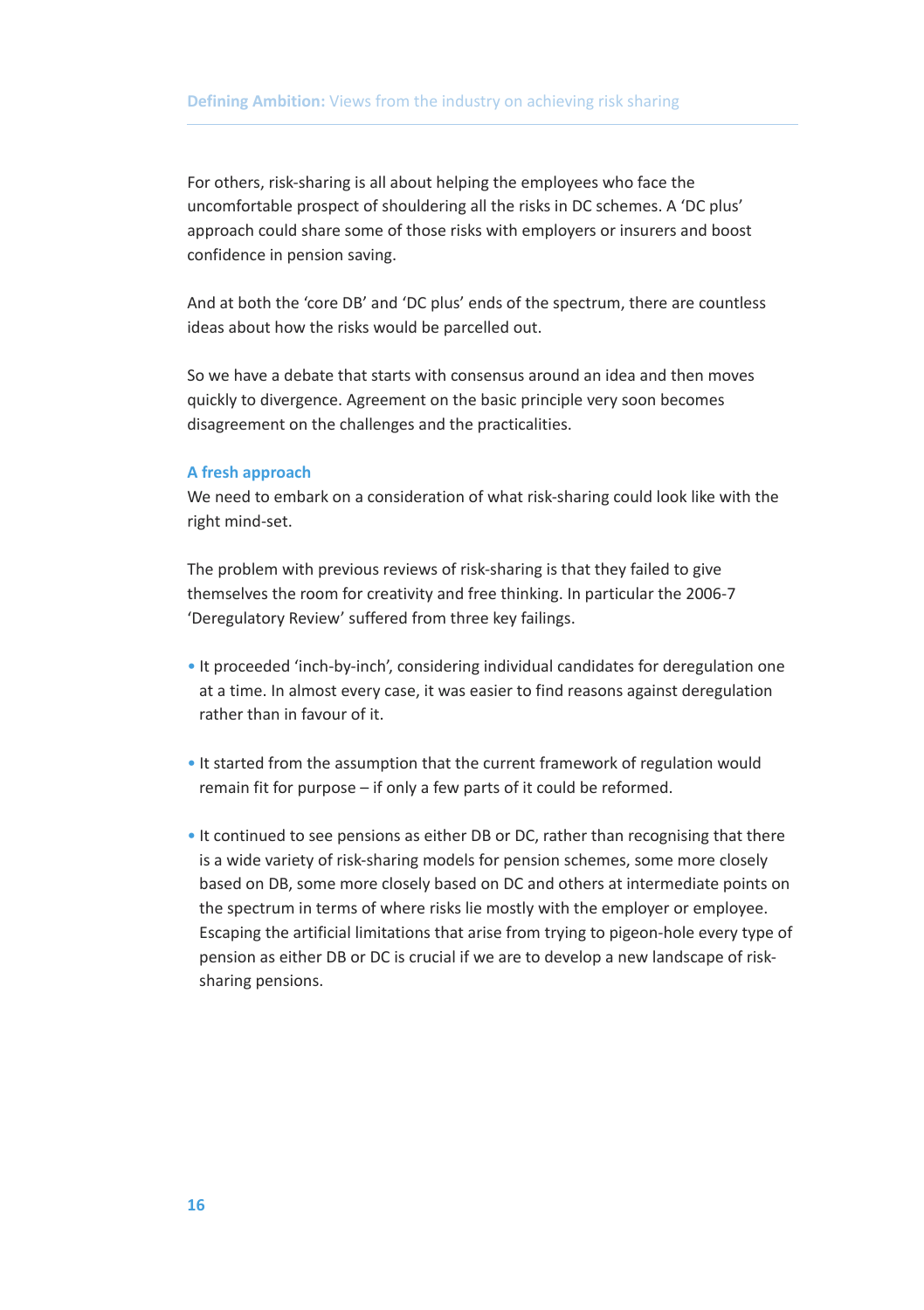

The 'spectrum' of risk-sharing pension schemes

So we need a fresh approach. And the Pension Minister's support for risk-sharing has given us an opportunity to develop it.

#### **The time is now**

It is the sheer scale of change in the pensions landscape that demands this fresh thinking.

In 2000, 88 per cent of DB schemes were open to new members. By 2011 this had fallen to just 19 per cent, with 23 per cent of schemes now closed to future accrual. This shift has been driven by rising operational costs due to increases in longevity, the regulatory burden and increasing employer sensitivity to the scale of pension scheme liabilities. And further rapid decline is likely: a third of schemes currently open to new members are likely to close that scheme over the next five years, whilst a further third are likely to take the final step of closing schemes already closed to new entrants to existing members<sup>1</sup>.

The move from DB to DC has fundamentally shifted the balance of risks from the employer to the employee. In a DB scheme investment and longevity risk are borne by the employer. This is reversed in DC. However, the shift from DB to DC also passes on the decision-making risk to the individual: in DC the employee needs to decide, for example, how much to contribute, what fund to invest in, how to take the pension; and has to cope with significant uncertainty around the final outcome. While there is much good quality DC provision in place, many DC schemes have lower contributions and less effective – or no – scheme governance.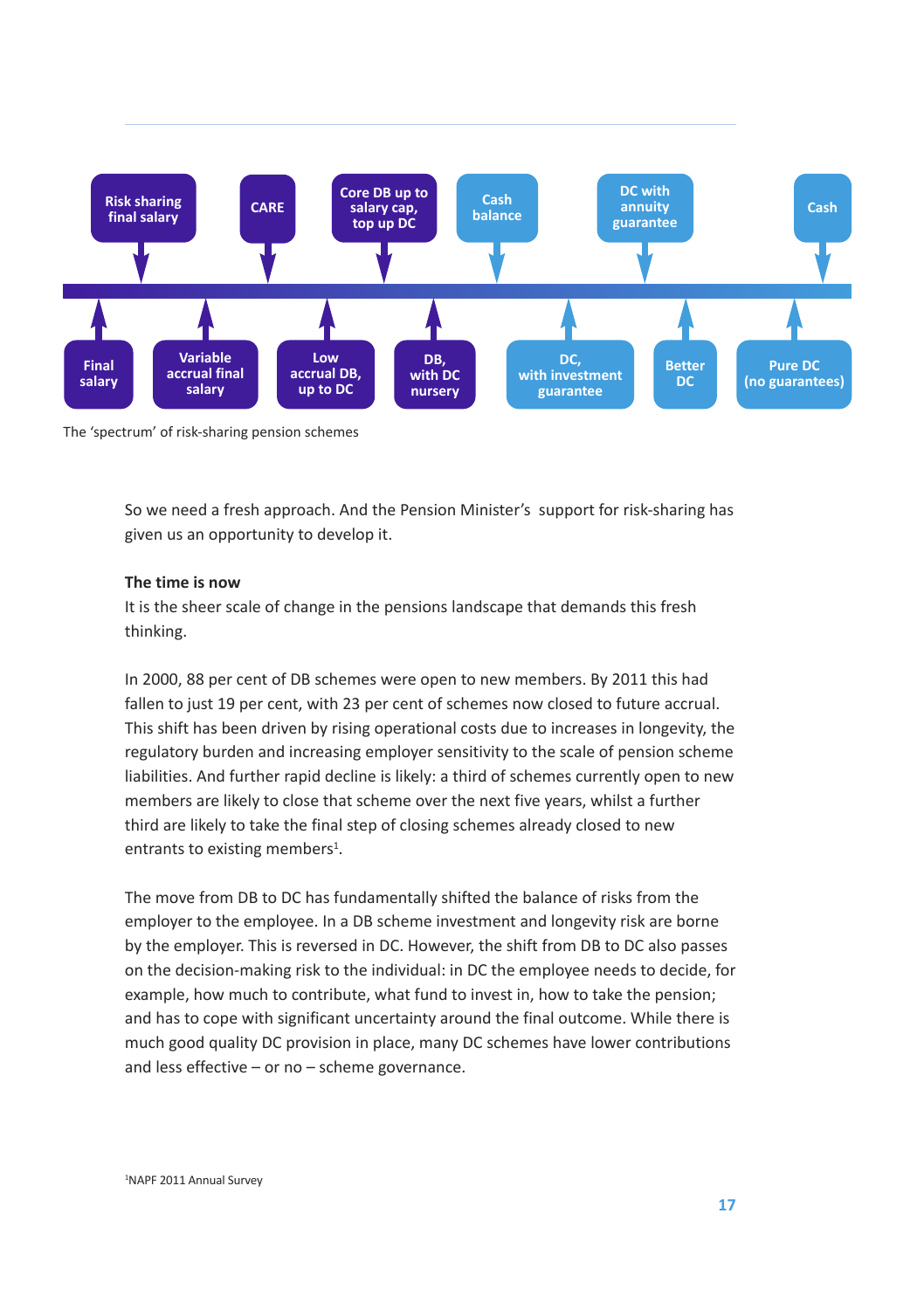With auto-enrolment set to bring between 5 and 9 million new people into pension saving, the vast majority of them in DC, and who – with all the complexities of today's pensions system and the a-symmetries of information between consumer and provider – will be ill-equipped to navigate and manage the risks of DC. Instead we need to create a framework that will enable the development of a genuine mixed economy of pension provision so that employers are free to provide the form of pension provision that is right for them and their employees, whether core DB, DC plus or options at some other point on the risk-sharing spectrum.

It is important to be clear about what we are proposing. The NAPF does not envisage a new, third regime in between the existing regulatory regimes for DB and DC – this is not the answer. Rather, we want to reshape the existing prescriptive regulations that force employers to provide either DB or DC, so instead we have a continuum of regulation that allows pension schemes to be created – and properly regulated – at any point on the risk sharing spectrum. It would be a far more flexible and sustainable approach to pensions policy.

Neither are we proposing that risk-sharing should be mandatory, or that employers should be forced to risk share. Rather the the Government's role has to be one of facilitation, to create the right environment for risk-sharing to take place.

#### **Barriers to a mixed economy**

The pensions economy is far from mixed at the moment. Although a wide range of risk-sharing models is available in theory, little use is made of them in practice. The 2011 NAPF Annual Survey found that only a small proportion of DB schemes offer some form of risk-sharing: just 8 per cent of 849 DB schemes described themselves as hybrids. 78 per cent were final salary and 11 per cent were CARE, the remainder used a mixed approach. And of course most employers who alter their pension arrangements tend to switch from one end of the spectrum to the other – from full-blown DB to 'pure' DC.

Many of the reasons lie in our regulatory system, which tends to classify schemes with any type of promise as DB – with all the regulatory burdens that go with it (such as the scheme-specific funding regime and payment of the PPF levy). In fact a key problem is that employers who offer any kind of pension promise find themselves hit by the full panoply of DB regulation. We need a more proportionate regulatory regime that adjusts automatically to reflect the degree of risk held by employer and employee. And we need the regulators and tax authorities to better understand risk sharing-type arrangements. As one manager of a cash balance scheme recently highlighted his scheme *"is not well liked by the regulator or HMRC"*<sup>2</sup>

2 Workplace Retirement Income Commission Final report: Building a strong, stable and transparen pension system, page 59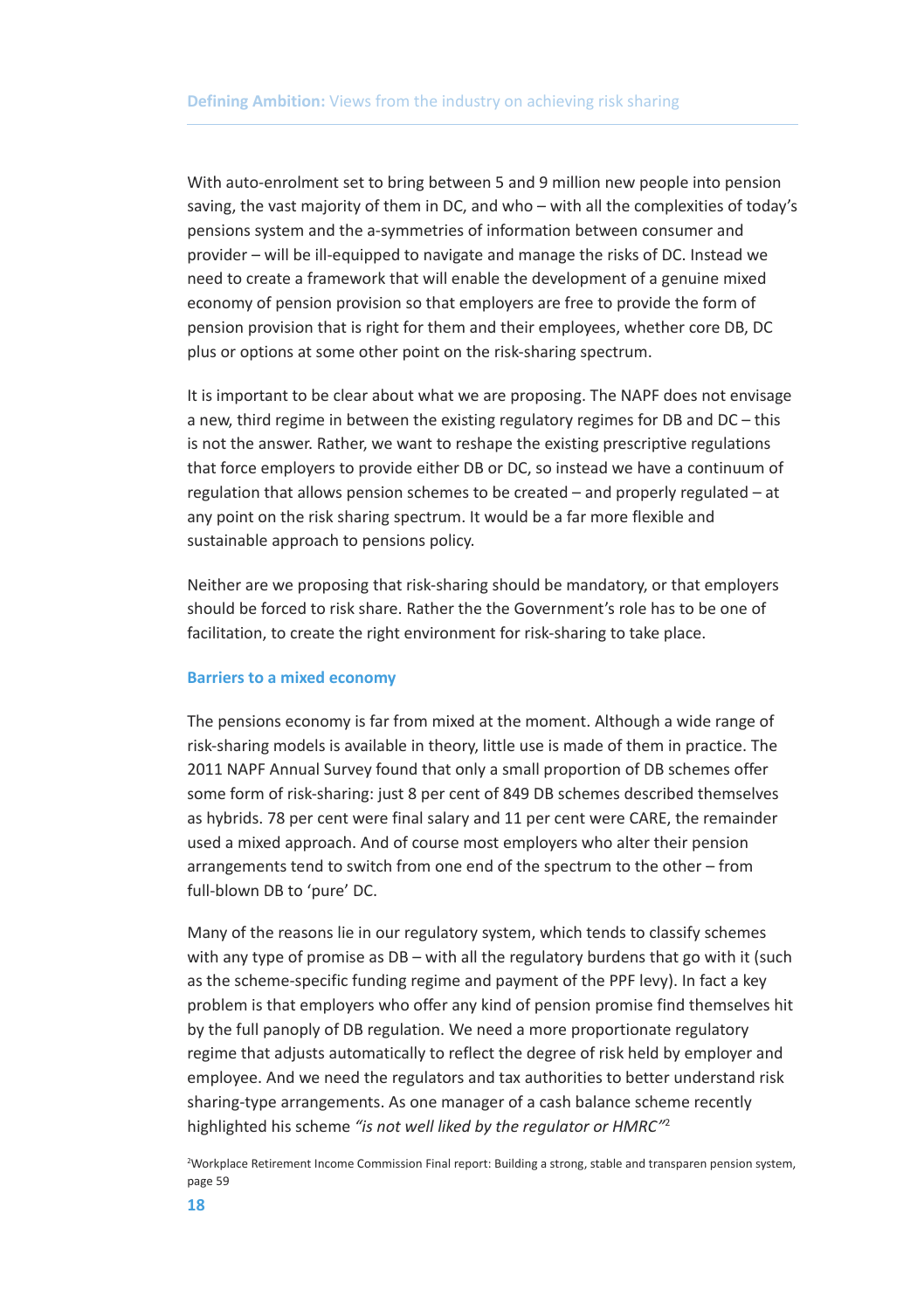But there are 'soft' barriers as well. They include a lack of flexibility to allow future changes to the scheme; fear of future regulatory change; the complexity of risk sharing schemes, which makes them more difficult to communicate to members; and concern that it could be difficult to find the right advice or advisers.

If we are to create a genuine risk-sharing landscape on which the pension schemes of the future can flourish, then all these barriers will have to be surmounted. It is quite a challenge.

#### **DB-based risk-sharing**

Whilst it is unlikely that we will see employers who have already moved from a DB to a DC arrangement move back to DB, risk-sharing could help slow the exodus from DB and give employers more freedom to offer their employees the pension benefit that is right for them.

Of course, risk-sharing is not for everyone. Some employers might see little attraction in it. But others would, so why not develop a permissive regime that would give them the opportunity to embrace it?

So what would risk-sharing at the DB end of the spectrum look like in practice?

One option could be to allow schemes to go 'back to basics' and permit scheme sponsors to provide single life, level pensions. Benefits such as indexation in deferment and in payment and spouses' benefits would no longer be a legal requirement. This would be a 'core DB' and in effect reflects what is on offer for DC.

In the new pensions world where every working person will have the right to build up a workplace pension with an employer contribution, together with a more generous, simpler, state pension paid equally to women and men and indexed in line with the triple guarantee<sup>3</sup>, there is less call for inflation protection and spouses' benefits to be paid by the scheme as a legal right.

A more flexible regime would allow employers to fund these benefits if they wish to do so – or employees could purchase them with extra contributions. Indexation could be 'conditional', ie paid when the scheme's funding position so permitted. 4

<sup>3</sup>Earnings, prices or 2.5 per cent, whichever is highest

4 The introduction of Conditional Indexation would require changes to Article 51 of the Pensions Act 1995, which introduced Limited Price Indexation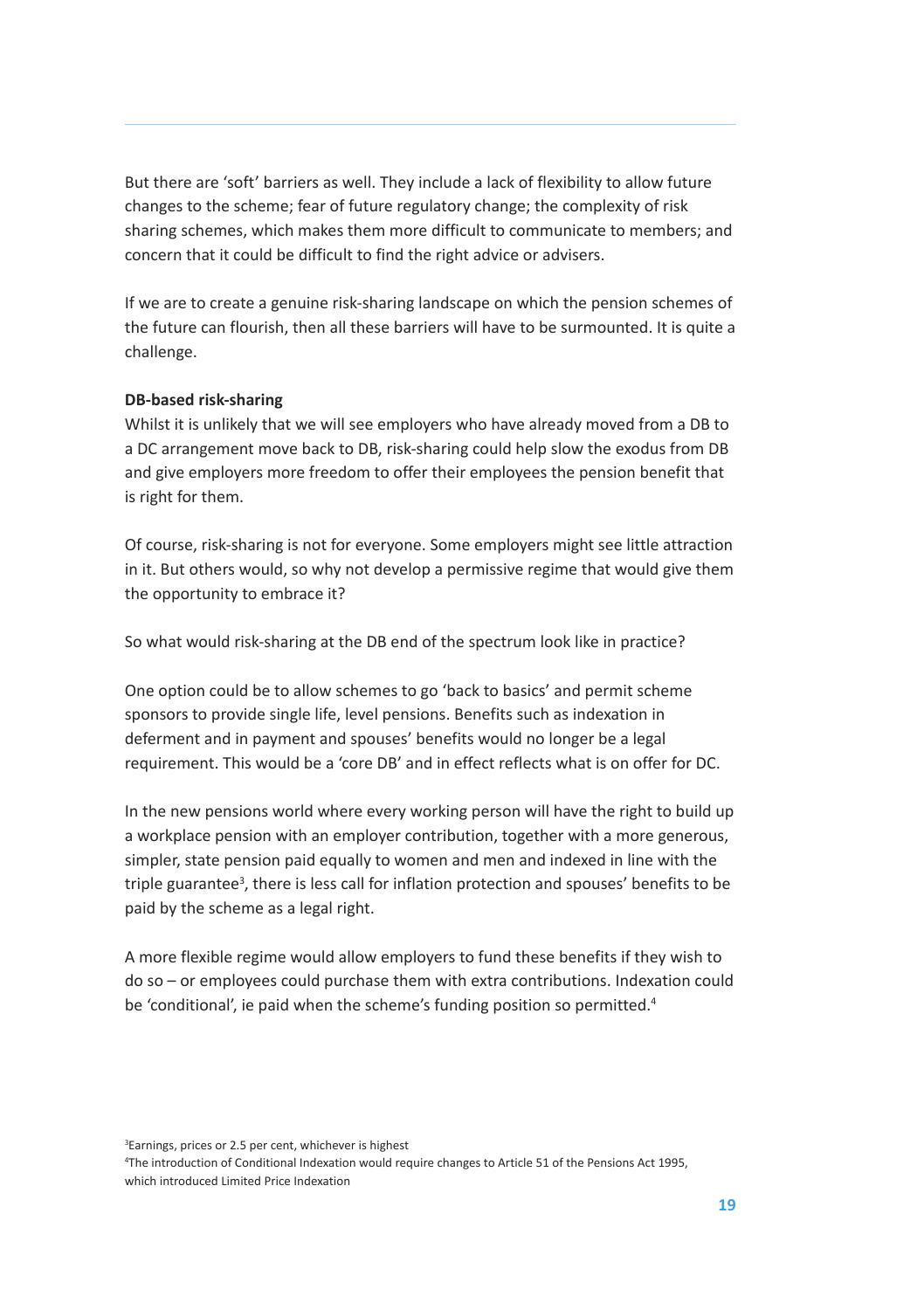In all these 'core DB' models, employers would continue to bear investment, salary escalation and some longevity risk, whilst scheme members would bear some inflation and longevity risk. So whilst from a regulatory perspective DB would be placed on a level playing field with DC, there would be one important difference: it would continue to provide more assurances for the scheme members than DC as scheme members would continue to benefit from a pension related to their salary at the point of retirement.

In such a model there would, of course, as now, be a key role for trustees in protecting members' interests.

Altering the benefits DB schemes would be required to provide as a legal minimum would have the effect of reducing the employer's accounting liabilities, and would also improve the scheme's funding position. For example, removing indexation requirements and spouses' benefits for a typical DB scheme with 500 members, an accrual rate of 1/60th, and an average pensionable salary of £20,000 per year could reduce costs by 50 per cent<sup>5</sup>. By containing the liabilities and the costs of providing defined benefits, it is more likely DB schemes still open to new members and/or future accrual will continue to remain open. Any changes to benefit structures should apply to future accrual only and not affect benefits already earned.

One important step towards creating a continuum of regulation would be to ensure that the Pension Protection Levy reflects the degree to which employers make a promise. At present, a scheme with any element of DB has to pay the Levy in full. This should be replaced by a sliding scale, so the levy would be lower the further schemes are removed from final salary-based DB.

#### **DC-based risk-sharing**

Making DB-type pensions more sustainable would represent a significant advance, and would help those schemes and employers who still provide DB pensions to continue offering similar benefits to their employees for the foreseeable future.

But with the majority of people saving in pensions in the private sector saving in DC schemes, the real prize to be won from the risk-sharing agenda lies at the DC end of the spectrum.

The key DC risks are annuity rate risk and investment risk. There are a number of ways these risks could be mitigated in DC, including guarantees, advanced lifestyling, target benefit funds, or Collective DC (CDC). Good communication and governance also have a central role to play.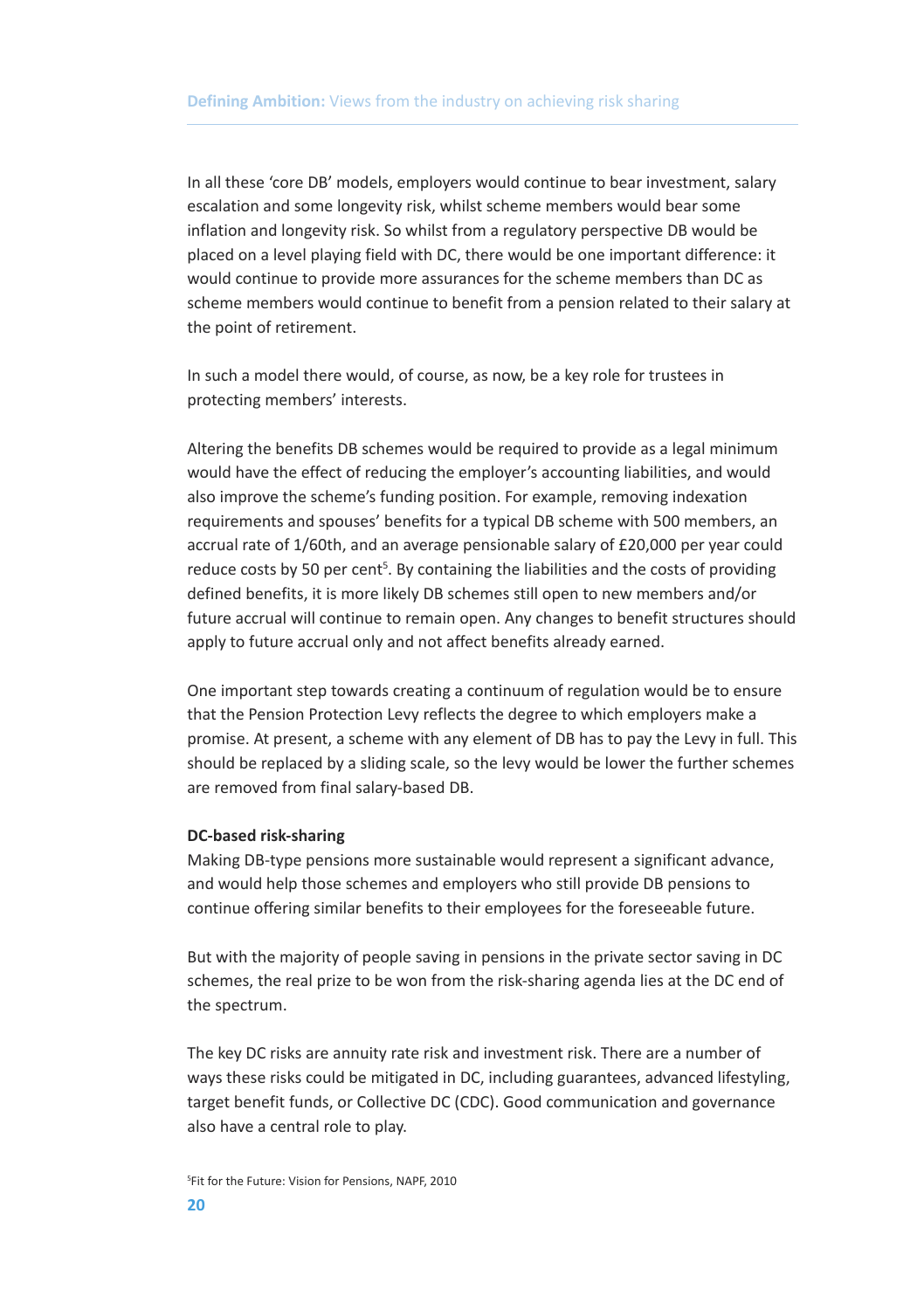Guarantees could be offered on annuity rates and/or investment performance:

- A guaranteed annuity rate would remove members' uncertainty about the amount they would need to save in order to be able to secure the kind of income level they wish to have in retirement.
- A guarantee on investment would put a floor under the fluctuation of DC investments. This might, for example, mean guaranteeing that the members' 'pot' would – at the very minimum – be equal to the sum of contributions paid. Similarly, there could be a guarantee of the return to be achieved on investment.

Of course guarantees would come at a cost to employers or pension scheme members – just as any other kind of insurance requires a premium to cover the risk. But it is possible that many members would be content to make higher contributions or accept a lower return if the arrangement did not involve the uncertainties that can be a disincentive to saving in a DC pension.

A further option would be CDC – where contributions are invested in a collective fund, rather than in individual accounts. In CDC, the trustees would be able to control the size of the benefit liability to keep the scheme's financing in balance.

The pension earned would be calculated as a percentage of earnings in each year of service and revalued each year to ensure that it maintains its value in real terms. However, revaluations would not be guaranteed but would be subject to the scheme's funding levels (and the basic level of pension might also be cut back in extreme situations).

The design of CDC, with pooled investments and conditional benefits, means that the risks are shared between members, rather than between members and employers. Employers would have complete certainty over their contributions. So the schemes would be purely DC to the employer but offer some of the benefits of DB to the employee.

The DWP ruled out the legislative changes required for CDC in 2009, due to concerns relating to likely employer take-up, compatibility with EU legislation, fairness between generations and the implications for employee confidence in CDC schemes. As indicated earlier in this article, we need a different, more creative mindset from our policy-makers, and there are good reasons to think we might now have it.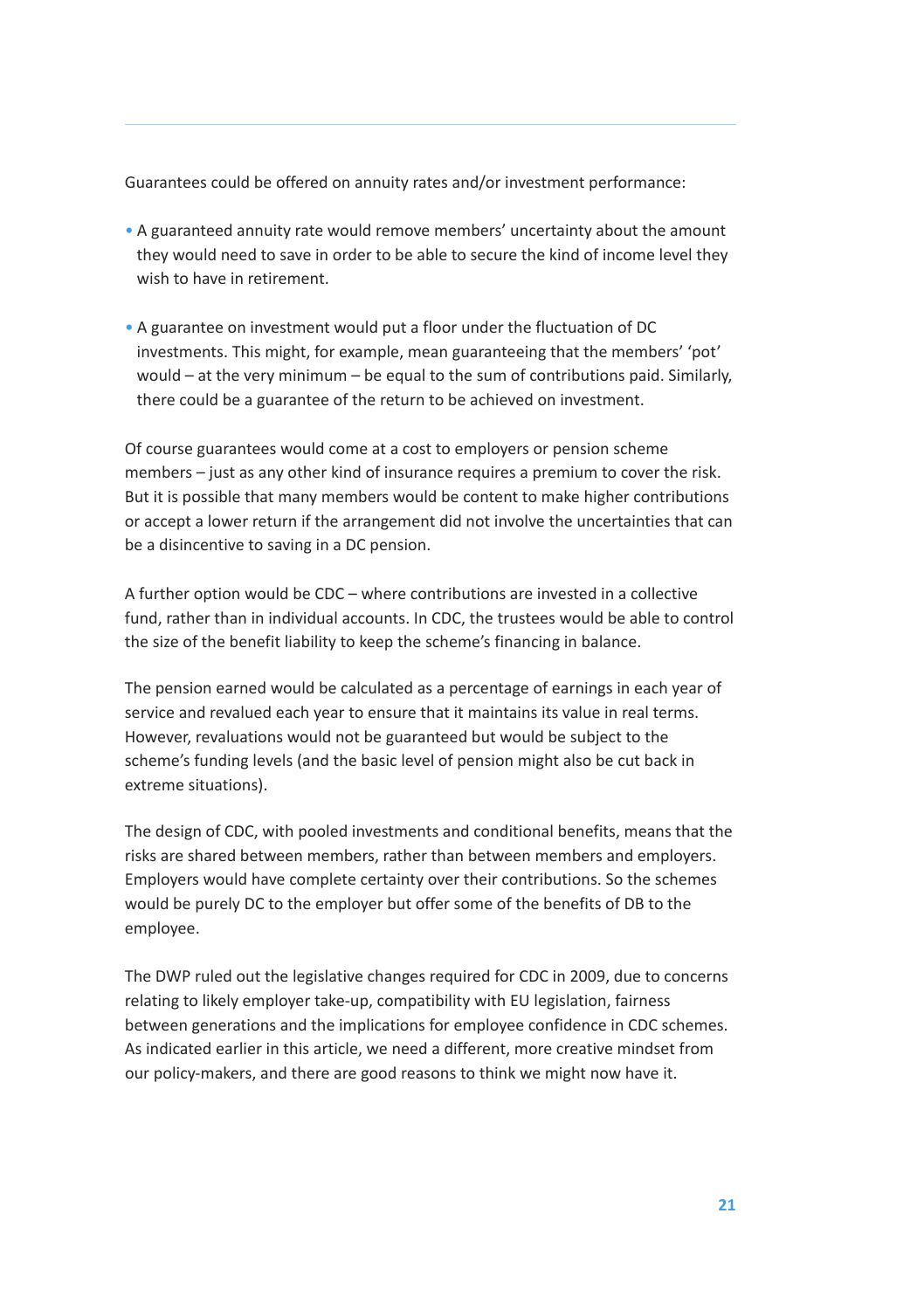#### **Scale and good governance**

Much of this essay has concentrated on the changes in attitude and law required to clear a way for risk-sharing schemes. But we need two more ingredients – particularly at the DC end of the spectrum: scale and good governance.

The NAPF has campaigned for some while for 'Super Trusts' – large-scale, multiemployer DC-type schemes with trust-based governance. Super Trusts would have the size needed to drive serious economies of scale, with all the cost savings that would bring. They would have the governance arrangements to ensure the members' interests are safeguarded, so members would not be left 'on their own' – as they are in some DC schemes at the moment.

But perhaps most importantly, Super Trusts would have the capacity and expertise to innovate.And their large scale would mean they would be better placed to share and pool risks. Super Trusts are, therefore, the final – and crucial – piece in the risksharing jigsaw.

#### **Don't sweat the small stuff**

We argued at the start of this article that the many supporters of risk-sharing all have their own particular problems that they want it to fix, and this has made it difficult to generate consensus around what risk-sharing schemes would look like.

The answer of course – as the psychotherapist Richard Carlson put it – is not to sweat the small stuff. In other words, policy-makers should look to create a simple platform of law and proportionate regulation on which a wide variety of risk-sharing schemes can be built. The mistake of the past has been to design prescriptive legal frameworks that only allow certain highly-specified forms of risk-sharing. This approach rules out flexibility and strangles innovation. It is the opposite of the flexible continuum of regulation that the NAPF would like to see in place. And of course, any such system should also recognise that good governance can provide equally effective protection for members' interests – if not better.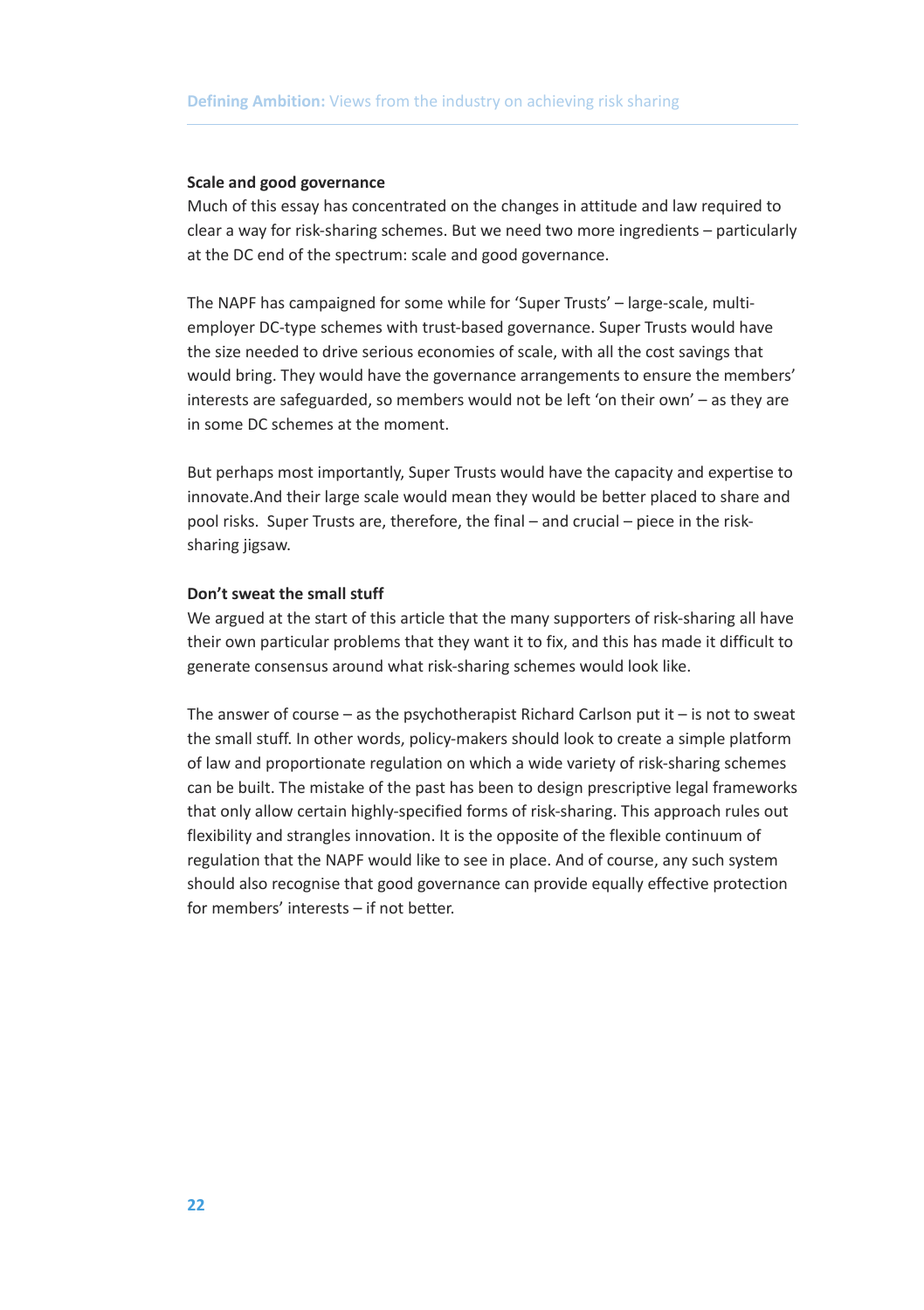So the next step should be a review of pensions regulation with the objective of creating a regulatory system that facilitates and encourages risk-sharing and innovation. We should be prepared to place our confidence in the capacity of good governance and scale to drive up quality, all backed by a risk-related approach to regulation where necessary. And we should be looking to create a system that will last, replacing endless chopping and changing of regulations with stability and certainty. This certainty is the key ingredient in facilitating an environment where risk sharing is allowed to develop – we cannot make the same mistakes of the past and change the goalposts, if that happens then we can forget about employers wanting to even contemplate sharing risk.

We have the political support and the industry consensus that we need to create room for risk-sharing schemes in our pensions landscape. Let us clear away the barriers and allow a new generation of pension schemes to flourish.

#### **Joanne Segars is Chief Executive of the National Association of Pension Funds**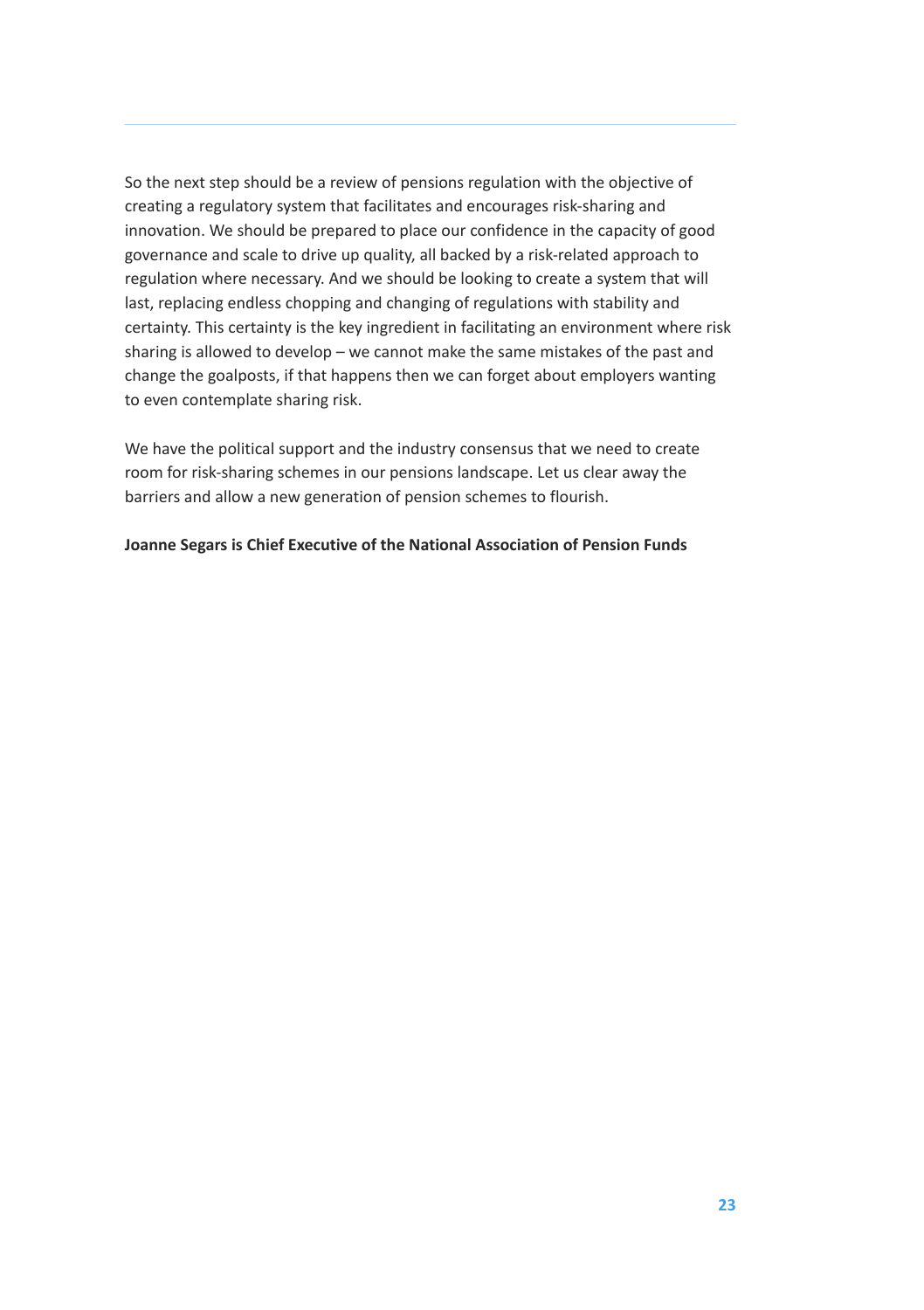## Risk-sharing in Dutch pension schemes 03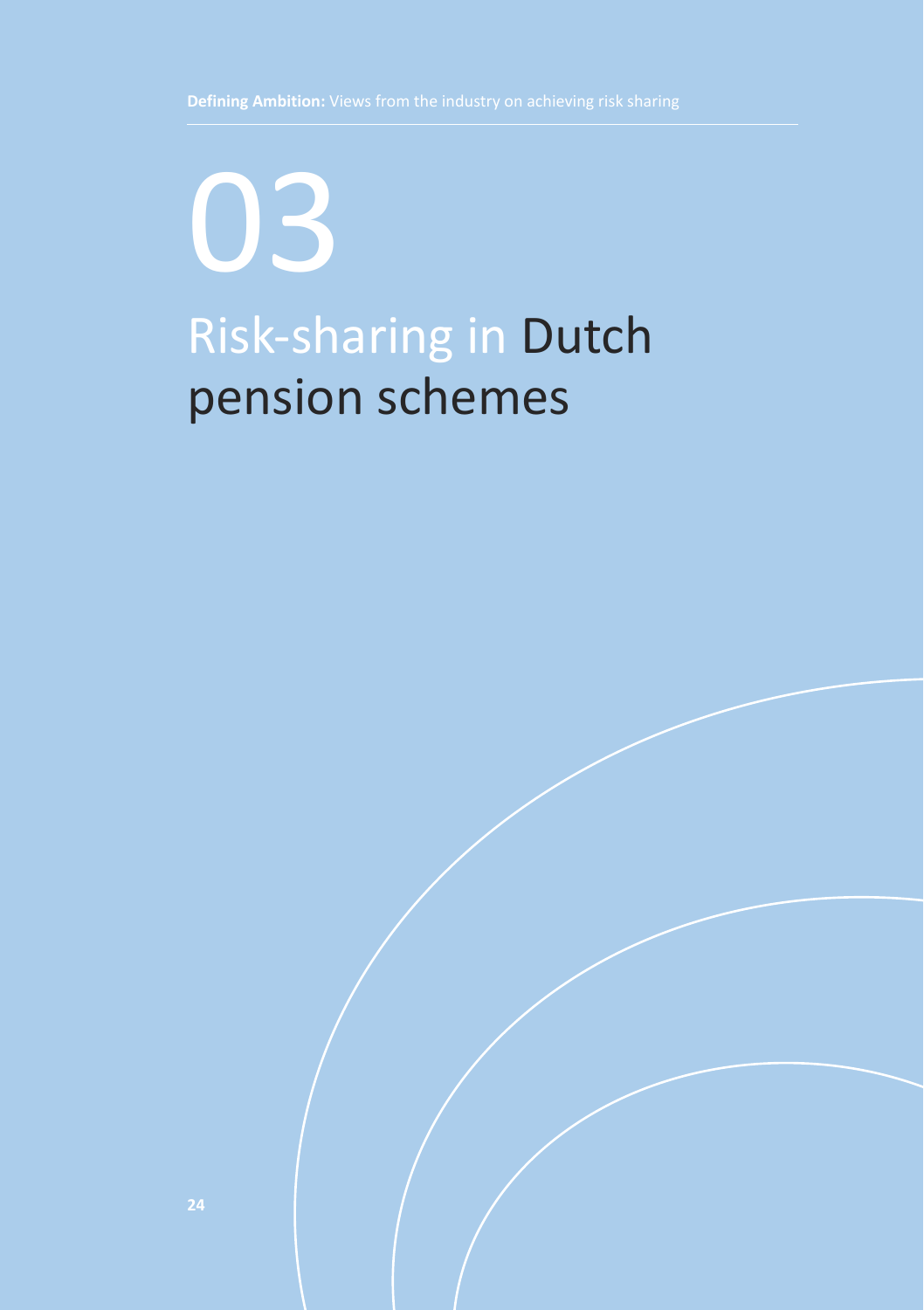### Risk-sharing in Dutch pension schemes

#### **Adri van der Wurff, Stefan Lundbergh and Ruben Laros give an overview of the Dutch system, and highlight lessons the UK can learn**

The Dutch model is often described as one of the best in the world. Mercer (2011) ranked the Dutch pension system as the best in their annual rankings for the last two years. Among other factors, the strength can be attributed to the (quasi-)mandatory participation, the high contributions rate, the low implementation costs, the collective risk-sharing and the governance of the Dutch funds. Of course, there are also weaknesses that accompany the strength. Careful calibration keeps the system sustainable.

Before outlining how risk-sharing pension schemes operate in the Netherlands, we will provide a short description of the Dutch model. As in most countries, the Dutch system is characterised by a three-pillar system. The average Dutch employee can expect 40 per cent of his/her pension income to stem from the first pillar, 50 per cent from the second pillar and 10 per cent from the third pillar.

The first pillar consists of a flat rate defined benefit (DB) scheme on a Pay-As-You-Go basis that is operated by the Government and financed via the state budget. The first pillar is called the Algemene Ouderdomswet (AOW) and is meant as old age income insurance for all inhabitants of the Netherlands. Accumulated pension rights are based on years of residence. The AOW grows with the minimum wage and is not means-tested.

The second pillar is the workplace pension offered by the employer. It is a funded system and the large majority of the schemes are average wage DB pension schemes, although there are a growing number of individual defined contribution (DC) schemes.

The third pillar consists of individual DC products that are mostly meant for additional income on top of first and second pillar income. The self-employed are not covered by the second pillar and have to resort to the third pillar in order to save for their pension.

#### **The second pillar**

The second pillar is what distinguishes the Dutch system, and it is known for its adaptability. Over the years the system has evolved into a more sustainable pension deal without resorting to individual DC. We will highlight a number of characteristics that form the foundation of the Dutch system.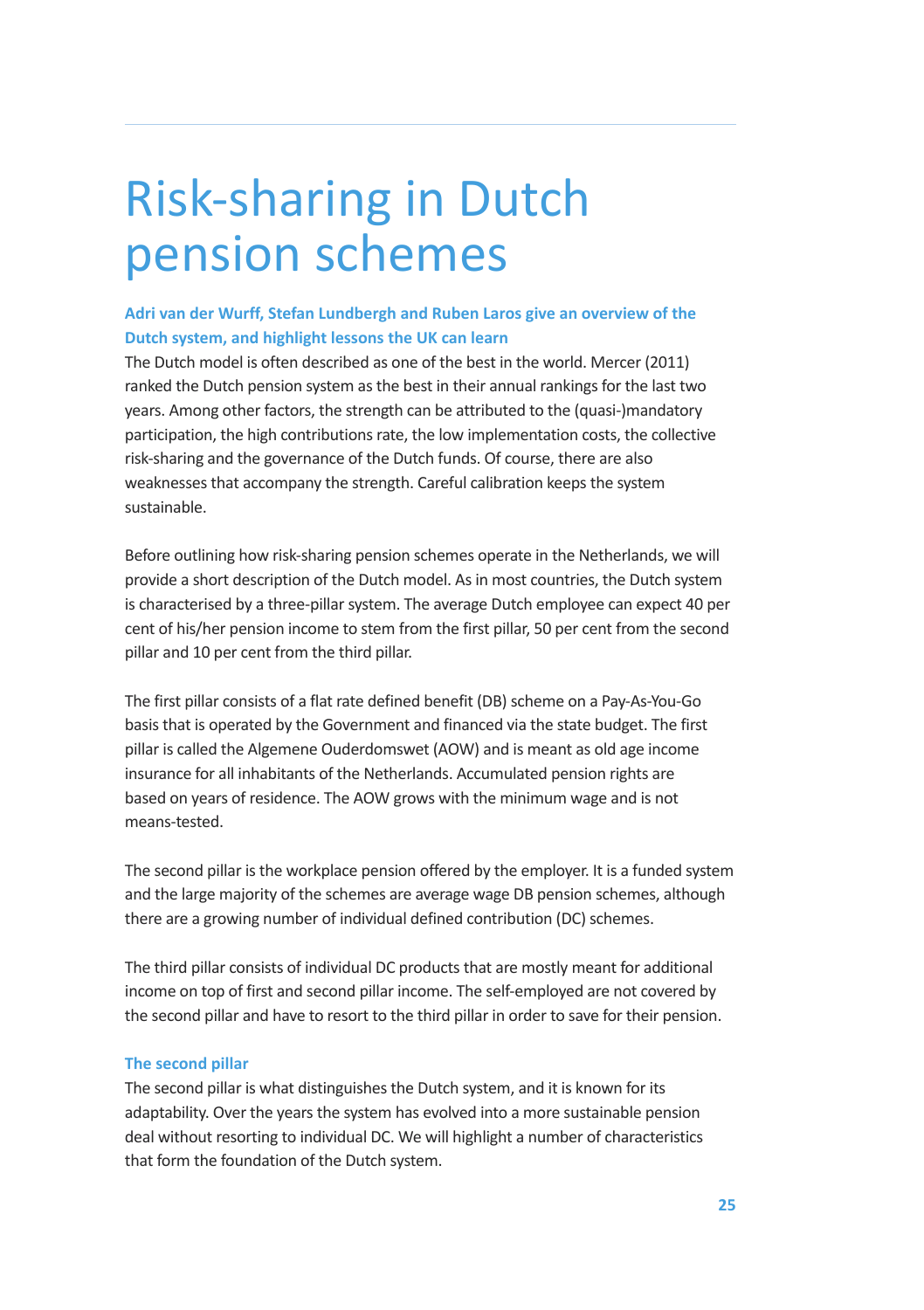#### **Governance**

The Dutch model is a product of a long history of collaboration among the triangle of stakeholders: the employees, the employers and the Government. Social partners (appointed employees and employers or their organisations) are the trustees of pension fund boards and together they decide on the policies of the fund. This gives the system the trust and legitimacy required for operating risk-sharing schemes as the interests of the members are safeguarded. The trustees decide on i) the investment policy and the exposure to certain risks (inflation, interest rate and currency among others); ii) the indexation that is provided to the participants; and iii) the level of contributions. In addition, the trustees procure services such as asset management and administration.

#### **Contributions**

The notion that an average Dutch employee works one day a week for his/her pension is a widely accepted one. On average, an employee pays 20 per cent of his income in order to get a decent pension income from the retirement age of 65 onwards. Of course, rates can be lower if retirement age is higher. Pension schemes can be well designed, but without a realistic level of contribution rates the targeted level of replacement income will never be achieved.

#### **Mandatory participation**

A crucial characteristic of the Dutch pension system is its mandatory participation. Employees are obliged to participate in the pension scheme of their employer. For certain industries industry-wide pension funds exist where the employer is obliged to offer that pension scheme to its employees. Over 90 per cent of Dutch employees participate in a pension scheme through their employer. The mandatory participation is beneficial since it eliminates all marketing costs for pension schemes, as they do not need to compete for participants. This is a significant cost-saver when compared to other countries which have a market-based solution. In addition, larger industry-wide pension funds can exploit economies of scale in both administration and asset management.

#### **Mandatory annuitisation**

In the Netherlands, the aim of a pension scheme is to provide a stable income after retirement. The annuitisation phase is just as vital as the accumulation phase. This mandatory (by law) annuitisation applies to every pension product in both the second and third pillars. The advantage of integrated annuitisation is that the participants get an insight into the income they can expect to receive. This is in contrast to most individual DC solutions where the asset mix and accumulated pension wealth are reported.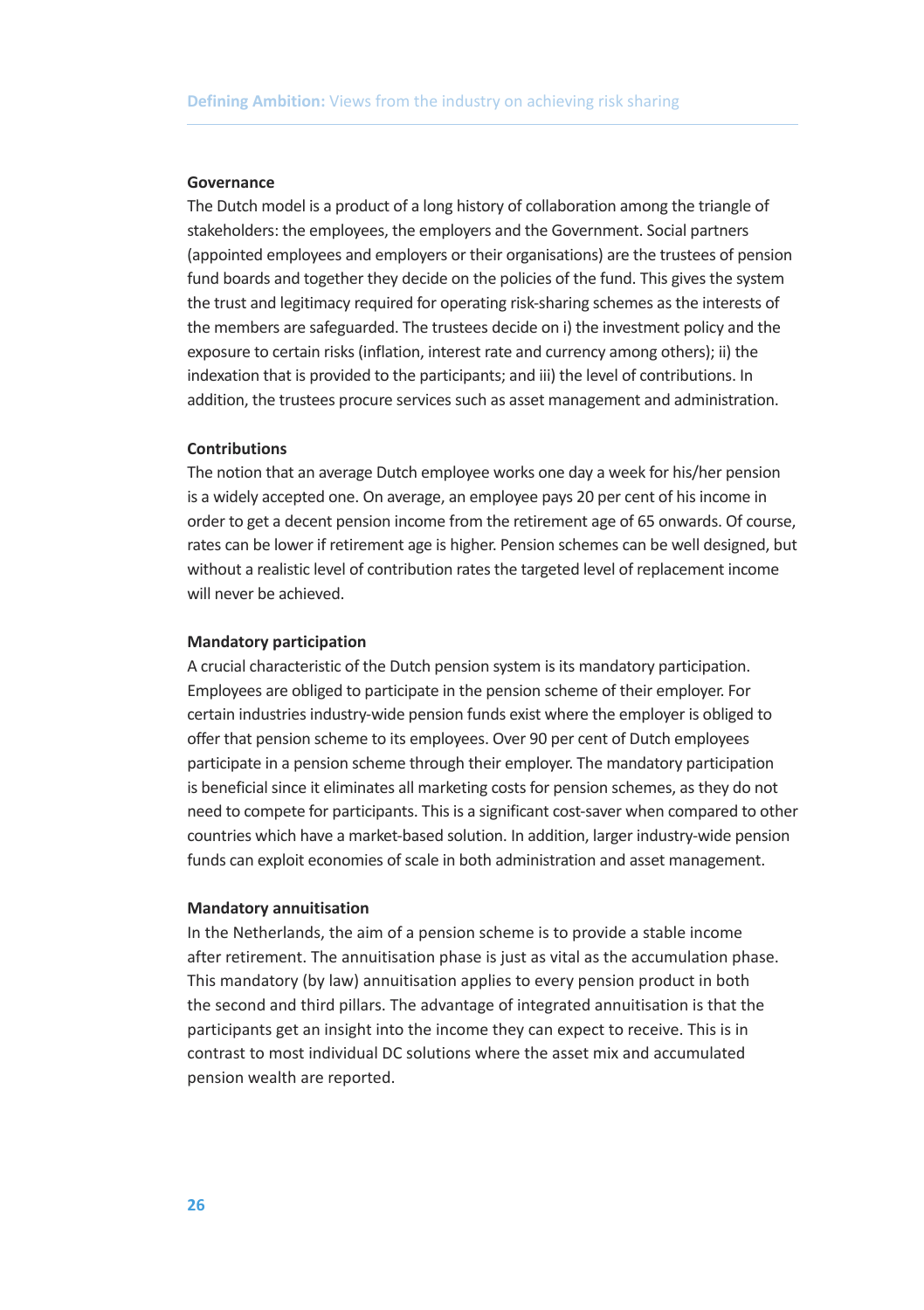#### **Risk-sharing**

The Dutch second pillar has evolved to its current form over the last decennia. The majority of the large industry-wide pension funds and company pension funds were founded after World War II. All of them, at the end of the 20th century, were characterised by operating final salary DB schemes conditional but in practice full indexation in the pay-out phase, comparable to British DB schemes.

This system, while very advantageous for the employee, turned out to be unsustainable for the employer. The employer bore all the open-ended pension risks: inflation risk, longevity risk and financial risk. International accounting standards forced companies to put pension liabilities on their balance sheet, making it less attractive to operate a company pension fund. This caused a shift away from company pension funds to either industry-wide funds (as this relieves companies from the pension liabilities on their balance sheet) or to insured solutions such as individual DC schemes.

All the risks are borne collectively among the participants in an industry-wide fund. Risk-sharing in those schemes has the advantage that there is no adverse selection and that it allows for return smoothing over generations. The funding ratio is used to absorb temporary shocks. In other words, if the fund is well funded and a shock hits the pension fund causing the funding ratio to decrease, it will still continue to pay out benefits fully in the expectation that the markets will recover. When a fund is in a state of severe underfunding the pension fund board has three instruments to use to recover: increasing contributions, reducing inflation compensation, and lowering benefits as an 'ultimum remedium'.

Recently, industry-wide funds have been faced with some issues: longevity seems to be an irreversible trend (and thus impossible to hedge), and exposure to the financial markets leads to volatility in the funding ratio. The latter issue became even more explicit when the prudential supervisor changed the discount rate of pension liabilities from a fixed average discount rate of the liabilities (4 per cent) to a market rate (a swap curve to discount future liability cash flows).

#### **Renegotiating the pension deal – shifting risks**

After the IT bubble at the start of the 21st century, final salary DB deals became unsustainable: the costs were too high for employers and their willingness to support final salary DB schemes decreased. The triangle of stakeholders – employers, employees and the Government – got together and renegotiated the pension deal. The new deal was based on the average wage principle and introduced conditional indexation during the accumulation and pay out phases. Conditional indexation means that the inflation compensation that participants receive is based on the funding ratio – the financial strength – of the fund.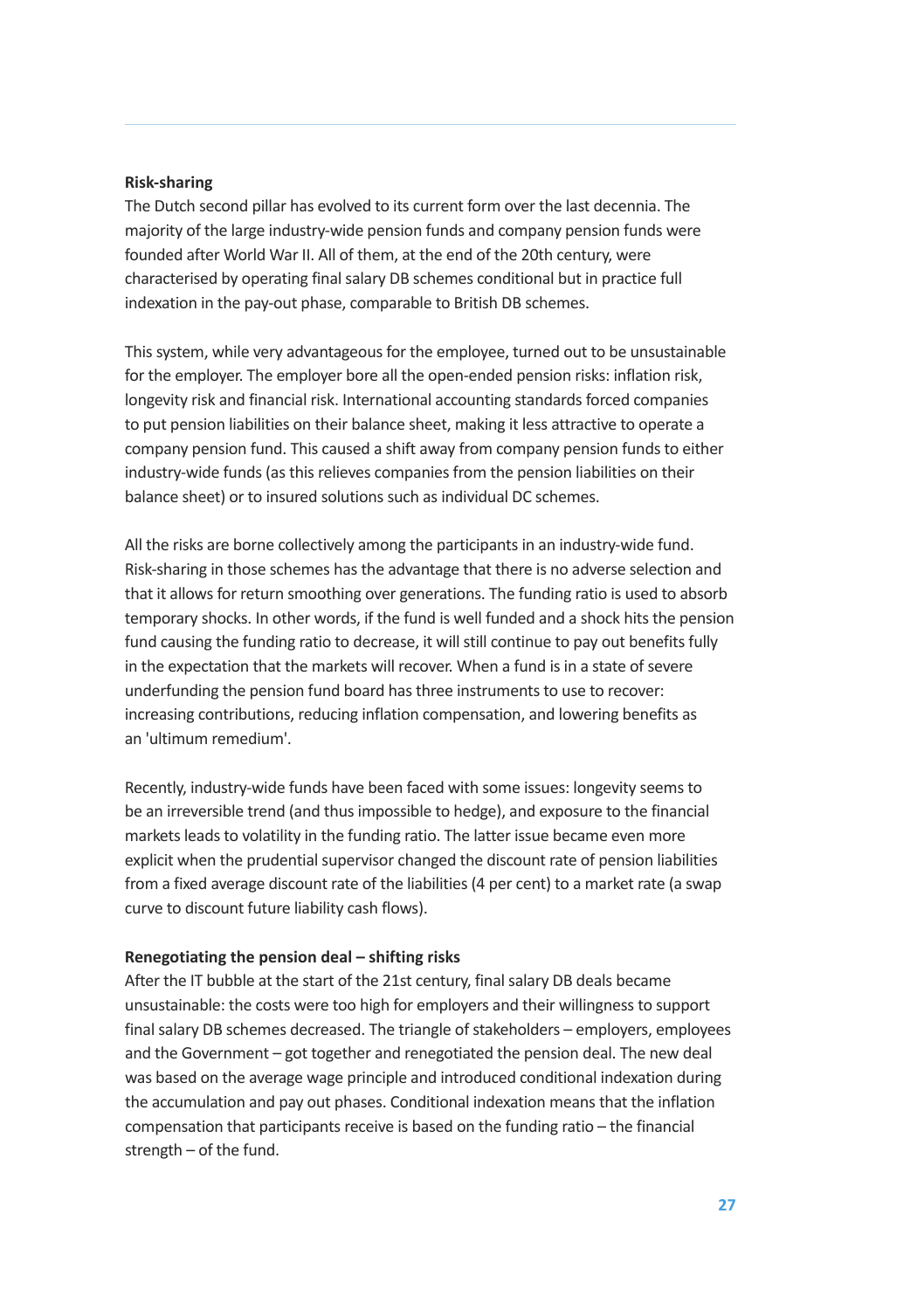The changes to the pension deal have meant a shift in pension risk from the employer to the employees. As we have mentioned, all pension risk was previously borne by employers, but in the current situation the risks are shared between both employee and employer. For the employer this risk implies that contribution rates can increase. For the employee, this risk means conditionality of indexation, varying contribution rates and potential reduction of benefits.

However, in 2008 the combination of increasing longevity, low equity returns and falling interest rates hit the funding ratios hard. This showed the need for better communication about the risk-sharing mechanisms and their consequences. At the time of writing this paper, the pension deal is again being renegotiated. While the exact changes are unknown right now, the authors expect the pension age to increase in both the first and second pillar and that it will be linked to longevity at some point in the future. It is also likely that the new pension deal will have incremental mechanisms for reducing/increasing benefits in the case of increasing longevity or shocks that hit the financial markets.

#### **Lessons for the United Kingdom**

The Dutch pension model has very positive characteristics, but there is room for improvement. The UK, with its introduction of Defined Ambition, has a chance to build an even better solution by starting from scratch. Since Dutch industry-wide pension funds are mature it is very difficult to change their fundamental design. Due to inter- and intra-generational risk-sharing mechanisms large changes have a problematic transition process. For example, the Dutch system has a uniform contribution rate and a uniform accrual rate. This implies that the younger generation subsidises the older generation. Changing this system requires a very careful transition that will likely include a group of participants who will be worse off than they had expected. While these transition problems are significant it is still useful to observe a number of principles based on Dutch experience of collection pensions which could be of use in designing a strong Defined Ambition framework.

#### **Risk-sharing**

Risk-sharing can be achieved between employers and employees. A clear trend is that risk is transferred to the employees, but it can be shared among the employees in a collective. The collective will then bear the open-ended risks, such as longevity risks.

Defined Ambition offers the possibility of introducing risk-sharing, but this must be designed carefully. It is important to make sure that all the transfers within a collective are carried out on a fair value basis. For example, if active participants provide 'volatility insurance' for the retirees, the cost of this 'insurance premium' should be determined ex-ante and it should be priced using the financial markets. In other words, risk transfers should be valued on a mark-to-market basis. The idea behind this concept is that it is still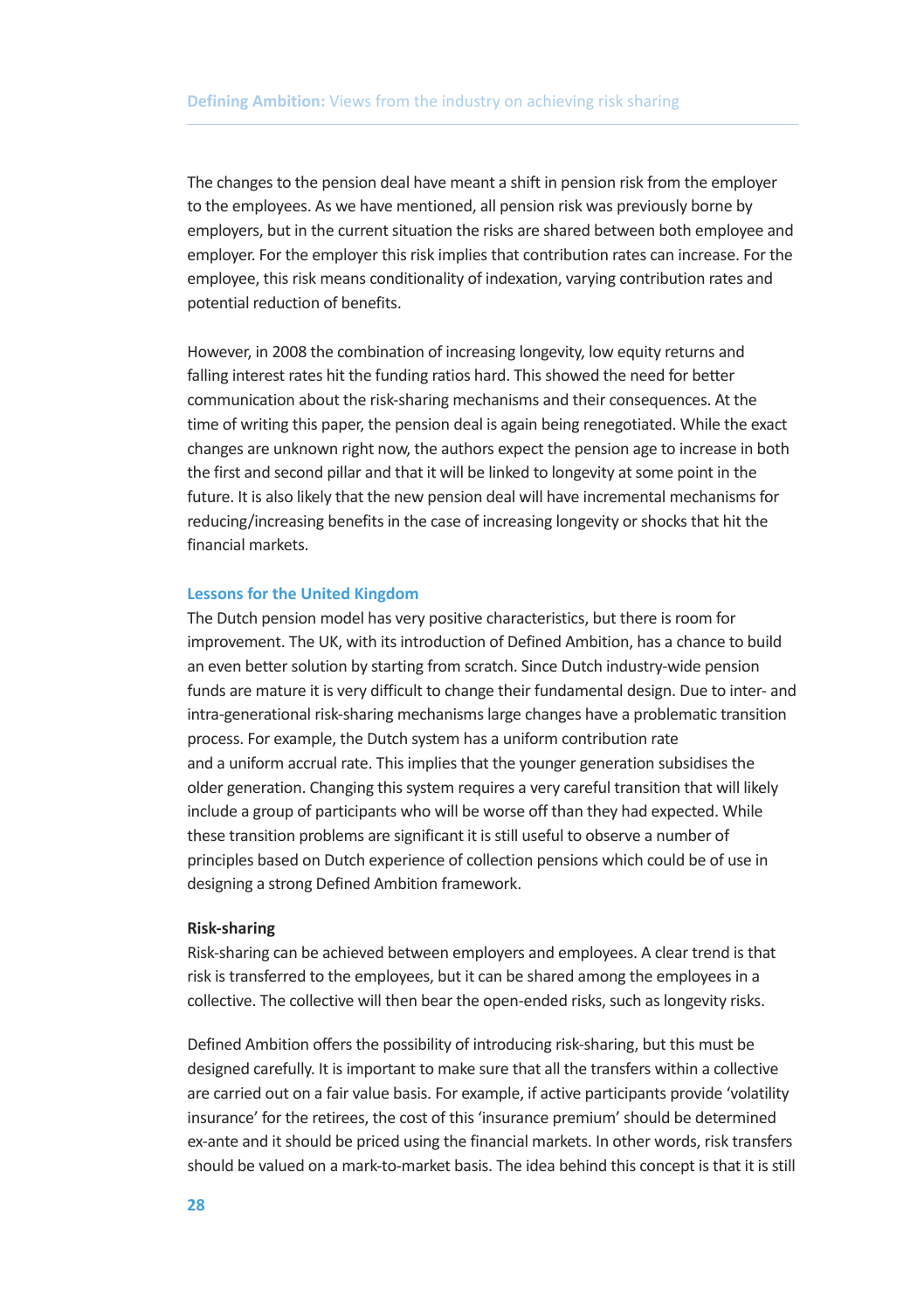possible for groups of participants to share risks with each other, but those participants that provide the 'risk insurance' must be compensated fairly. Some risks, such as individual longevity risk, should be borne by the collective. To manage systemic longevity increases it is probably best to make the pension rights and pay-out dependable on longevity, as this is too expensive to insure.

#### **Governance**

The regulation should be designed and implemented so that the rules of the game are clear, as well as the consequences of breaches. A necessary condition for the long-term success of Defined Ambition is that the regulator is credible and enforces the regulation. For example, every pension fund board should know what the regulatory consequences are in case of a deficit (surplus) when the fund is underfunded (overfunded). The main task of the pension fund board is to safeguard the participants' interests. The Dutch have solved this by having non-profit pension funds governed by social partners. Every decision that is made is the result of negotiations between employers and employees. The UK pension mis-selling scandal is infamous as an example of how things can go wrong when the interests of the participants are not protected by social partners and market forces get a free hand in providing products directly to participants. An alternative solution that might work in the British market is to set up mutual companies where the participants elect the board members. The American company TIAA-CREF serves as an important example of such a system.

#### **Efficient pension delivery**

Pension delivery needs to be organised in an efficient way. Two factors that contribute to effectiveness are low costs and high participation. The Dutch system is praised for its low costs<sup>1</sup>. A key factor is the mandatory participation in the Dutch system as it results in scale effects and removes marketing costs for pension funds. However, scale effects can be achieved in other ways as well. Consolidation can play an important part in making the British pension sector more efficient. For example, industry-wide funds can be set up, or other forms of multi-employer funds, or Super Trusts. An advantage of an industry-wide pension fund is that the risk of bankruptcy of all the employers in an industry sector does not exist.

Regarding participation rates, it can be observed that people in general are not interested in their pension, let alone in saving for it. In the British private market, the participation rates hover around 50 per cent. From a lifecycle optimising point of view it is optimal to save for your pension, so theory suggests that participation rates should be higher. Unfortunately, most people do not act rationally and therefore it is essential for the Government to introduce some strong incentives to participate. This has been done in the UK with the introduction of auto-enrolment, which is a great step forward, but the minimum contribution rates accompanying auto-enrolment legislation seem too low from a Dutch perspective.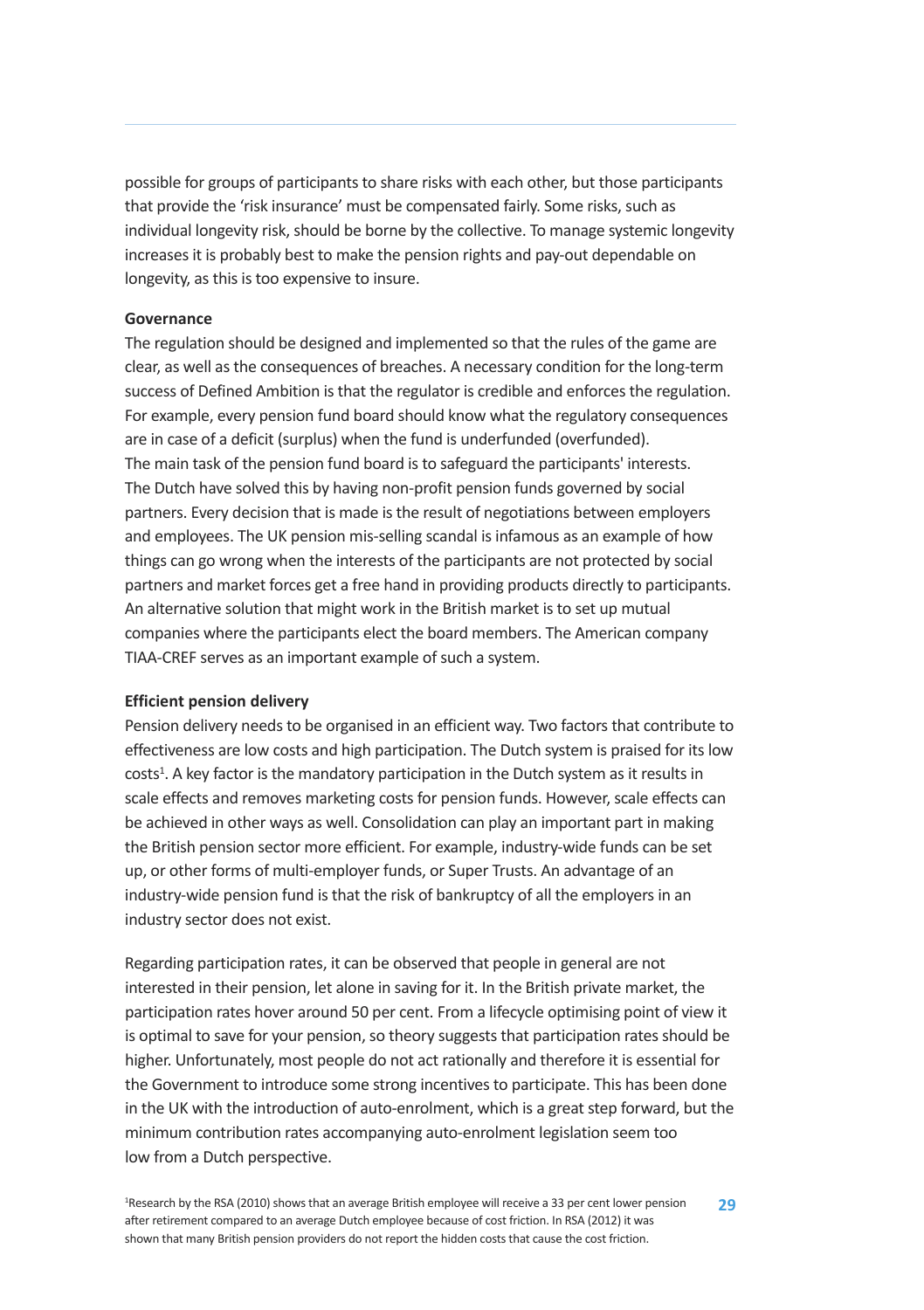#### **Meaningful consumer interface**

A pension is an integral product: it includes both the accumulation and annuitisation phase. Viewing the product like this means that you save for an income after retirement instead of a certain amount at retirement date. This prevents the participant from being exposed to conversion risk. In addition, it allows for clearer communication with the participant as he/she finds it easier to understand an annual or monthly income than a certain amount that needs to be converted into an annuity. If the pension provider is able to answer three questions the participant should be able to get an insight into his/her purchasing power after retirement and how to take action if required. The questions are: i) what can the participant expect at retirement, ii) what is the minimum that the participant can expect; and iii) what can he/she do to change these amounts.

#### **Conclusion**

The British pension sector is going through significant changes. Steve Webb and the DWP have announced their Defined Ambition framework and are looking for ways to set this up properly. This is an ambitious project, but it offers the United Kingdom the opportunity to start with a clean sheet. While setting up a proper framework and legislation is one thing, attracting employers that wish to adopt a Defined Ambition type of scheme is another matter. Even more challenging, perhaps, is to restore confidence in the British pension sector and its providers: the banks, insurance companies, pension funds and Government.

In this paper, we have identified some principles that should be kept in mind when designing the Defined Ambition framework. We hope it shows that British employers can offer a more attractive pension deal to their employees when adopting a Defined Ambition scheme. If so, the employees can get a better pension deal and the United Kingdom gets a great opportunity to increase the standard of living of its future pensioners. That is a deal that is hard for any British company and government to pass up on.

**Adri van der Wurff is Chief Client Officer, Stefan Lundbergh is Head of the innovation centre, and Ruben LarosisInnovation coordinator at APG Group**

#### **Sources:**

Mercer (2011) Melbourne Mercer Global Pension Index, Australian Center for Financial Studies, Melbourne

RSA (2010), Tomorrow's Investor: Building the consensus for a People's Pension in Britain RSA (2012), Tomorrow's Investor: Seeing through British pensions. How to increase cost transparency in UK pension schemes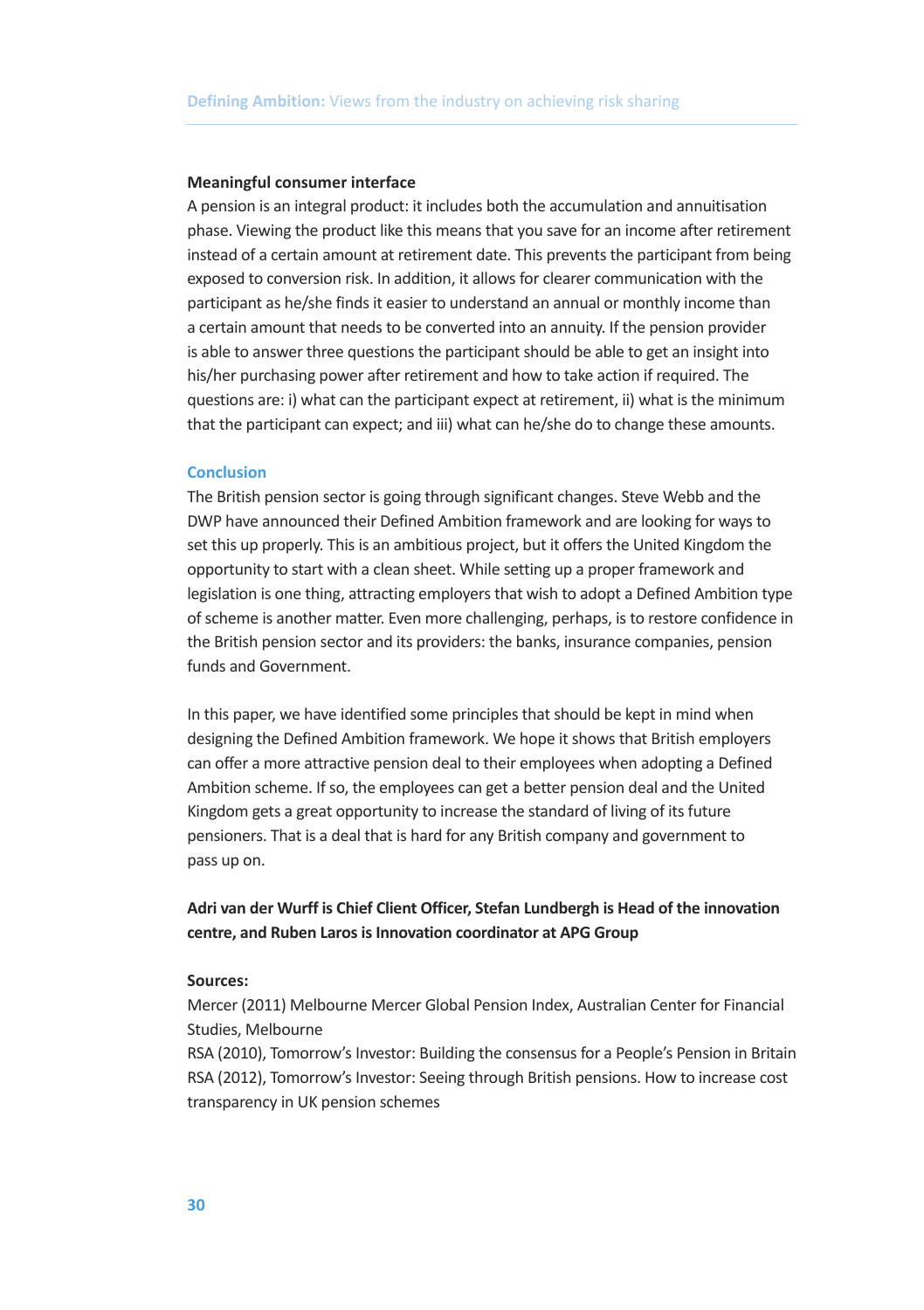Defined Ambition and the Lost Generation 04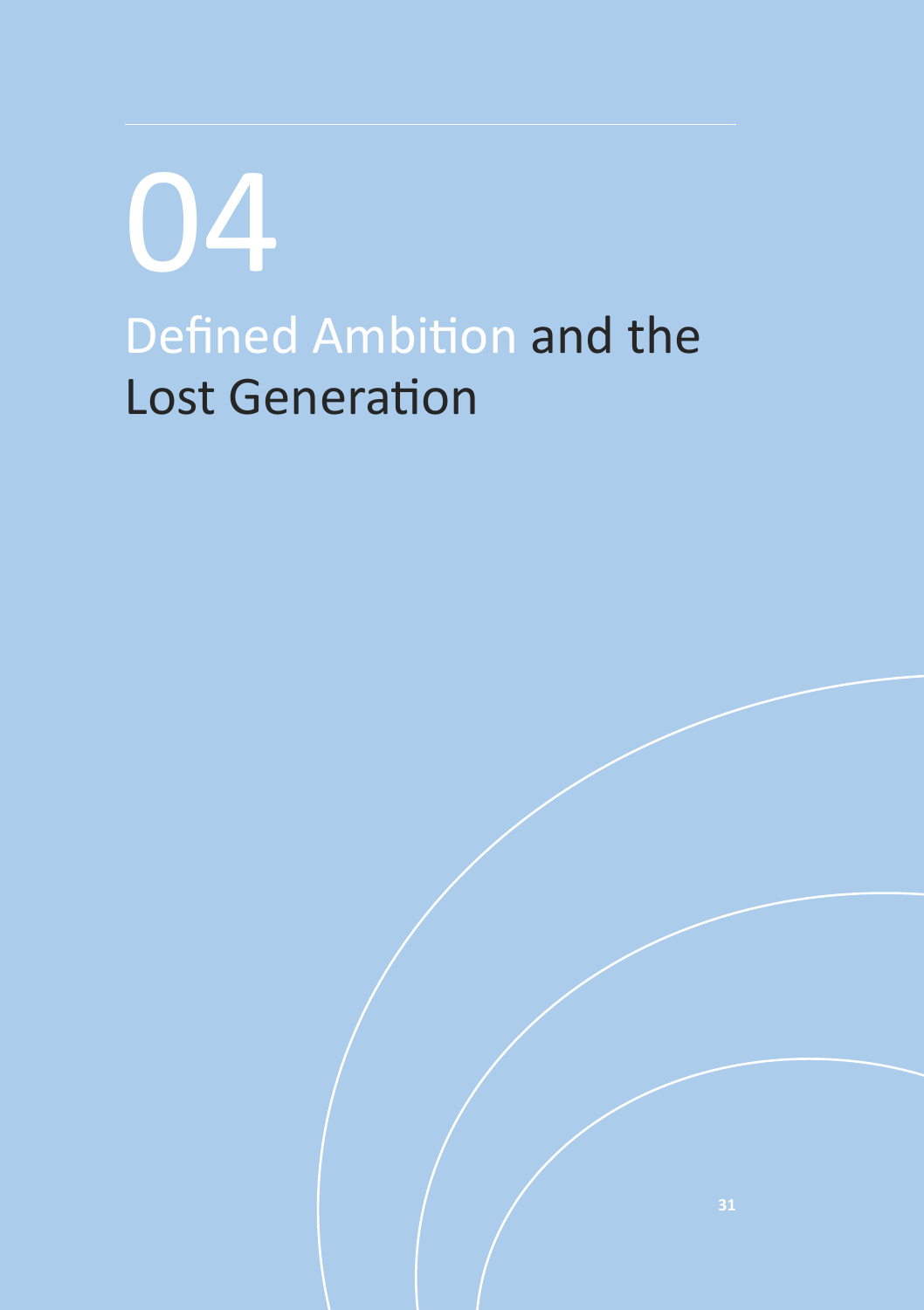### Defined Ambition and the Lost Generation

#### **Ruston Smith heralds Defined Ambition as the ideal opportunity to change British attitudes towards saving for retirement**

Defined Ambition, if done well, provides the perfect opportunity to reinvigorate UK pensions – creating a framework to give individuals the confidence and encouragement they need to save more for retirement and enable employers to better support individuals in achieving this goal.

By encouraging long-term saving, a well thought-out Defined Ambition framework gives the Government a way to address the increasing pressures it faces in relation to spending on pensions. The consequences of not making changes to encourage people to save more for their retirement will have far-reaching implications for the future of our economy.

This thought-piece explores the scale of the UK pensions problem, how Defined Ambition could help address the issues and what needs to change to make Defined Ambition a success.

#### **What is the predicament we face?**

It is no secret that over the last five decades legislative change combined with years of turbulent and negative economic developments has increased the costs of defined benefit (DB) pensions – latest estimates are that costs have doubled<sup>1</sup> in the past 50 years.

As a result, the majority of employers have closed their defined benefit (DB) schemes – only 10 per cent of private sector workers are currently in a DB scheme. This decline of DB provision, a move towards defined contribution (DC) and the uncertain economic conditions have transformed a nation of savers for retirement into a nation of short-term survivors:

- Less than 50 per cent<sup>2</sup> of people currently pay into a pension scheme
- Average total contributions to a DC scheme are only 9.1 per cent compared with 20.9 per cent to DB schemes<sup>3</sup>
- The average retirement income in the UK is only 48 per cent of pre-retirement salary compared with an average of 72 per cent across the OECD countries<sup>4</sup>

<sup>1</sup> PPI research report – The changing landscape of pension schemes in the private section, chart 12 , page 32 2 ONS Annual Survey of Hours and Earnings 2011, page 26 3 ONS Pension Trends Survey: Chapter 8, July 2012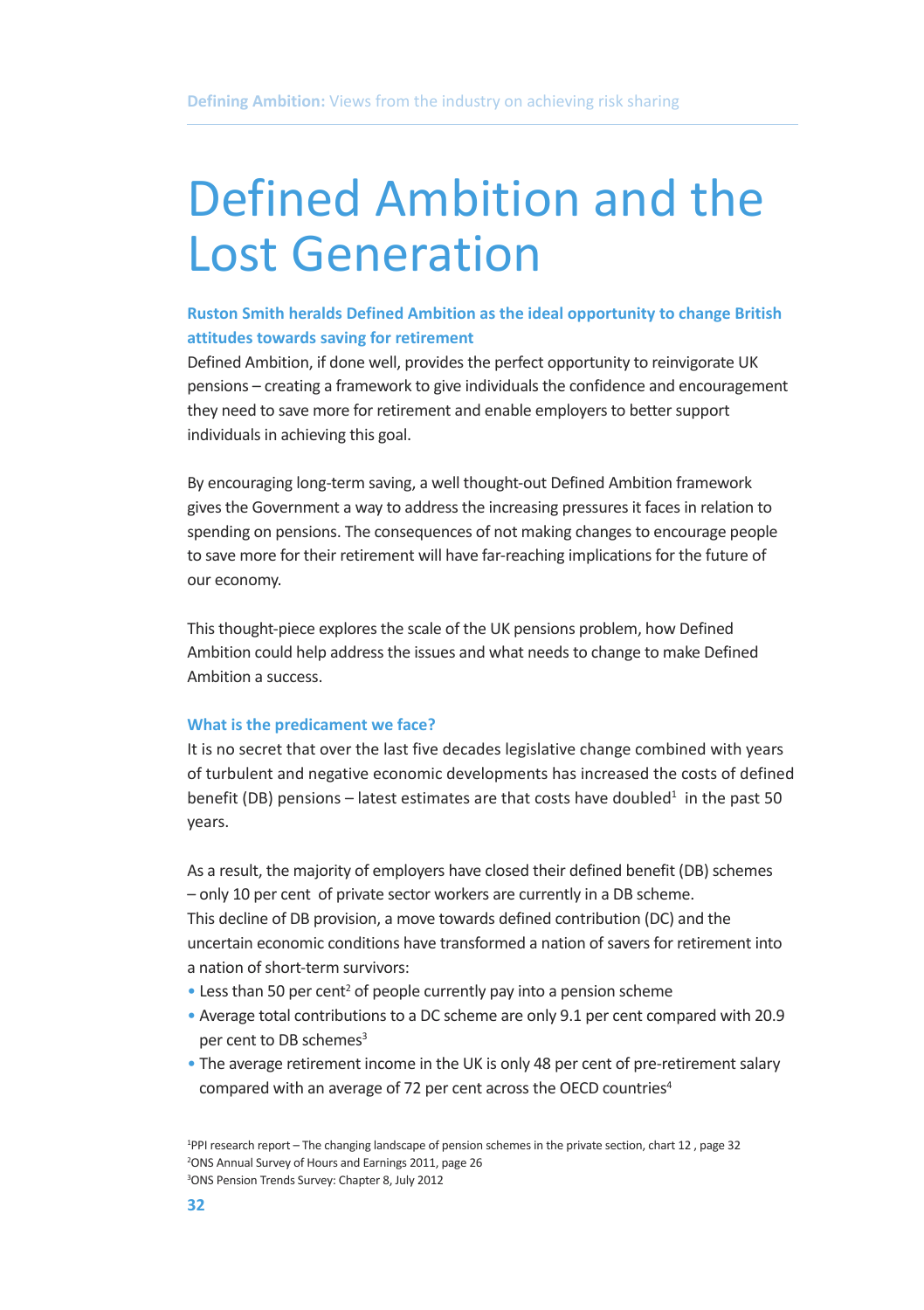Adding to the problem, the UK faces the challenge of an ageing population<sup>5</sup>:

- By 2051 a quarter of the population is expected to be over age 65 and there will be around 350 people over State Pension Age for every 1,000 people of working age
- People are living, on average, an extra 7 years longer compared with 30 years ago and this is predicted to increase by a further 5 years by 2051

Consequently, the UK faces a potential pensions crisis, with fewer people saving for retirement and those who do are contributing much less – people will be living longer on much reduced incomes. If nothing changes, the UK Government is likely to have to pay higher levels of state benefit or risk seeing more of our pensioners living in poverty.

#### **What's the size of the challenge?**

The UK has an ageing population, which will have significant impact on public finances – more people claiming retirement benefits, at a time when growth in government revenues is expected to slow down.

At the end of 2010, the value of the cumulative pensions built up in the UK was estimated at £7.1 trillion, nearly five times the UK's Gross Domestic Product (GDP)<sup>6</sup>.

- £5.0 trillion relates to pensions payable by the UK Government £3.8 trillion in state pensions (over 2.5 times GDP) and £1.2 trillion in state-sponsored workplace pensions.
- Of the remaining £2.1 trillion, £0.4 trillion is personal pensions and £1.7 trillion is private sector company provision – around only a third of the amount to be provided by the UK Government.

The Office for Budget Responsibility estimates that the annual Government spend on old-age-related benefits is expected to increase from 35.6 per cent of GDP to 40.8 per cent of GDP over the next 50 years – an increase of £80 billion a year in today's money<sup>7</sup>.

The OBR also estimates that over the same period Government revenues will only increase slightly from 37.3 per cent of GDP to 38.2 per cent of GDP. A relatively smaller working population will mean lower tax and national insurance revenues, whilst continuing globalisation of business and trade will put pressure on other forms of income such as corporation tax and VAT.

This mismatch between expected Government revenues and expenditure highlights the need for a sustainable private sector pensions system that bridges the gap by encouraging long-term retirement saving.

 OECD report – Pensions at a Glance 2011, net replacement ratios ONS Pension Trends Survey: Chapter 2, February 2012 ONS report: A fuller picture of the UK's funded and unfunded pension obligations March 2012 2012 edition of the Fiscal Stability Report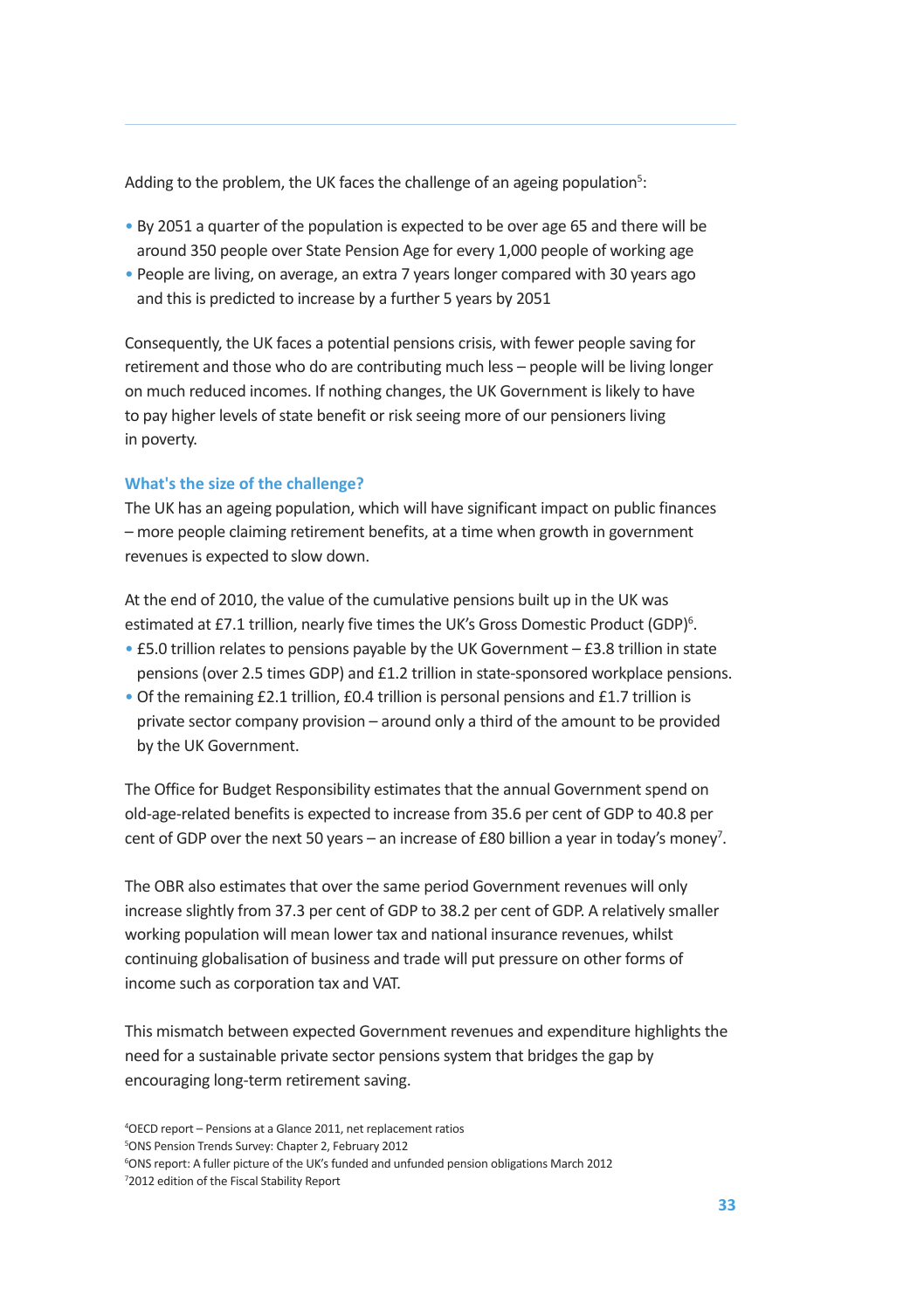#### **Why aren't people saving for retirement now?**

The move towards purely defined contribution (DC) pension provision, the transfer of risk to members and consequent economic conditions has reduced confidence in the pensions system  $-$  less than 5 per cent of people surveyed by the NAPF $^8$  said they were very confident that their pension would provide for their needs in retirement.

This, combined with increased volatility in market returns and rising annuity costs, has developed a perception of poor value-for-money for those retiring with only DC benefits. Projected income from the average DC scheme is only £1,436<sup>9</sup> in today's money and just 20 per cent <sup>10</sup> of the average income from a DB scheme.

Auto-enrolment is a positive step to encourage pensions saving as less than half the working population are currently in a pension scheme. This will raise awareness of the need to save and will provide a more positive and conscious opportunity for people to save for retirement.

The proposed reforms to establish a single-tier state pension would give people more certainty and help them to better understand the benefits of saving more for retirement. It also lays the foundations for private sector pension reform. These are important steps to build strong foundations to encourage a stronger culture of long-term savers – however, more can be done.

#### **The lost generation**

Based on the Workplace Retirement Commission's analysis<sup>11</sup> of the Wealth in Great Britain survey, over 50 per cent of those aged 16 to 34 do not have a private pension. Some of the key reasons for this are:

- $\bullet$  It is estimated that almost 1 million people under the age of 24 are now unemployed<sup>12</sup>
- Those leaving university will have record levels of debt on average £26,000, equal to one year's salary for a new graduate<sup>13</sup>
- Wage inflation has been stagnant for the last few years as the UK economy has suffered a double-dip recession
- $\bullet$  The housing market is distorted the current average house price for first time buyers<sup>14</sup> is now over 6 times the average graduate wage but lending is severely restricted

<sup>8</sup> NAPF Workplace Pensions Survey March 2012, figure 10, page 9

<sup>9</sup> Pensions World, annuity rates as at 2nd July 2012 – Aviva (no escalation – average of men and women)

<sup>&</sup>lt;sup>10</sup> Average DC (see footnote 9) over average DB pension = 1,436/7290 (DB taken from NAPF Annual Survey)

<sup>&</sup>lt;sup>11</sup>The Final Report by the Workplace Retirement Income Commission, August 2011, Chapter 1

<sup>&</sup>lt;sup>12</sup> House of Commons Library - Youth unemployment statistics, September 2012

<sup>13</sup> Association of Graduate recruiters

<sup>14</sup> ONS House Price Index, July 2012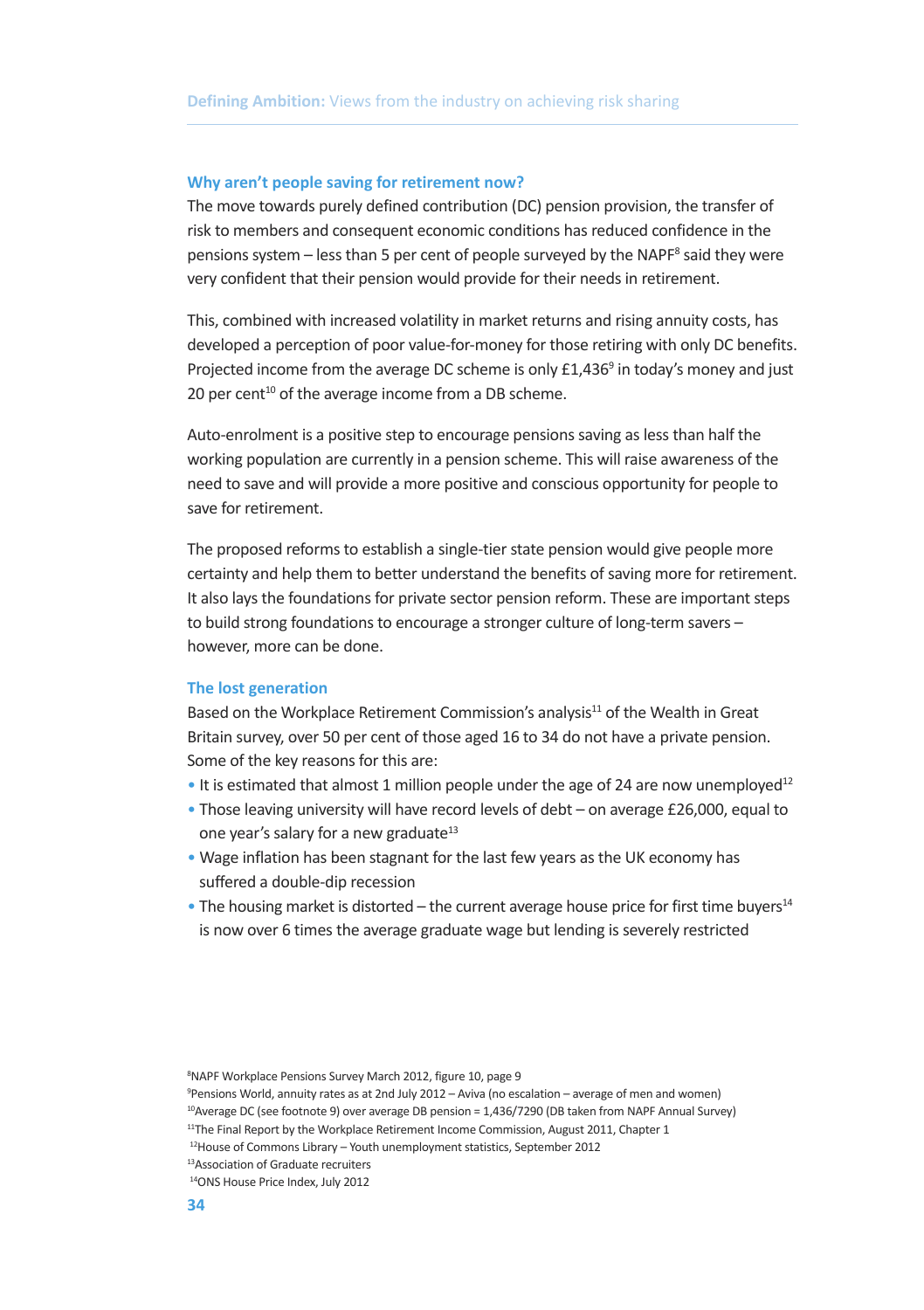The above means that young people have less disposable income which, combined with the low confidence in the pensions system, means that we now have a disaffected generation who have little interest in pensions and are saving much less towards their retirement than their parents. This is reflected in the fact that fewer than 1 in 10 young people understand even basic pension terms<sup>15</sup>.

What is more, there seems little indication that this trend will reverse – the likelihood of someone starting to save reduces the longer you haven't been saving and young people are therefore leaving it later and later in life before starting to save for retirement.

As a result, not only are this 'lost generation' expected to be working for longer, but they face the very real prospect of inadequate retirement incomes.

#### **How Defined Ambition can help us rise out of the ashes**

To increase voluntary retirement savings, especially amongst the young, we need to rebuild confidence in the pensions system by providing a simple framework that is easy to understand, and which provides some certainty for both individuals and employers alike. Only by addressing the underlying psychology of saving can we hope to influence the behaviour of saving.

Behavioural finance theory<sup>16</sup> suggests that while at a basic level people 'understand' the benefits of a specific behaviour, they often have difficulty implementing their intentions. Too often, they struggle to take action, and when they do act, their behaviours are often half-hearted or ineffective – often due to a lack of confidence that they can achieve their desired outcome. This is especially true of saving for retirement.

Defined Ambition provides a fantastic platform on which to build more confidence and greater optimism, which will result in higher savings and an ability to move away from minimal savings in a pure DC environment. Encouraging individuals to save even just 1 per cent more each year could increase their projected pension by 13 per cent<sup>17</sup>.

Higher levels of private pension provision could also have significant benefits for the UK Government – namely, a more manageable long-term spend on pensions and the opportunity to better target resources to those most in need.

<sup>15</sup> MRM young money report

<sup>&</sup>lt;sup>16</sup>Wharton Financial Institutions Center: Lessons from Behavioral Finance for Retirement Plan Design

<sup>&</sup>lt;sup>17</sup>Pensions Policy Institute, "Closing the gap: the choices and factors that can affect private pension income in retirement", P25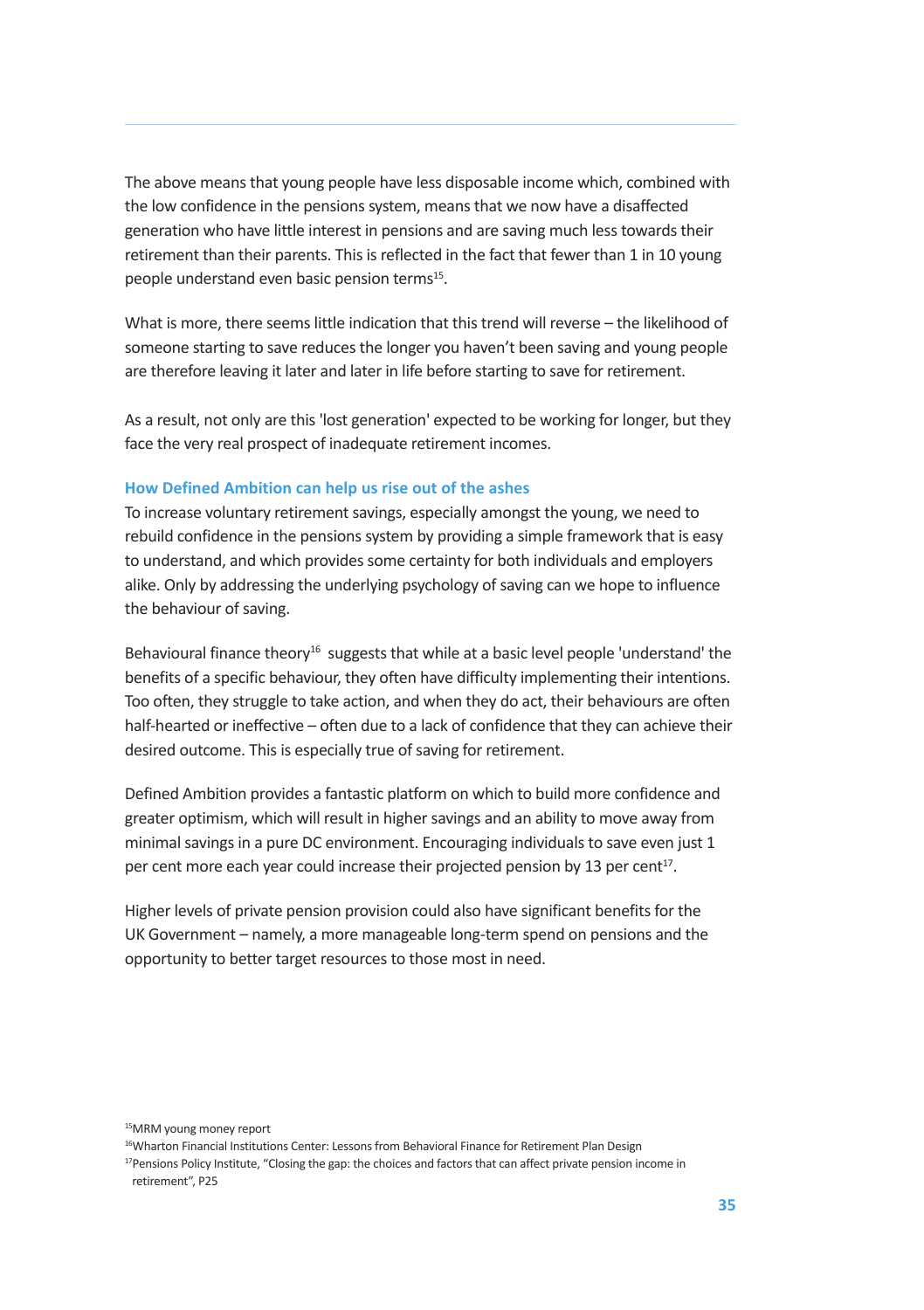Defined Ambition also presents the Government with a great opportunity to re-engage employers in the concept of high-quality, voluntary pension provision, which has been on the decline for many years.

#### **So what is Defined Ambition?**

Defined Ambition is a reinvention of the pensions landscape, to develop a legislative framework that enables a sharing of risks and reward – whether it's a more flexible DB scheme or a beefed-up DC scheme that provides more certainty, there are clear options and solutions to bridge the gap between the current extremes. For example:

- DB schemes with truly discretionary pension increases, death benefits and adjustments to pension accrual to reflect improving life expectancy
- Cash balance with or without internal conversion rates
- DC with a minimum single life pension (ie an underpin)
- DC where the minimum fund at retirement is no less than a prescribed level of cash balance or the combined member and company contributions excluding interest
- DC where a minimum average rate of interest is provided on contributions
- DC where, at retirement, a minimum annuity rate is offered which might be linked to a percentage higher than the best market rate at retirement

Whilst much of the focus is likely to be on strengthening DC to provide more certainty for members and encouraging employers to share some risk, it is important not to forget the merits of the more traditional forms of DB provision which, with appropriate reform, can achieve the same objective.

Whatever the exact form of benefits, the vision should be for a core level of sustainable benefit provision complemented by a voluntary tier that aims to provide a low-risk, flexible and affordable way for members to increase their core benefits. Regular, clear communication to members regarding the amount required to top up their benefits to a target retirement income will help encourage voluntary saving.

Structuring the benefits in this way will protect employers against any unexpected increases in cost as a result of growth and employment, whilst at the same time giving enough up-side potential to employees to provide meaningful benefits in a clear and transparent manner.

#### **The essential ingredients**

From a member's perspective Defined Ambition would mean being offered a pension benefit, with some level of certainty, where the terms are clear and well understood. This, combined with the financial incentive of a better pension in retirement, will help build trust and improve understanding, which is crucial if we are to succeed in encouraging people to save more for retirement.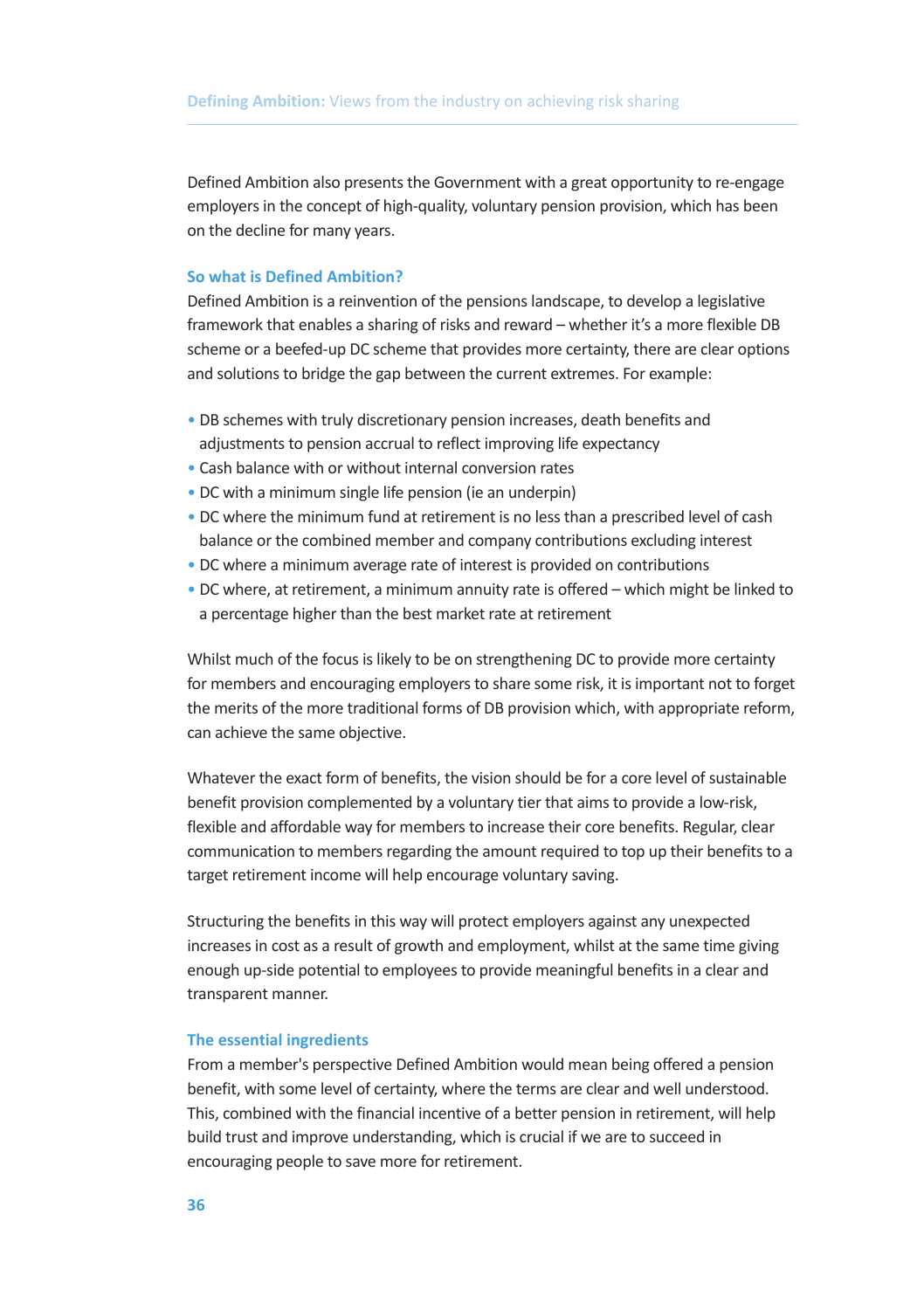What good Defined Ambition looks like, for an individual company, is a scheme that provides a level of certainty to members that is truly sustainable and flexible so that it doesn't affect the growth or viability of the business. Essential features of an effective Defined Ambition framework are:

- the ability to choose affordable and sustainable benefits that best meet the needs of the workforce and the employer – without being shackled by inflexible legislation;
- the ability to adjust benefits in response to changes in financial markets or the socioeconomic environment, such as stock market crashes or increases in life expectancy;
- proportionate regulation that is conducive to sustainable pension scheme funding (eg proposals for Solvency II and GMP equalisation all add cost) and which reflects the nature of the promise being given (eg short-term investment guarantees should have a lighter touch regime than the current substantial regulation for longer term benefit promises: and
- there is sensible long-term accounting treatment that does not create inappropriate volatility, unintended consequences and therefore a disincentive to offer risk sharing.

The lack of these essential ingredients explains why companies have moved away from risk-sharing DB schemes to pure DC schemes. Only a total commitment that any new form of benefit provision will be protected against future legislation will start to encourage companies to think differently about risk-sharing in their schemes. Without these ingredients Defined Ambition will remain a notion – not a reality.

#### **What needs to happen to make Defined Ambition a success?**

In the current challenging economic environment people are understandably finding it hard to think 30 years ahead when they feel their incomes are being squeezed now. The theory of behavioural finance suggests that investors are generally risk-averse and require additional security in order to overcome these short-term barriers and commit to long-term savings. Defined Ambition presents an opportunity to provide individuals with the certainty they are looking for, which in turn should encourage them to focus on their retirement needs and commit to saving for retirement.

To get employers engaged in the process, the Government needs to create an environment in which companies have clear control over cost, allowing them to share some of the risk that is currently being transferred entirely to members in the form of DC provision. Without some form of change in regulation there is little incentive for employers to find a new way of sharing risks.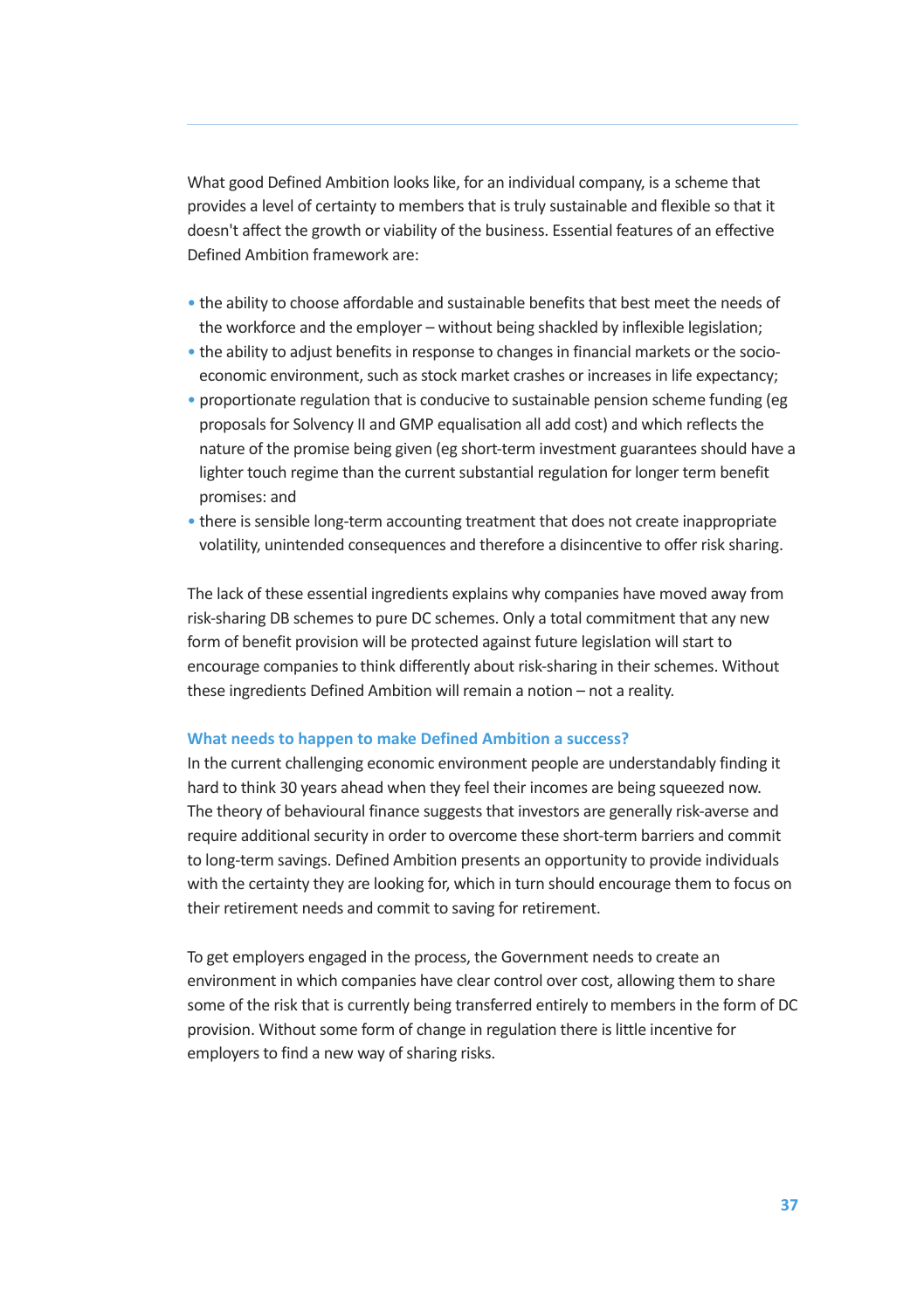The key elements that are likely to encourage the provision of a relatively better pension scheme are:

- there is a shared sense of risk and reward across all parties;
- individuals recognise the value provided by the scheme and are encouraged to save; and
- the employer can decide the level of cost and risk at the outset without the fear of the cost and risk being involuntarily changed in the future

Defined Ambition offers a framework for innovation and creativity, to find a better way of sharing risks that makes pensions more sustainable and more attractive to individuals. It also offers an opportunity to design a scheme that overcomes some of the perceived barriers to saving that are currently discouraging individuals from saving more.

Defined Ambition will mean different things to different people, so the Government should avoid being overly prescriptive – the focus should be on defining the objective (i.e. encouraging long-term savings) and setting out a framework that clearly supportsthis.

#### **Our future**

Public confidence in the current pensions system is low. Efforts to boost saving, including auto-enrolment, are a great start but we need to use the momentum to go further. Defined Ambition presents an excellent opportunity to remind employers and individuals of the benefits of good quality, affordable pension provision and provide a catalyst to make us all behave differently.

Defined Ambition should be a forward-thinking framework, underpinned by sustainable and supportive legislation which naturally leads to a breadth of creative solutions that meet the very individual needs of companies and their people.

Without question, the ability to successfully implement the Defined Ambition vision will require a change in attitude from individuals, employers and the Government alike. Making Defined Ambition a success will require cross-party support for major reform and relaxation of some of the current legislation. We hope the Government is willing to take up the challenge of seeing its vision put into practice!

Defined Ambition may not lead us to a perfect ending, but it does give hope – and it is hope and hard work that fuelled the success of our courageous and successful Team GB at this year's Olympics and Paralympics! Defined Ambition presents us with the opportunity to develop a gold medal-winning pensions system that can be the envy of the rest of the world.

#### **Ruston Smith is Chair of the NAPF Retirement Policy Council**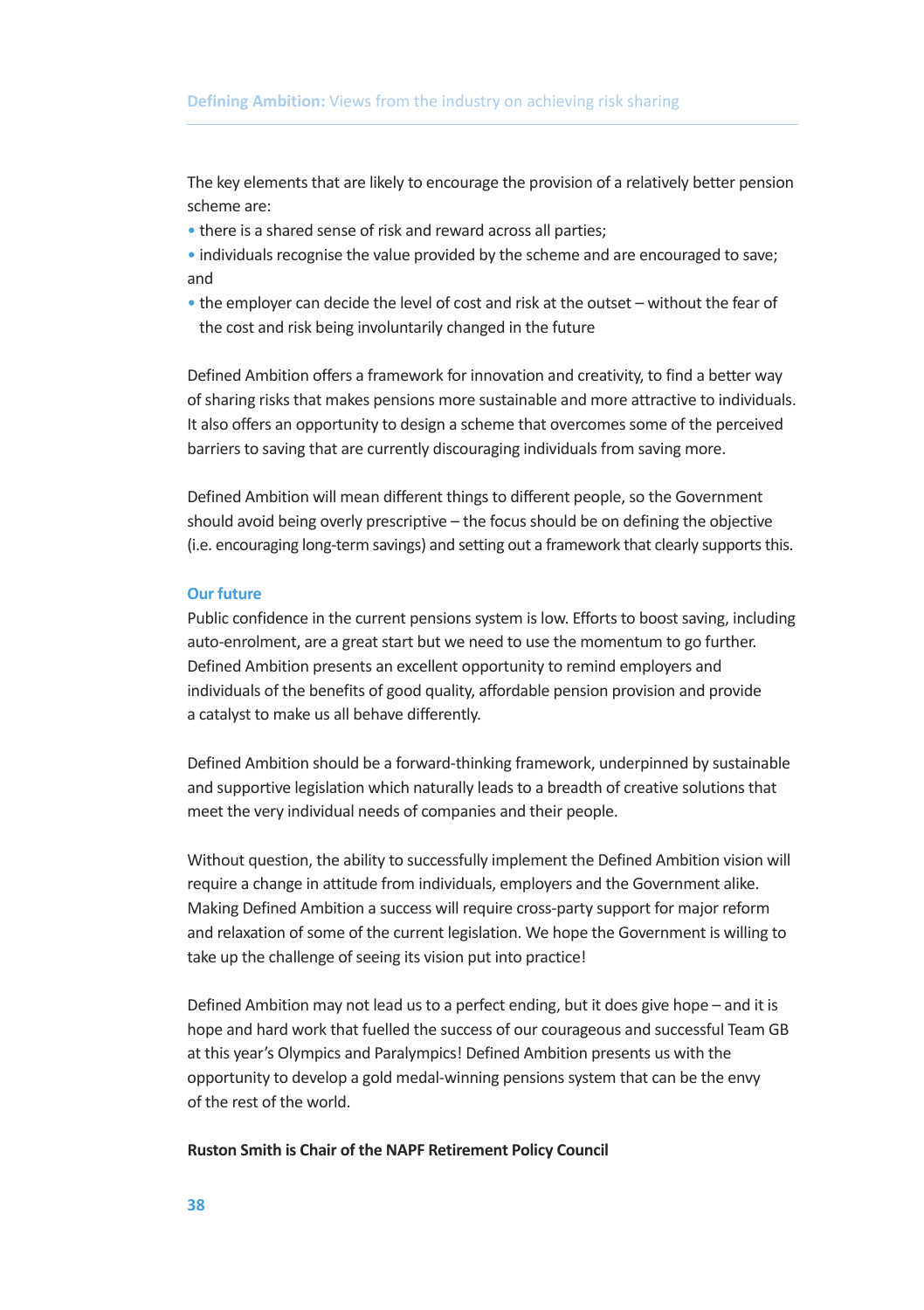Defined Ambition a chance to rethink the future of DC 05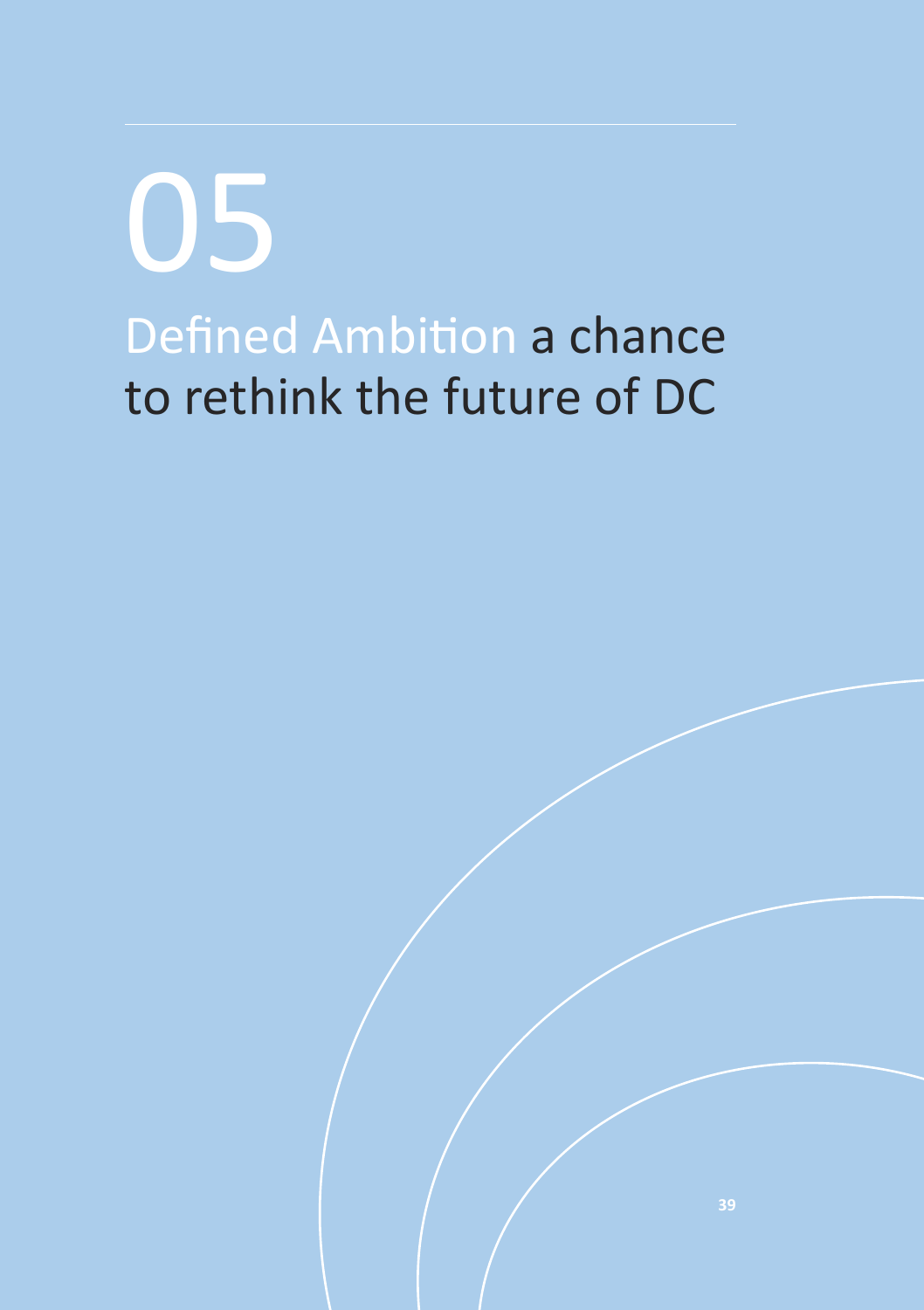# Defined Ambition: a chance to rethink the future of DC

#### **Lord Hutton of Furness argues for a change in mindset and focus**

Steve Webb's call for a rethink of conventional defined contribution (DC) arrangements could not have come at a better time. The transition of UK pension schemes in the private sector from defined benefit (DB) to DC is all but complete and, before long, virtually every worker in the country will have a personal vested interest in their living standards in retirement through auto-enrolment.

The minister has correctly highlighted the general shortcomings of existing traditional DC arrangements and his call for Defined Ambition arrangements suggests a will to overcome them. Money-Safe and Collective DC have been suggested as alternatives, but both have significant drawbacks. To settle on a viable alternative to today's DC arrangements, it is essential that we are clear about the problem we are trying to solve – the risk that increasing numbers of people will retire on inadequate pensions – and then find the best possible way to alleviate this real and present danger.

We all know that DC members do not have the certainty of retirement income that DB members enjoy, and we all know the causes of this. But it is not just the lack of an employer guarantee that puts DC members at a disadvantage; for all their good qualities, many conventional DC arrangements are not designed to ensure members meet their retirement goals. They are simply not set up to deliver what retirees need: a reliable stream of inflation-protected income to maintain their standard of living throughout retirement.

If the single aim of a pension is to provide income, then this new debate on the future of DC needs to do more than just focus on managing investment and wealth accumulation. Of course, wealth accumulation provides members with the means to buy an income when they retire, but the connection between the two is not always clear. Throughout their working lives, DC members are motivated to save and earn a good return to build assets, not target a desired level of retirement income.

The result is that the best schemes work tirelessly to engage members; offer generous contribution rates; provide education and communication; and provide a range of investment options or carefully designed default funds. But there is little assurance that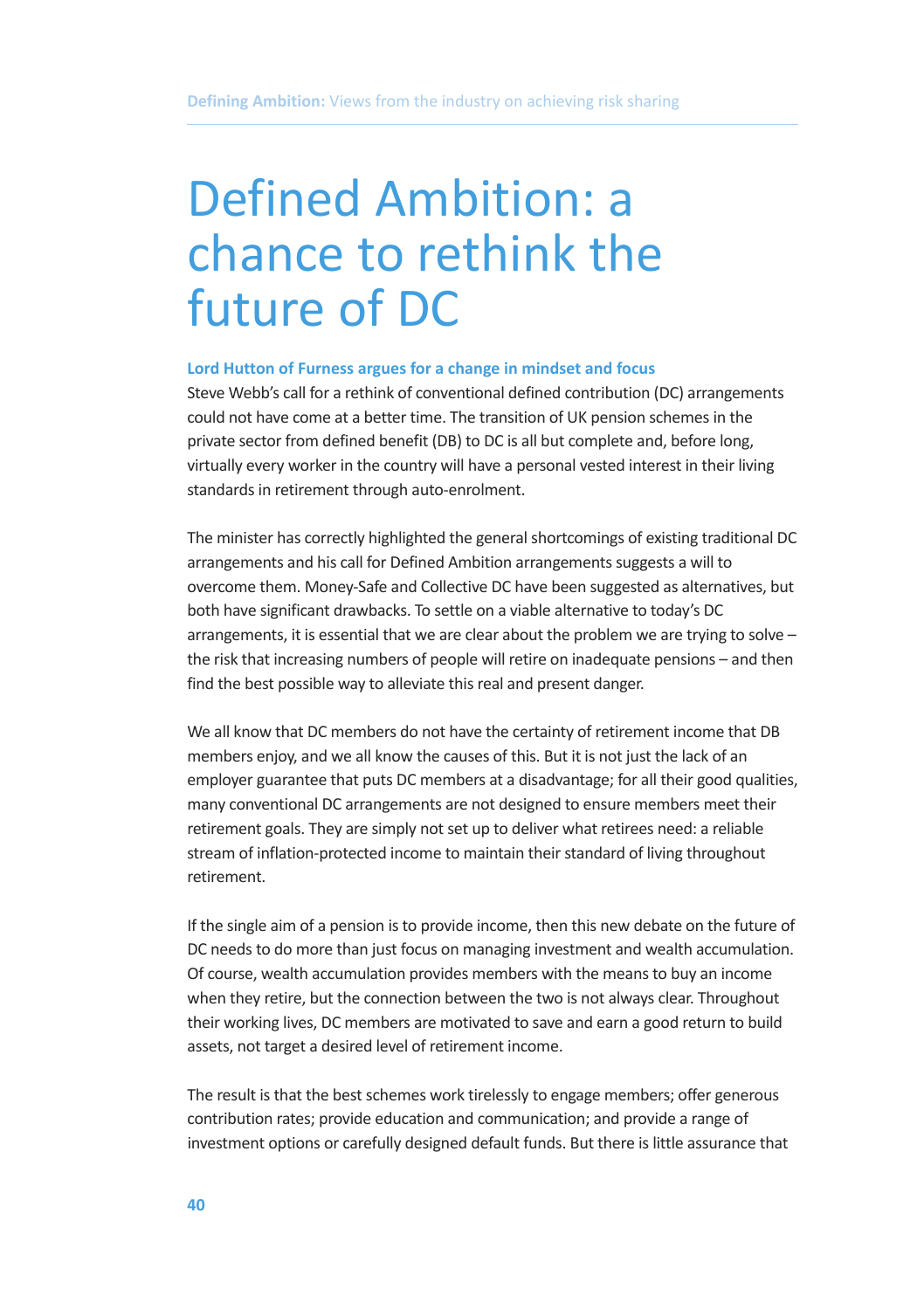any of this activity gets members any closer to their retirement income goals or, indeed, really helps them to manage their accounts towards achieving those goals. The debate about Defined Ambition should hopefully change this; by encouraging the redesign of pension schemes around retirement income from the outset. It needs to turn the member's focus on its head so rather than being a distant intangible, the income stream is at the core of the design and running of the plan.

Under present arrangements members, plan sponsors and policy-makers are focusing on the wrong concept of risk. They are focusing on the volatility of assets and returns rather than the risk of not realising the inflation-protected incomes that members need to maintain their standard of living in retirement. As a result, little more than pure chance gets a person all the way through their retirement with the desired amount of purchasing power. All three groups would benefit from looking at DC through the prism of income, rather than asset accumulation.

#### **Members**

The transition from DB to DC is usually framed as a transfer of investment risk from employer to employee. While this is true, the transition also marked a shift of focus from income to assets and returns. Ask a DB fund member what their pension is worth and they will reply in terms of future income; they might say "two-thirds of my final salary" in reply. Ask a DC member the same question and the response will be today's cash value; perhaps "£50,000" followed by a footnote about what it was worth last year and before the financial crisis. The typical DC scheme encourages members to focus on the size of their pot and, inevitably, the volatility of that figure, not on the purchasing power they hope to derive from it to maintain their living standard in retirement.

The focus on assets and returns and the volatility thereof hangs over DC schemes at every level. Plan sponsors assess members' attitude to risk by asking how they would feel if they lost a certain amount to a market crash; members live in fear of that market crash throughout their working lives, especially as they approach retirement; and default investment funds are designed around an interpretation of members' attitudes to risk. But is any of this anxiety and activity directly contributing to improving the likelihood of the member achieving their retirement income goal? I think not. This should be at the centre of the debate.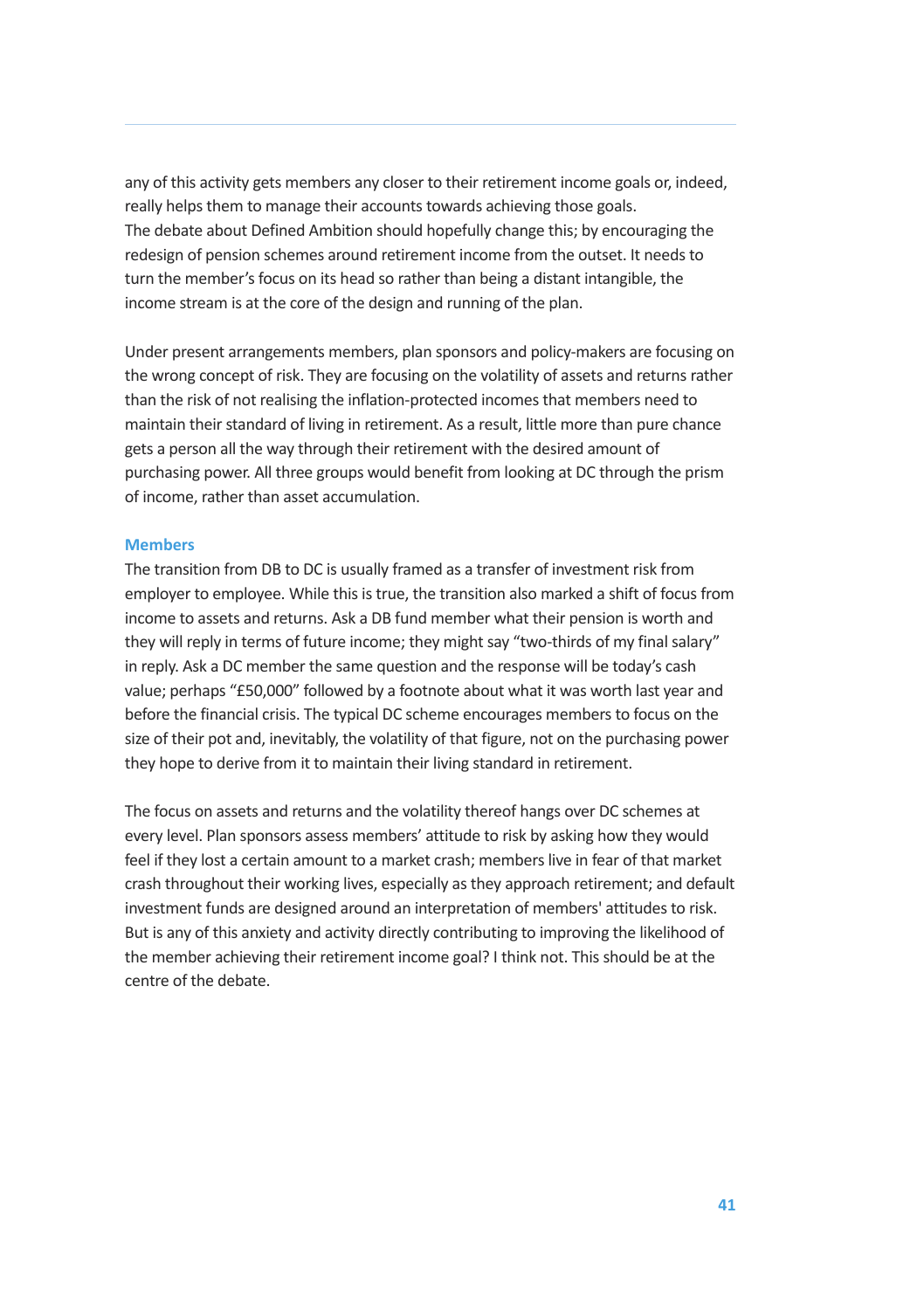Some DC schemes offer guidance about how much should be saved to achieve an income in the future. But they typically rely on the assumption of a fixed rate at which the member's DC pot may be converted into a stream of income at retirement and ignore that this conversion rate is in fact extremely variable and uncertain. Beyond highlighting the need to accumulate a large pot of gold, such guidance can be almost pointless and, in any case, there are few options available to plan sponsors and members to help them manage conversion risk.

If schemes were designed from the outset to deliver a retirement income stream; if they engaged with and reported to members on that basis throughout, attitudes to pensions might change dramatically. The two charts below illustrate this simple idea clearly. The first (left) is an illustration of the price volatility of a deferred annuity; the second (right) is an illustration of the volatility of income one would receive from the same annuity over the same period of time<sup>1</sup>. They show that while market prices can be volatile; income streams are not.



1 Copyright © 2011 Robert C. Merton – for illustrative purposes only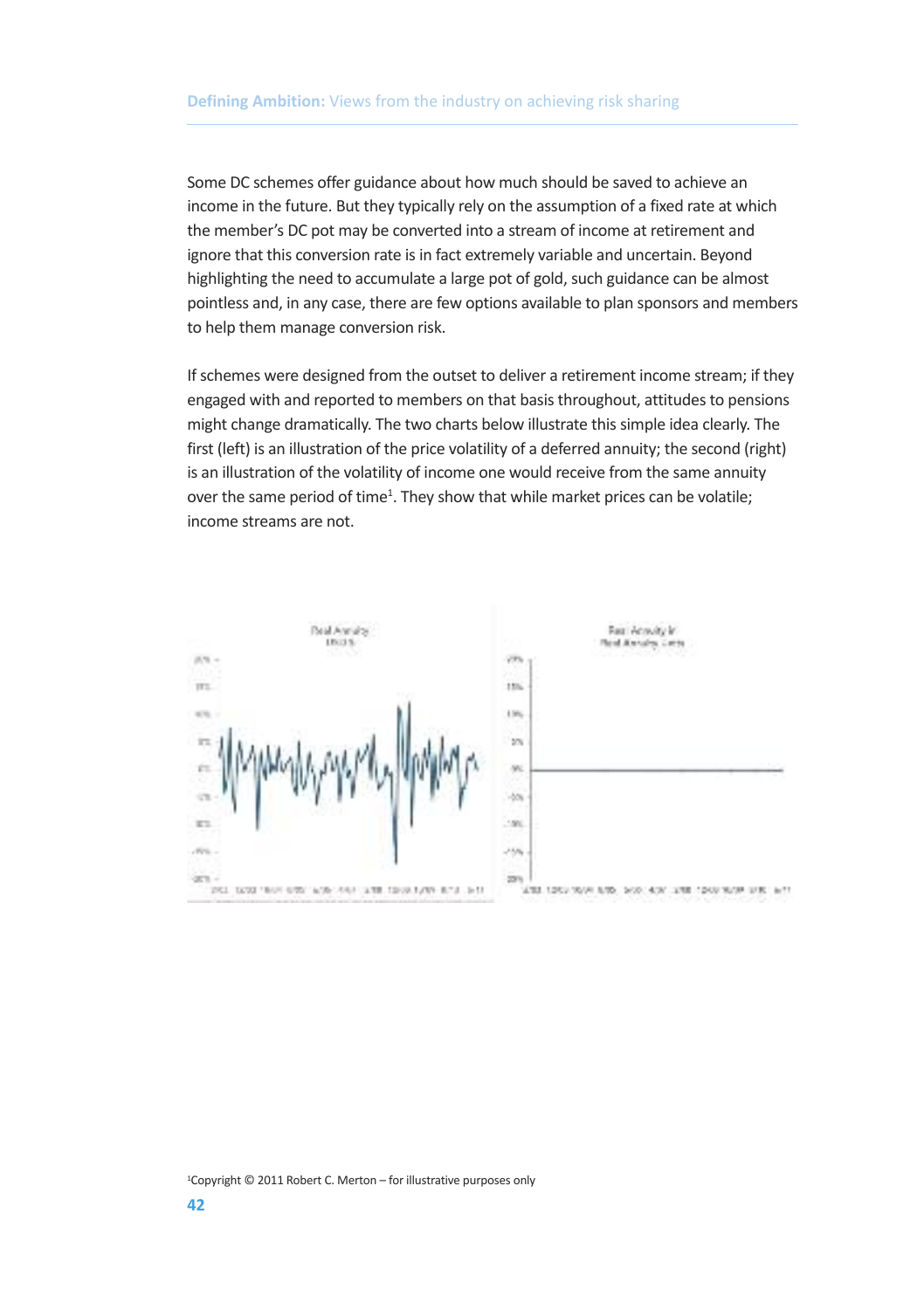If Defined Ambition schemes enabled a shift in members' focus from the growth in their DC pots to whether they are on track to achieve their income targets, we might reasonably expect that members will be less likely to opt out of their occupational scheme because they are concerned about the unpredictability of the market. We might also hope that the improved link between workplace saving and retirement income might be more engaging or reassuring for DC plan members.

#### **Plan sponsors**

Before the flight from DB, plan sponsors' primary concern was keeping their promise to members and managing the risk of making up for funding deficits. Since the widespread introduction of DC, the key risk for plan sponsors is the risk of not realising good outcomes for members; in other words, members reaching retirement without the purchasing power required to maintain their standard of living.

This risk is managed through decisions about contribution rates; increasing engagement through member education and communication; and the trustees' efforts to get the default and self-select investment options right – picking the right manager and the right investment strategies, for example.

But again, these efforts focus only on the accumulation of assets. The income stream to be derived from it is an afterthought in the design and execution of the plan. Lifestyle investment funds are usually designed with a dynamic asset allocation strategy that reduces market risk as the unit holder reaches a certain date in the future. These funds are a good example of how focusing on investment outcomes alone is at odds with the desire to achieve a reliable income stream.

The key issue is that these types of lifestyle funds base their asset allocation on just age or time until retirement. They do not take into account the many factors that have a bearing on the ability of a member to realise their retirement goals. Among those factors are gender, state benefits, future contributions, projected changes in interest rates, and longevity. More importantly, these funds determine asset allocations irrespective of whether the members are on track to realise their retirement goals.

The overarching point is that focusing on the risk of members not reaching their retirement income goal brings the trustees' interests much closer to members'. This too should be front and centre of the current debate.

#### **Governments and regulators**

Governments and regulators are also yet to make the connection between plan design and improving the chances of achieving targeted income streams in retirement, favouring a focus on investment and asset accumulation. There seems to be little awareness that information about the size of a member's DC pot and the returns from it is not very meaningful to members and may even be misleading.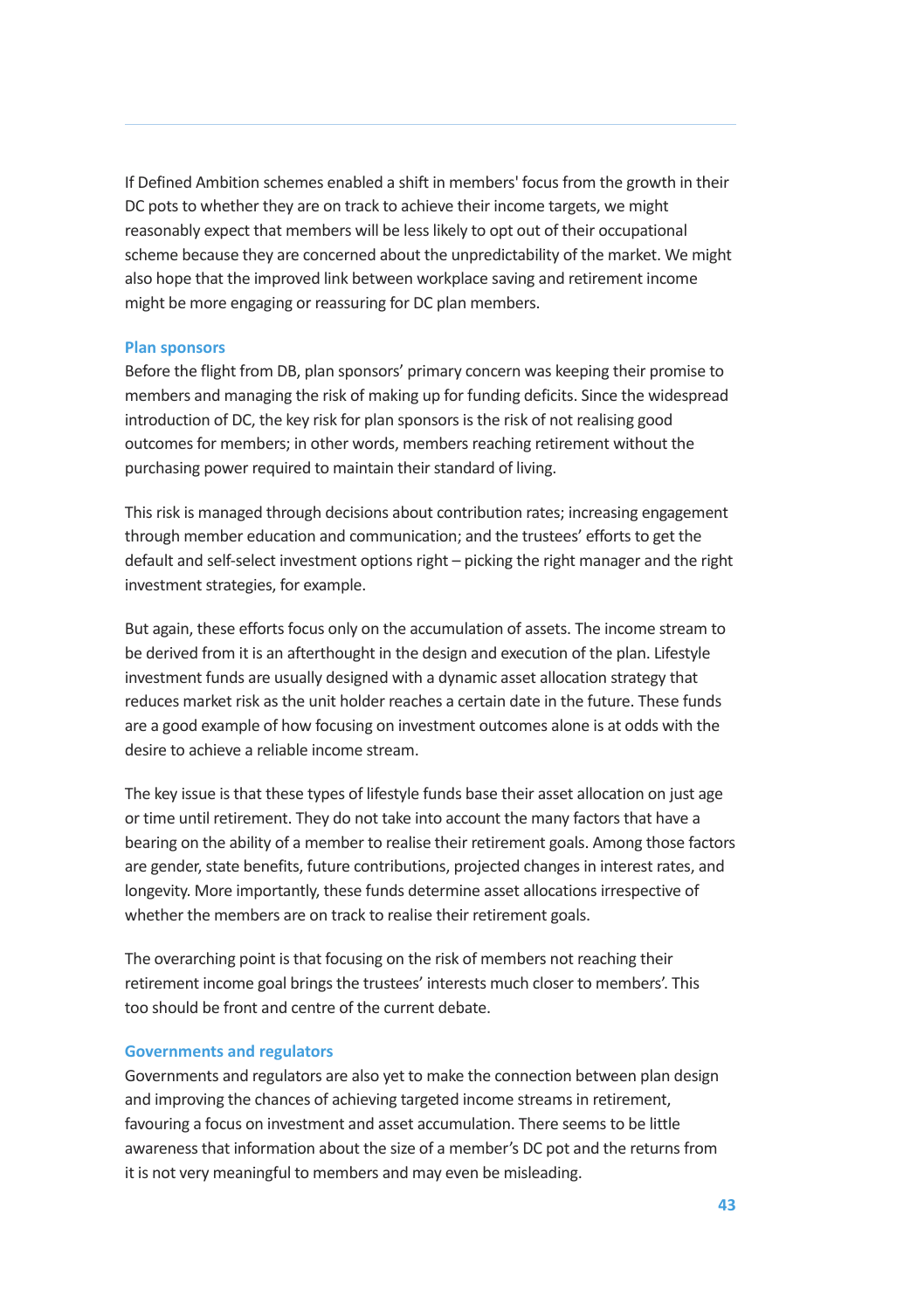#### **Existing suggestions will not realise objectives**

Among the alternatives to conventional DC are the Dutch idea of collective DC and providing guarantees to return at least the value of contributions to members dubbed Money-Safe. Both ideas have serious weaknesses.

The collective DC structure can be considered akin to DB without the employer guarantee. Collective DC proposes to reduce each individual member's exposure to investment risk by risk-sharing and offsetting deficits by intergenerational transfers. That system of robbing Peter to pay Paul will inevitably prove to be unsustainable when plans mature and funding deficits increase. It may shield older members for a while, but ultimately does not provide the improved assurance to employees that the minister rightly seeks to achieve.

Another suggestion is the Money-Safe idea of guaranteeing the value of DC members' contributions. Such a guarantee might persuade some people to continue making their contributions when their confidence in investing islow; but it does not provide assurance about pension pay-outs and the cost of buying the guarantee could be wasted.

Money-Safe is a symptom of the fixation on investment performance and volatility. Why should pension fund members pay to protect the value of their contributions when their aim is to receive a future income stream? It is like buying a motorbike warranty to cover your car. Surely the only guarantee of any value to someone saving for retirement is one that protects their retirement income. And we know from the experience of DB that such guarantees are unsustainable.

All guarantees come at a price and, very often, their cost is better put to use in the form of higher contribution rates.

#### **What could Defined Ambition look like?**

There is an alternative – a scheme design that targets an inflation-protected income and manages the risk of not achieving it for every member.

Such a scheme can manage asset allocation for every member individually aimed at reaching "minimum" and "aspirational" targets defined by the plan sponsor. It does not rely on member engagement, but members who do engage with the plan can customise their targets without the need to manage their own assets.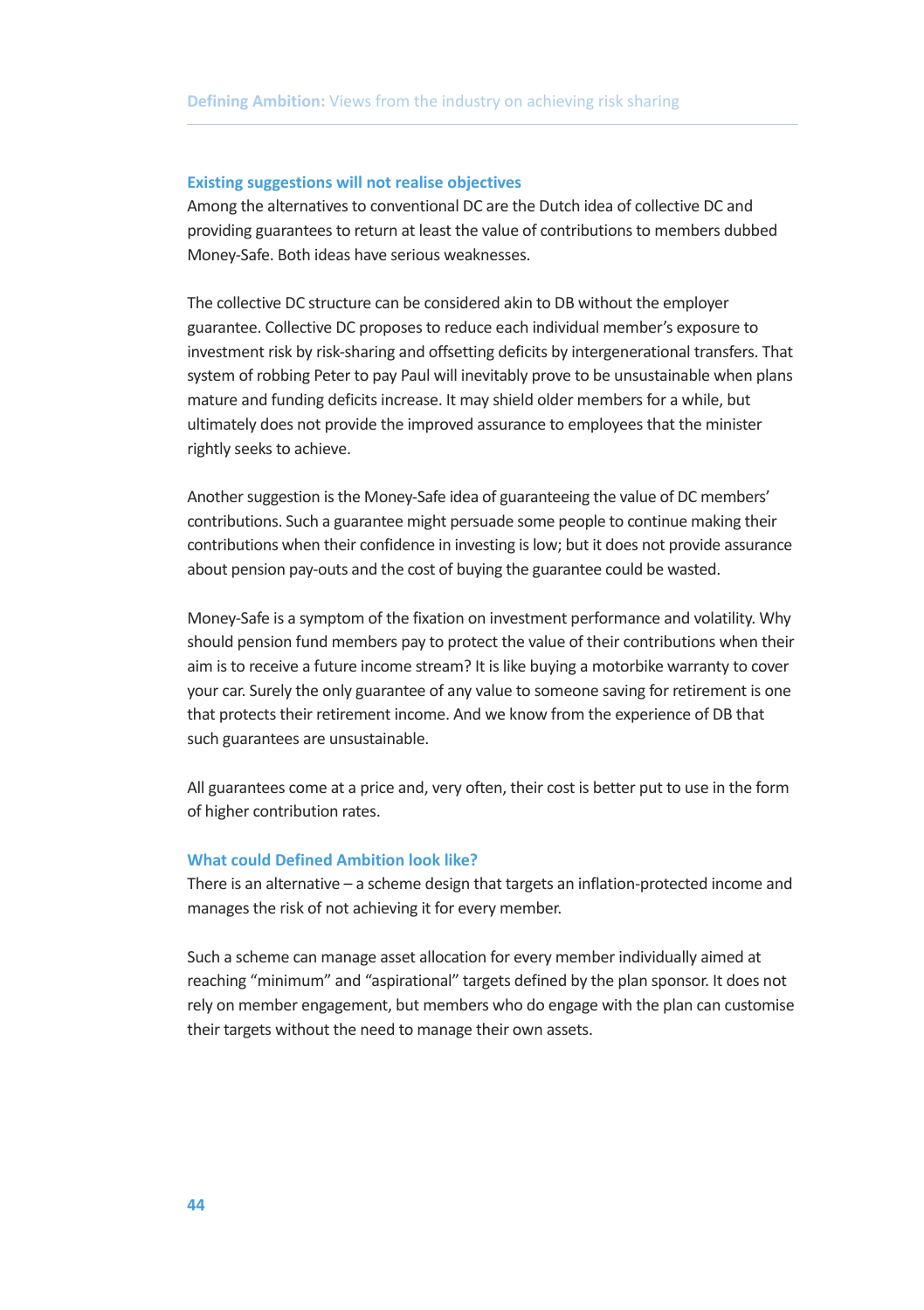With the centre of gravity being the retirement income stream, everything else revolves around income and not wealth or the volatility thereof. Members receive meaningful information about their progress towards achieving their real goal and are able to make sensible adjustments along the way. Members' decisions are directly influenced by their progress towards their goal and the risk of not achieving it.

Schemes designed along these lines would help to overcome the issues of current DC arrangements. The risk of not achieving the desired retirement income goal is managed transparently between employer and employee with a virtually continuous cycle of opportunities to review the status of the account. No expensive guarantees erode the value of assets so all available capital can be put to work to achieve the goal. Members' and sponsors' interests are aligned around the real retirement goal of achieving an inflation-indexed retirement income, rather than a goal that is once-removed from the point of the scheme. This must surely be fundamental if we are to achieve meaningful reform. These are the real issues at the heart of the debate about Defined Ambition.

The good news is that this is not hypothetical. Such managed DC schemes exist today. Their merit is obvious and is increasingly recognised. Wider recognition requires a fundamental shift in thinking about what it really takes to deliver good pension outcomes.

Steve Webb has defined his ambition for DC schemes as a desire to provide greater assurance about meeting members' expectations in retirement. I believe that the only realistic way to achieve this is to define members' ambitions in terms of income, determining strategies to improve the chances of realising those ambitions and managing the risk that they will not be met. This needs to be accomplished while seeking, but not relying on, member engagement and providing more meaningful information when members do engage.

This is not wishful thinking. It is possible today.

**Lord Hutton of Furnessisformer Secretary of State for Work and Pensions, Chairman of MyCSP and an adviser to Dimensional Fund Advisors.**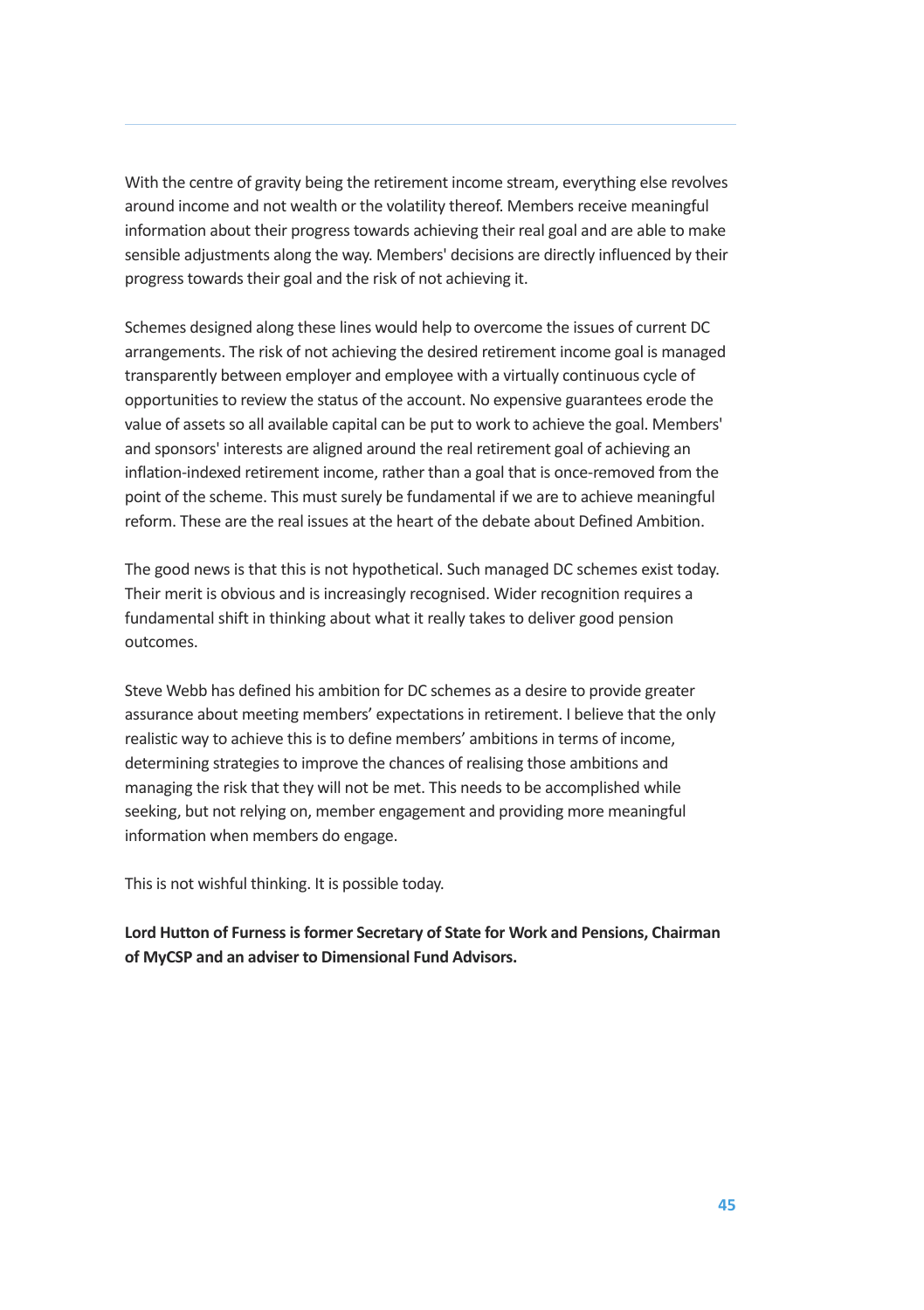# Forwards, backwards, sideways 06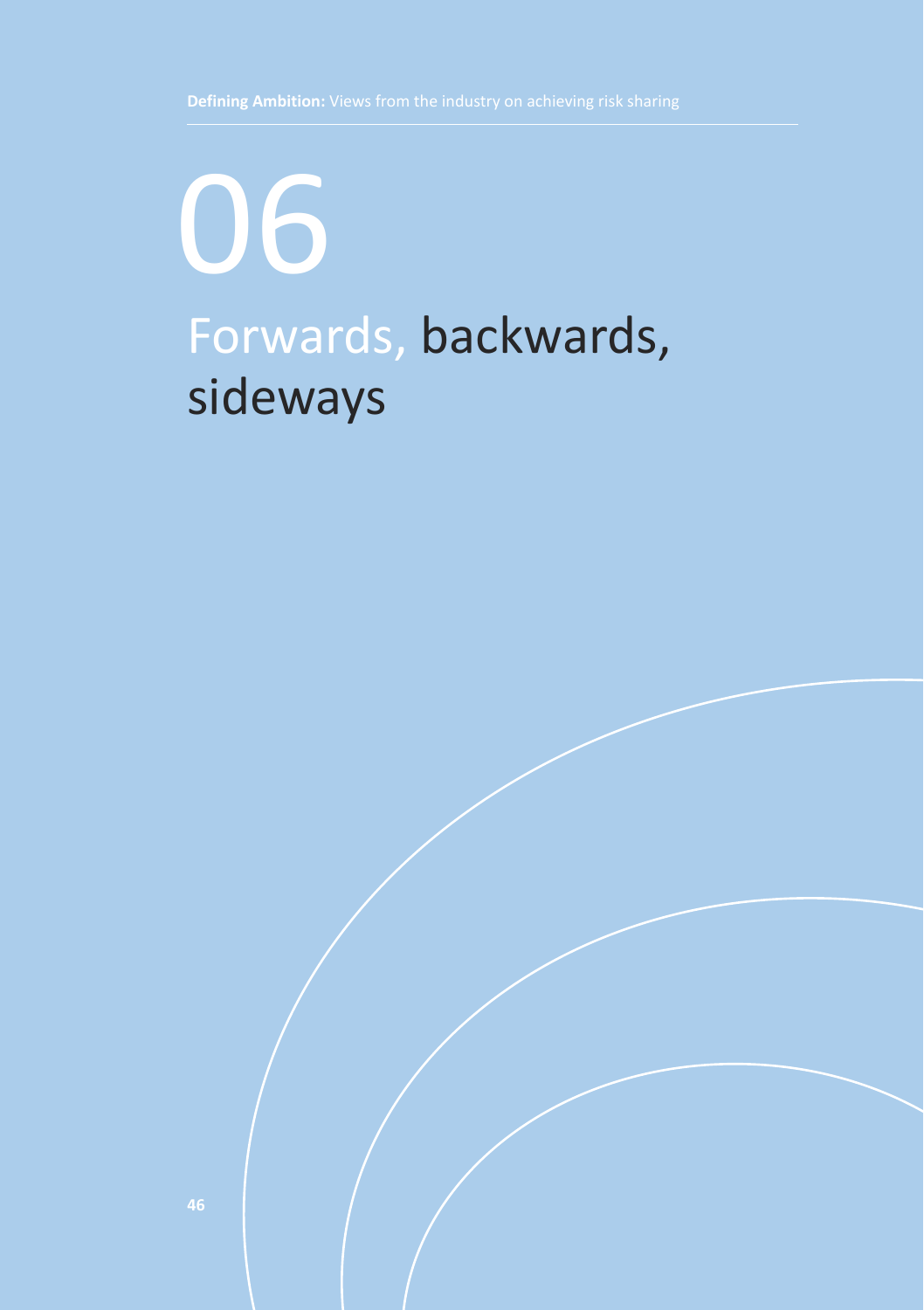# Forwards, backwards, sideways

**Alan Rubenstein believes ATP's approach in Denmark could be successfully emulated in a Defined Ambition framework in Britain**

Sometimes you have to look backward before you can move forward.

Over the last 20 years we have seen the seeming certainties of defined benefit (DB) pensions and the golden age of retirement they represented transformed into a world of deficits and uncertain futures. Historians may well argue in the future about when the peak was or when the tipping point was reached – or if indeed final salary based defined benefit schemes were simply an aberration (though a rather pleasant one for the fortunate cohort who enjoyed them) – but the facts are incontrovertible. In the last seven years alone, the PPF7800 index of DB scheme funding has moved from a £35 billion to a £283 billion deficit, via a surplus of over £120 million.

When the Pension Protection Fund and The Pensions Regulator published the first Purple Book, containing detailed data and analysis on the DB pensions landscape, 36 per cent of DB schemes in the private sector were open to new members. Today that percentage has more than halved. By the time the sixth edition was published last year, just 16 per cent of schemes remained open. So it comes as no surprise either that the number of DB schemes is shrinking rapidly – down from 7,800 schemes in 2006 to around 6,400 schemes now. 475 schemes with nearly 150,000 members have already transferred to the PPF. Another 150,000 are currently going through the PPF's Assessment process. So I think the time has come to accept that we are on a one-way street to the gradual wind-down and disappearance of DB schemes. It will not happen overnight of course, but sooner or later all DB schemes will have matched their liabilities, bought themselves out or become clients, unwilling or otherwise, of the PPF.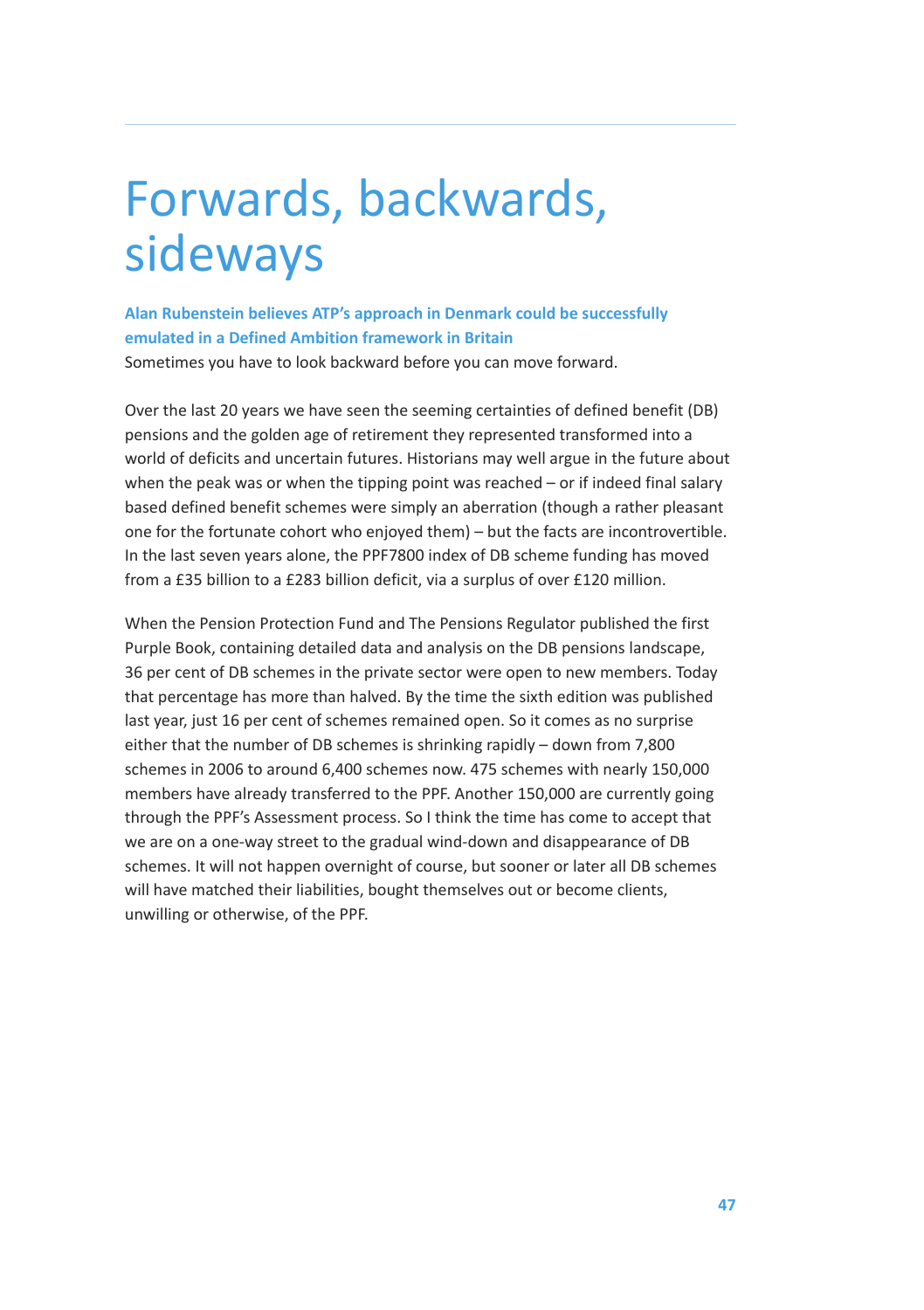Defined contribution (DC) has traditionally been seen as the obvious replacement for DB, but it too has its problems. According to the Office of National Statistics, contributions made to DC schemes are equivalent to less than half of the average contribution to a DB scheme. And while as a scheme member, what you put in is just as certain as it is with DB, what you get out is liable to swing as wildly as the PPF7800 deficit. Your employer may well take little or no interest in how your contributions are invested or converted to income. Those are subject to decisions you might not fully understand, financial markets you cannot control and a selection of fees you have no choice but to pay. So contributions are lower, while what you get at the end of it is uncertain. That does not sound like a particularly potent prescription for saving, so it's no wonder that DC membership has fallen from nine per cent of the working population to seven per cent over the last 15 years. <sup>1</sup> Yet everyone agrees that more people need to start saving more money for retirement.

#### **Focus on the saver**

For any kind of saving to work it has to be worth it to the saver. Those of us who work in financial services well understand the long-term importance of saving. But most people do not have that level of financial literacy and arguably, for those earning around average UK earnings, complex personal financial management should not be a necessity. What this really means, then, is that for saving to be worth it, the consumer has to understand why it is worth it. People have to understand what they are paying into and what they will get out of it. That, for me, is what Defined Ambition should be all about.

Before setting out what Defined Ambition might look like, it's important to be clear who our target audience is; who these people 'who need to save more' actually are. Arguably, they are the same group NEST is aimed at, which means, according to NEST's own research,<sup>2</sup> they are people with median earnings of £19,800 and of whom 60 per cent are aged between 22 and 40. Compare that with median earnings of £30,600 for those in a pension scheme, who are also more likely to have other savings and the scale of the challenge starts to become clearer.

For me, this means that in designing a Defined Ambition system, we should ignore those at the wealthier end of the spectrum, for some of whom a DB pension may still be a reality. Equally, those at the opposite end of the spectrum, with low earnings and almost exclusively without a private pension are, or will be, dependent on the state for their retirement income. So if we are to develop a new system of private pensions we must focus on that group in the middle and in doing so we must have regard to the changes that the Government is planning to introduce to create a simplified, single tier State Pension.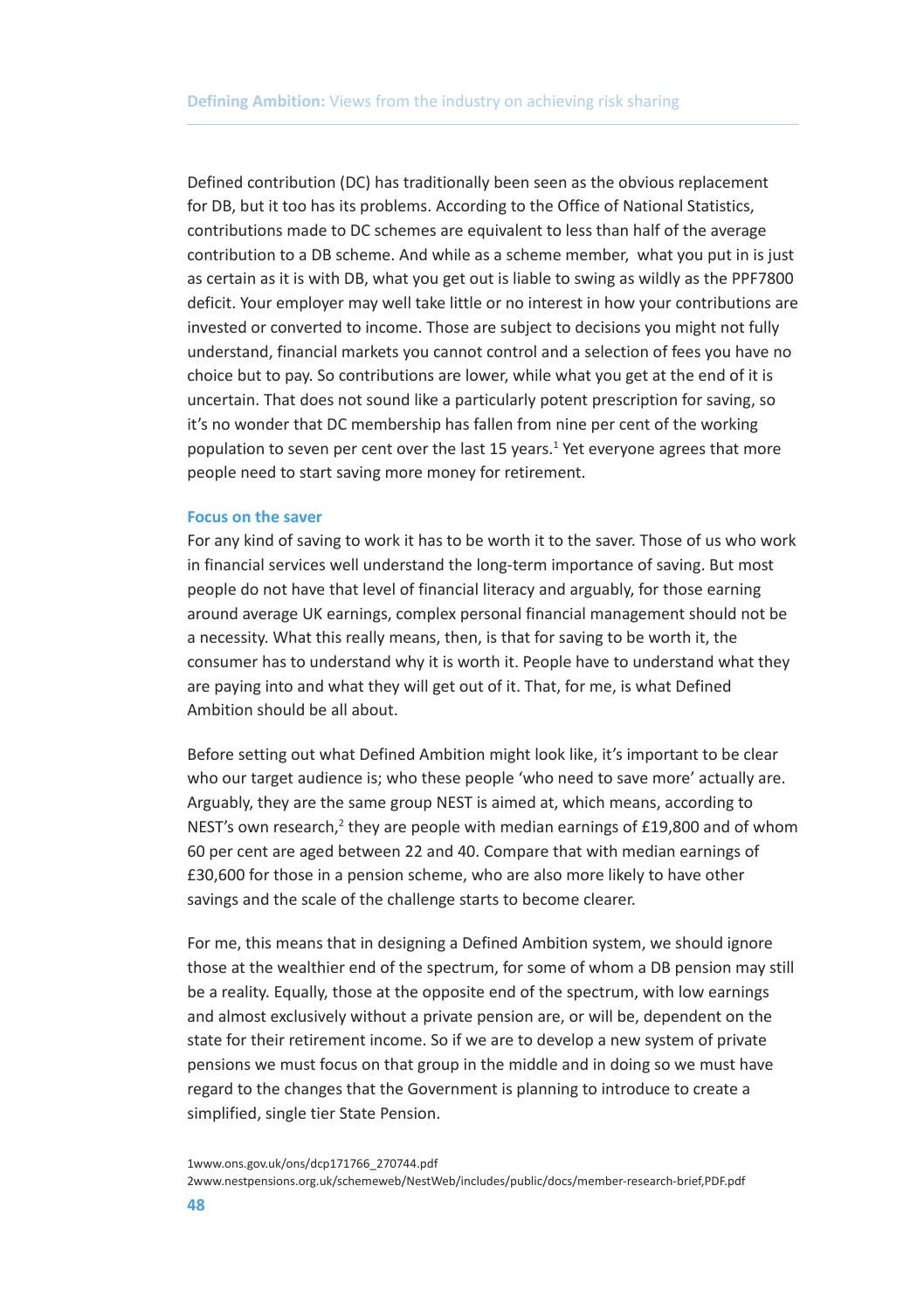The State Pension has evolved into a very complex system, with different types of pension, means-tested top-ups and additional one-off benefits such as Christmas and winter fuel payments. This complexity has been viewed as a disincentive to saving, as workers are unclear about what benefits they will receive in retirement and believe any modest savings simply offset what they would receive in means-tested benefits. The Government's proposals to reform the Basic State Pension would sweep this complexity away. This is clearly laudable and necessary; however any new system must be even more radical, guaranteeing from the start that any savings workers make into a Defined Ambition pension will be protected and will not and cannot subsequently be means-tested away.

So if clarity of outcome and simplicity of operation are key to Defined Ambition, what might that mean? For me, that means a pension with two aspects: a clear contribution from employees and employers matched to a clear outcome in retirement; and some form of pooling investment and longevity risk with the ambition of providing something in addition to that guaranteed outcome depending on economic conditions.

### **Great Danes**

Creating such a pension vehicle might sound like a challenge. Fortunately for us, we do not need to invent one entirely from scratch; a similar model already exists, in the shape of the core product of ATP in Denmark, the Livslang Pension.

ATP's pension is in essence a collective DC model, but DC with a twist. A proportion of each individual's annual contribution is applied to secure a guaranteed benefit and the balance is pooled with other contributors and invested in riskier assets. The returns on these non-guaranteed assets are then applied to provide an annuallyassessed uplift to the basic benefit, typically in the form of indexation of payments. In some senses the approach actually looks backward to the history of pension provision; the actuaries of fifty years ago would immediately recognise this as a form of with-profits deferred annuity.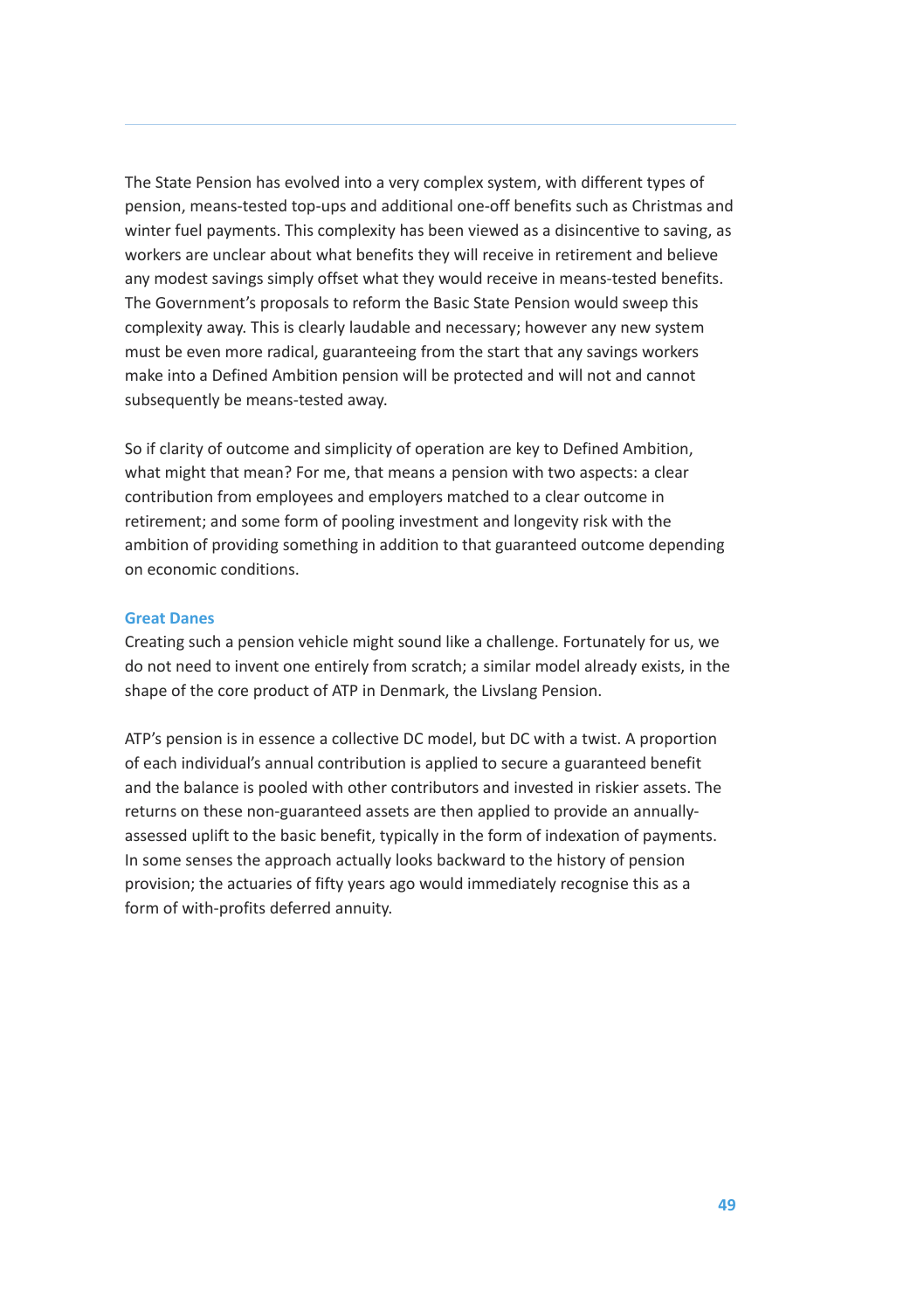The system has undergone some changes since it was first introduced in 1964, so we have the benefit of learning from ATP's refinements. Over time, ATP has moved from providing the guaranteed pension on the basis of a fixed (low) discount rate to a position today where 80 per cent of contributions are now applied to 'secure' a deferred annuity for each member at whatever level current market rates and longevity assumptions, at his or her age, will allow. The balance of contributions goes into the investment pool of riskier assets, which can have a higher risk/return objective. The use of modern portfolio management and hedging techniques mean that for the same level of risk, better returns can (in theory) be delivered.

Just as in an insurance company where decisions on bonus would need to be made (ultimately involving a level of judgement) so every year ATP has to assess the performance of its risky asset portfolio, adjust for any improvement in longevity assumptions and then decide whether it can provide full or partial indexation to all members.

#### **Looking sideways**

It would be nice to say the ATP approach is the perfect solution to our Defined Ambition dilemma. The simplicity (at least on the surface) is attractive – you know from the start what you are guaranteed and you hope to get inflation linked increases on that if the fund manager is any good. But it does have some drawbacks. For example, "behind the scenes" (at least behind the scenes as far as the average member is concerned), there is a heavy reliance on swap markets and derivative strategies, and so a meaningful exposure to liquidity and counterparty risks, along with the use of significant leverage. It also needs, in this country at least, to get over the unfavourable comparison with unloved with-profit assurance products such as endowment mortgages, to say nothing of stirring memories of Equitable Life.

Finally, there is the question of how to allocate returns to savers and how much to keep in reserve (or even over-extend by). While in the perfect world, each year's investment returns on the risky asset pool will be sufficient to provide for longevity improvements and indexation of benefit, the real world does not operate so smoothly, which can produce significant issues, similar to those encountered historically by Constant Proportion Portfolio Insurance. But despite these issues, I believe ATP's approach provides a solid model for a product that could offer a sound blend between individual circumstances (the guaranteed element) and pooling of risk (the approach to sharing longevity and investment risks among members).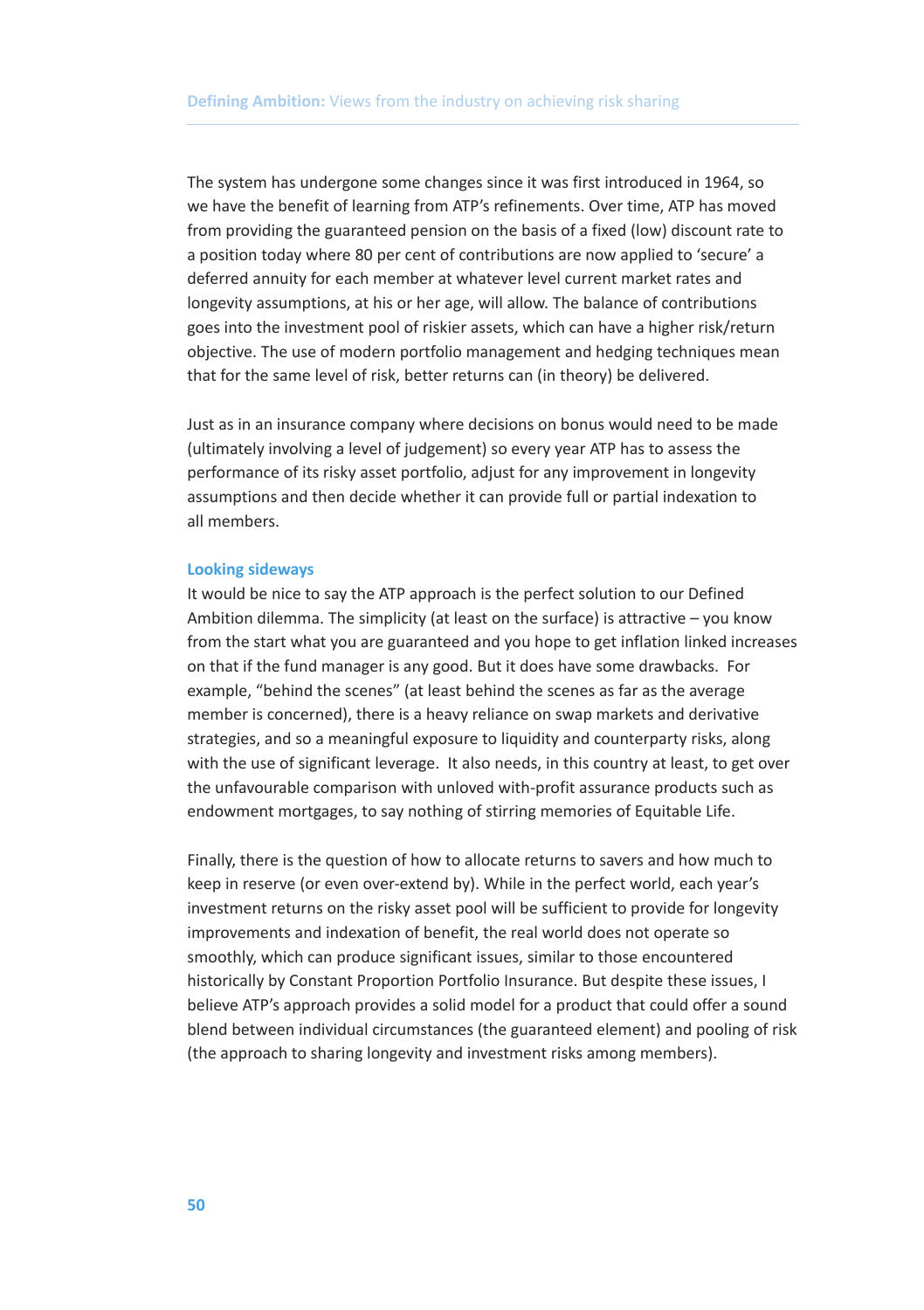Most importantly, from a consumer perspective this is a relatively simple, unambiguous product – and one based on an approach that seems to deliver. It does not seem too optimistic to me to think NEST could design and offer something like ATP's pension as a UK answer to the Defined Ambition question. They might think of either a single pooling product or perhaps a range of funds, with low, medium and high risk, which could be reflected in the percentage of contributions actually invested in risky assets and the level of risk within those asset pools. I would hope this would spur commercial providers to offer competing products, with either better levels of guarantee or some stronger risk participation on the non-guaranteed element, possibly backed by some of the provider's own capital.

That brings me back to what I said earlier: the member, the consumer, has to know what they are saving into and to have confidence in what they will get out of it at the end. For me, a funded collective DC scheme with insurance-style guarantees like ATP's model would do that. Sometimes you don't only need to look backwards to look forwards; you need to look sideways too.

#### **Alan Rubenstein is Chief Executive at the Pension Protection Fund**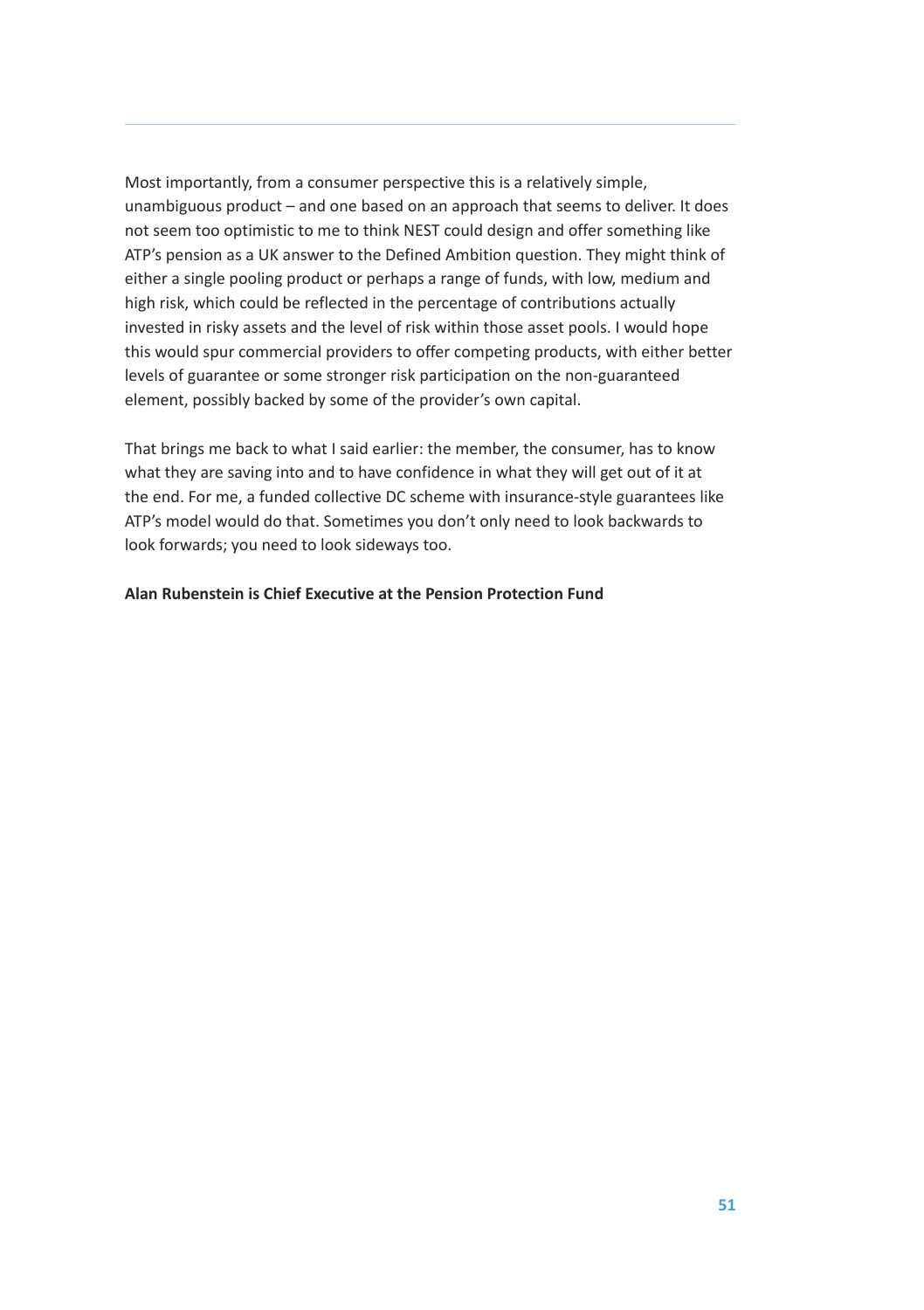# Defining Ambition in occupational pensions 07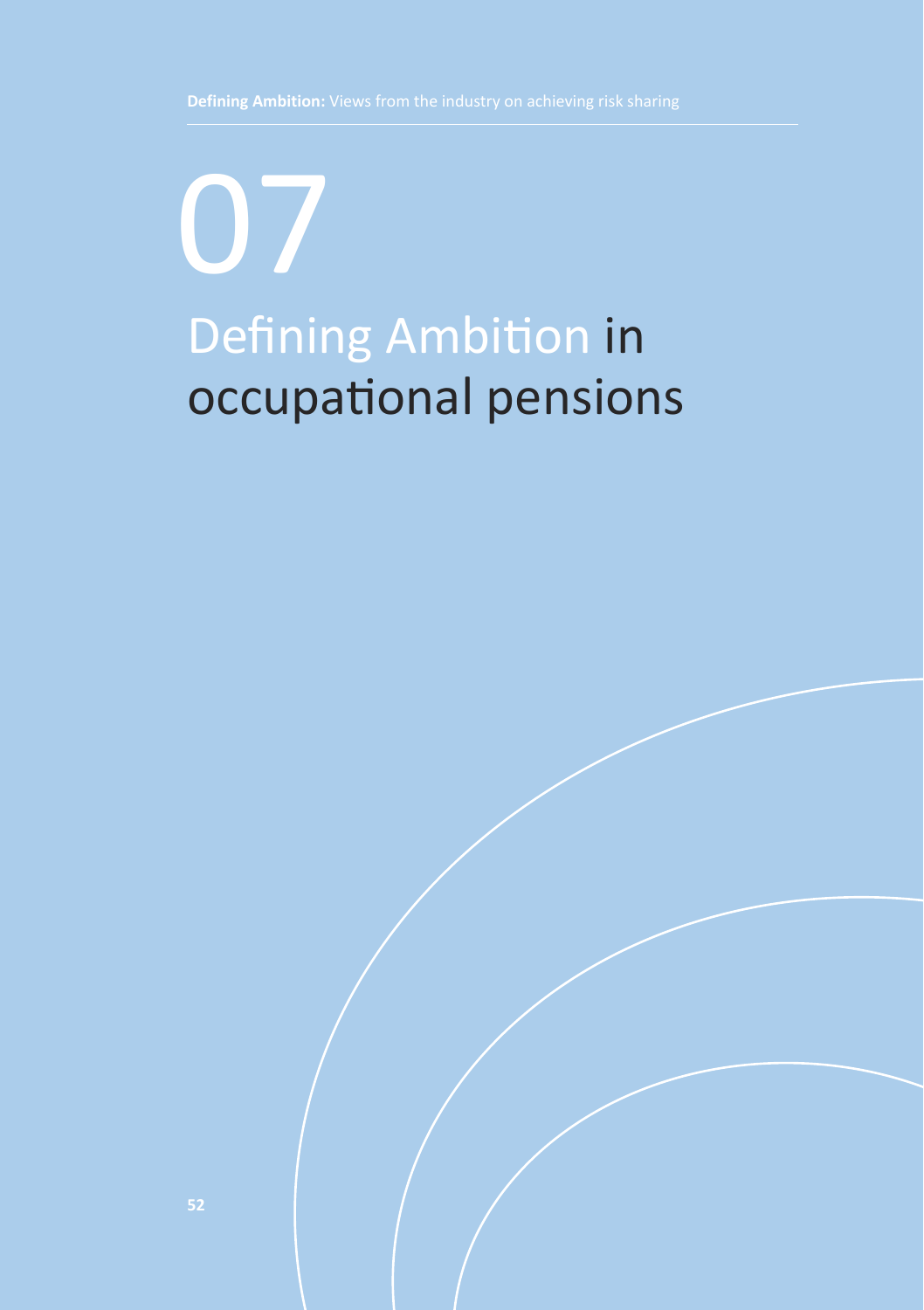# Defining Ambition in occupational pensions

### **Gregg McClymont MP questions the Government's efforts to reinvigorate UK pensions**

The Coalition Government has set itself the vital ambition of "reinvigorating" occupational pensions<sup>1</sup>. This is an ambition which the Labour Party is also determined to pursue. The Government's view appears to be that this can be achieved by permitting pension schemes to offer DC products which include some limited guarantees for savers<sup>2</sup>. It may also be the case that the Government will widen its consultation to include a review of whether collective DC schemes should be permitted in the UK. The latter, in particular, would be a welcome step – for the reasons that have been put forward eloquently by the Royal Society for the Arts<sup>3</sup>. However, in our view, these developments on their own are too limited. A government with a real desire to reinvigorate occupational pensions would take much bolder steps for the purpose of controlling costs and facilitating better returns for savers.

Government should be very concerned to ensure "reinvigoration". Pension-saving is in decline in the UK at the same time as the ratio of pensioners to workers is rising – a trend that will continue<sup>4</sup>. Successive British administrations have opted for the policy of auto-enrolment as the solution to widening participation in pensions saving<sup>5</sup>. If this is to be realised, pensions products will have to be seen to deliver value in a period where investment returns are generally low. This means products will have to be as efficient as possible: minimising costs and ensuring that as much of the value of investment as possible is delivered to savers and not intermediaries.

<sup>1</sup>HM Government (2010) "The Coalition: our programme for government", p.26

2 www.guardian.co.uk/money/2012/feb/19/defined-ambition-pensions-dutch

3 www.thersa.org/about-us/media/press-releases/going-dutch-how-to-double-the-value-of-british-pensions 4 Michael Johnson (2012) "Put the saver first. Catalyising a savings culture", p.33

<sup>&</sup>lt;sup>5</sup>It is regrettable that the Government have raised the income threshold for participation to exclude over 1 million low-paid workers, over 75 per cent of whom are women. The Government claims that this is intended to ensure that there are no de minimis levels of saving that bring auto-enrolment into disrepute. This claim does not bear much scrutiny. Research by the House of Commons Library has found that someone who was auto-enrolled at the age of 22 and earned the equivalent of £7,000 in today's money throughout their career could accumulate a pension pot equivalent to £9,627 by his or her retirement. (The latest upward revision in the income threshold has been set at £9,205). A pot of £9,627 could be turned into a useful lump sum. It also ignores the point that auto-enrolment is intended to encourage persistency in pension saving despite employees moving between fulltime and part-time work and back. It is also regrettable that the Government has moved the staging dates for auto-enrolment. This means that no employee will receive the full benefit of contributions into NEST until 2018 – which will make returns look low for all participants in the early phases.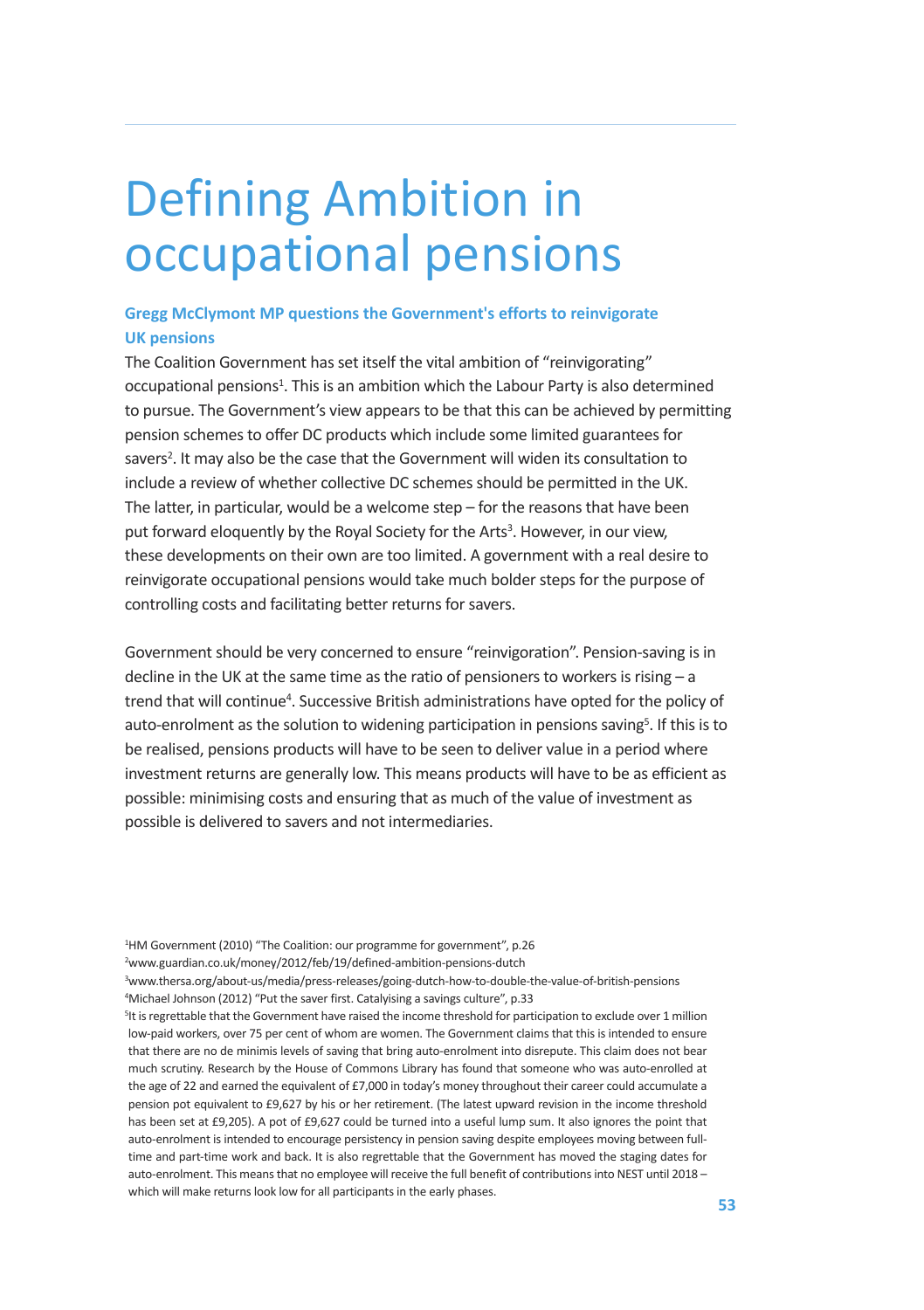#### **A question of scale**

The key to controlling costs and facilitating better returns for savers is to have pension providers with scale whose operational policies are determined by independent trustees. I very much share the NAPF's perspective that Super Trusts are the way forward<sup>6</sup>. Indeed, I think any actual move to collective DC is unlikely to be feasible without scale. The advantages of collective DC lie in risk-sharing and the possibility of holding more volatile and possibly illiquid assets; numbers are required to achieve acceptable levels of risk.

The NAPF's perspective on the need for scale is supported by international best practice. In a recent presentation, Jeremy Cooper, author of Australia's review into superannuation funds, pointed out that the United States Thrift Savings Plan with 4 million members managed through scale effects to achieve annual fees of 0.025 per cent<sup>7</sup>.

This example provided by Jeremy Cooper illustrates his more general point: "Pensions are not a cottage industry." <sup>8</sup>This point is also backed by research conducted in Canada by the Ontario Expert Commission on Pensions<sup>9</sup>. It found that the cumulative advantages of scale were large. Pension schemes with scale had advantages over small schemes: lower investment fees, in-house investment expertise, private placement participation capabilities, ability to spread investment risk through diversification, reduced administrative unit costs, and enhanced availability of education, information and service. These advantages translate into material differences in retirement income. Evidence from the UK in the surveys conducted by the Pensions Regulator underline that the capacity of trustees to engage with the financial aspects of their duties varies considerably by size<sup>10</sup>. The differences in capacity engendered by scale translate into material outcomes for savers' pension pots. Some estimate that scale could deliver pension pots that are 13 per cent larger<sup>11</sup>.

<sup>6</sup> www.napf.co.uk/PolicyandResearch/DocumentLibrary/0174\_Enabling\_good\_member\_outcomes\_in\_work\_based\_p ension\_provision\_a\_response\_by\_the\_NAPF.aspx

<sup>7</sup> Jeremy Cooper "DC from Down Under" Investment Conference 2012, Investing for success 7-9 March, EICC, Edinburgh, p. 8.

<sup>8</sup> Ibid, p.5.

<sup>9</sup> Ontario Expert Commission on Pensions, "Final Report of the Commission: A Fine Balance – Safe Pensions Affordable Plans – Fair Rules" (2008) pp183-185.

<sup>10</sup> Occupational pension scheme governance – A report on the 2011 (fifth) Scheme governance survey, May 2011, p. 46. 11 Dyck, A. and Pomorski, L. (2010) Is Bigger Better? Size and Performance in Pension Plan Management, October 2010.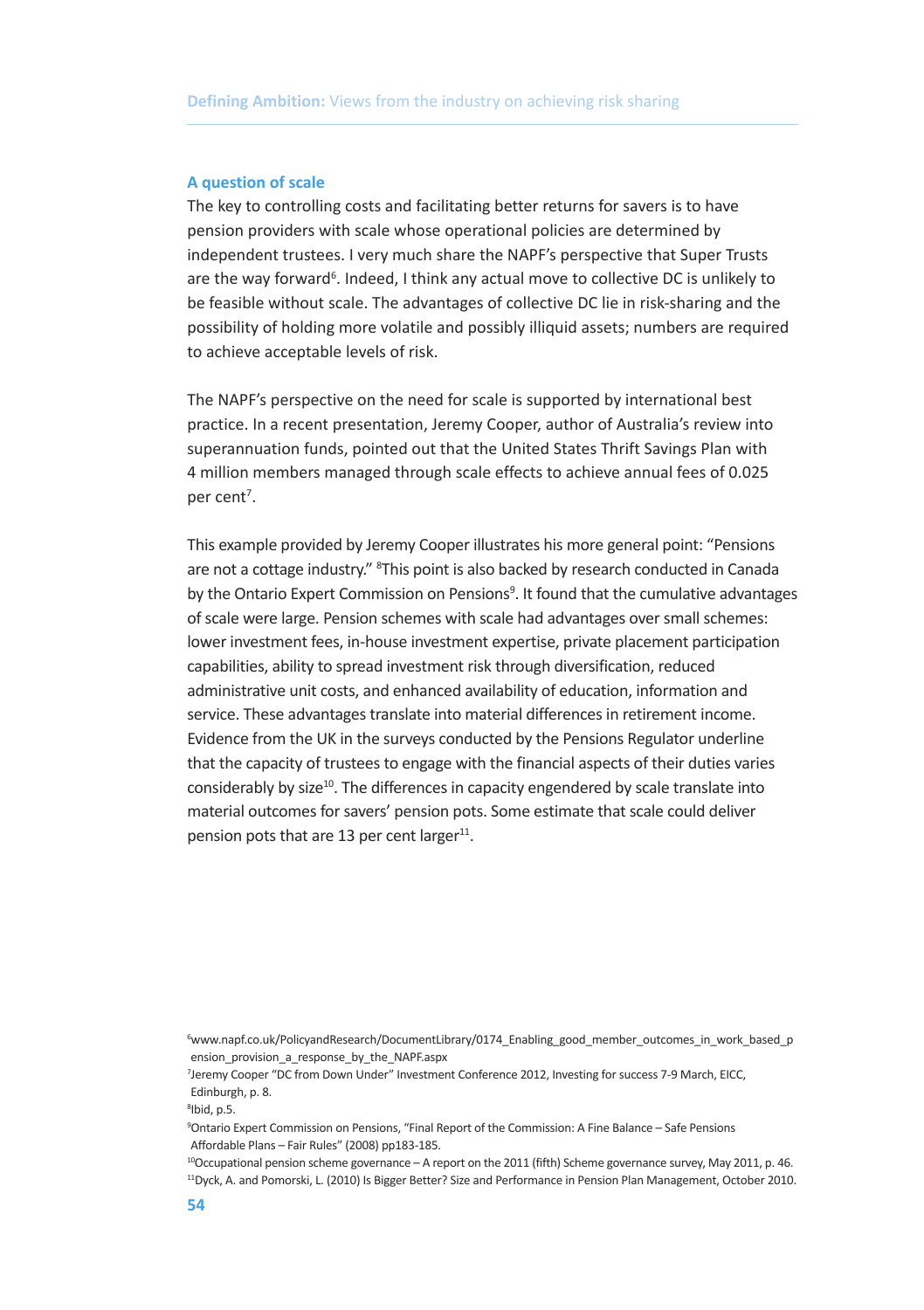If we look at the UK pensions panorama, it is incredibly fragmented. There are currently between 1 and 2 million workers in 46,540 trust-based and hybrid DC schemes in the UK. 95.9 per cent are in schemes with less than 100 people. The NAPF estimates that there are a further 134,000 GPP and stakeholder schemes with 3 million people and another 3 million people with individual pensions. In addition, there are 6,850 DB schemes with about a million active members, many of which may switch over time to DC provision. As a consequence, annual fees of 0.5 per cent are at the low end of what is on offer in the UK in terms of the annual management charge.

The British Government currently has no plans to encourage scale. In Australia, legislation will require new duties of trustees. These include a specific duty to deliver value for money as measured by long-term net returns, and to consider annually whether the fund has sufficient scale<sup>12</sup>. In the United Kingdom, perversely, the Government has drawn back from steps it would otherwise like to take for the benefit of savers – and precisely because they would be disruptive for the current scale of production. For example, it is not minded to pursue automatic consolidation of stranded small pots in aggregators because this would create "market distortion"13 .

In other words, this Government takes the view that cottage production of pensions should be protected<sup>14</sup>. This is also likely to lie behind its lackadaisical efforts in pursuit of the lifting of the restrictions on NEST. I have heard the argument that if the restrictions on NEST were lifted it would dominate the industry. This is deeply implausible for a number of reasons – one of them being an assumption that private providers would be static rather than galvanised to consolidate, if faced by a NEST that was achieving scale.

It is deeply regrettable that the Government is yet to act to lift the restrictions on NEST. The Government suggests that EU state aid law prevents it from lifting the restrictions. I understand the Ggovernment wants to seek the protection from litigation provided by obtaining a clearance from the EU Commission. However, to obtain that clearance, it needs to actually notify the Commission with a cogent case. The fact that it has not already done so suggests that outcomes in occupational pensions are not really at the top of the list of its priorities. NEST is, after all, a provider of low cost, high quality pensions with independent trustees and has been designed with the potential to achieve scale. It could be an important catalyst for change in the industry as a whole.

<sup>&</sup>lt;sup>12</sup>Section 9 of the Superannuation Legislation Amendment (Trustee Obligations and Prudential Standards) Bill 2012 (Cth)

<sup>&</sup>lt;sup>13</sup>www.dwp.gov.uk/docs/gov-response-small-pots-automatic-transfers-consultation.pdf, p.12.

<sup>&</sup>lt;sup>14</sup>A view it has taken despite the contrary view taken by the majority of respondees to its consultation.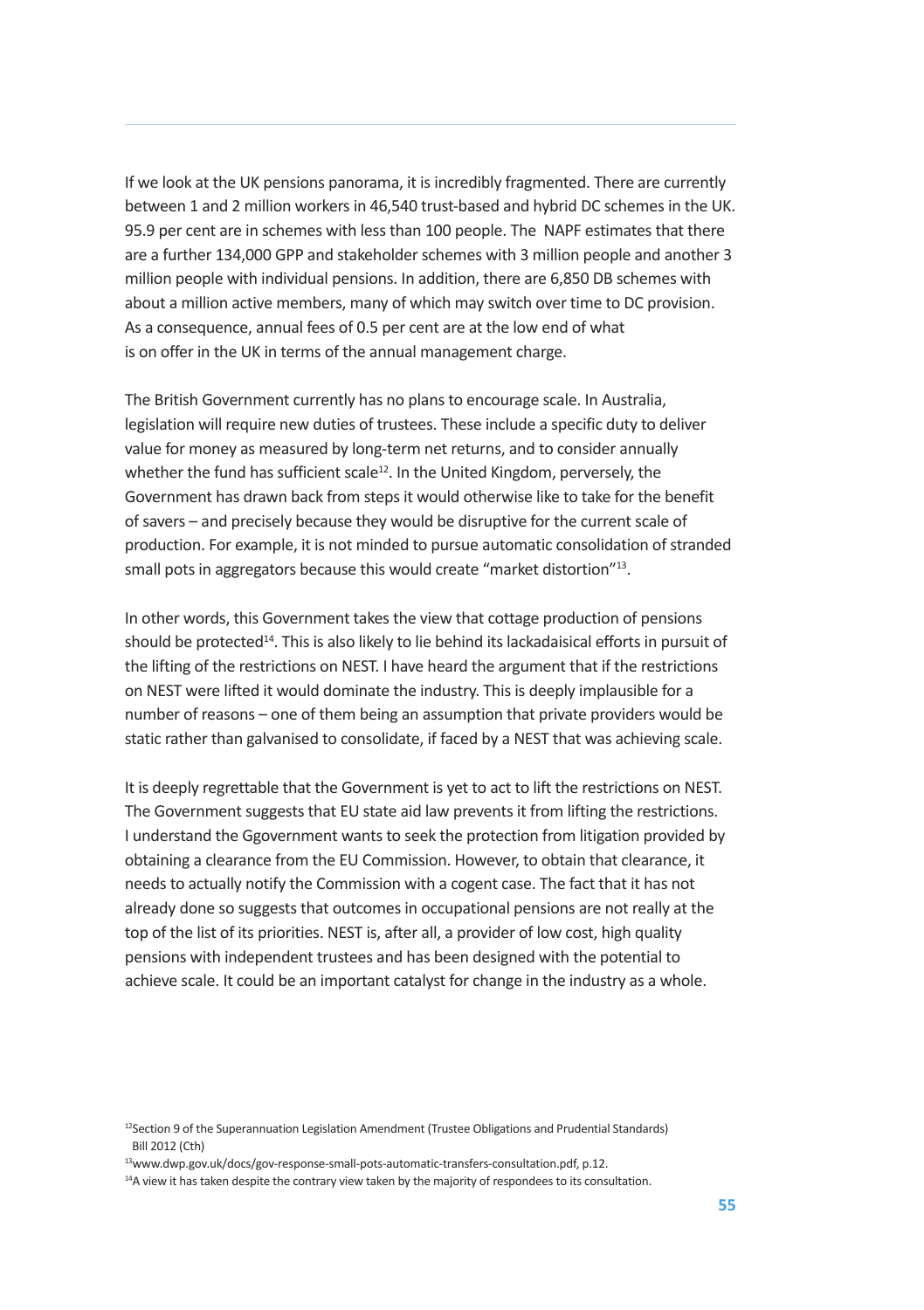#### **Labour's ambitions**

Labour has campaigned for the costs and charges drawn from pension savers' pots to be transparent. This is important for ensuring confidence in pensions products. It will help drive out poor practice. It will also assist those providers who wish to compete on low costs – something which has not been practicable when the true costs are obscured due to the absence of full disclosure<sup>15</sup>. And it is important to note that competition around costs will also be an important driver to consolidation. It is highly noticeable that the Government has avoided getting fully involved in the debate about transparency; restricting itself to threatening a cap but not explaining how it would ever make that operational in an environment where the true costs remain obscure<sup>16</sup>.

We will go beyond promoting transparency. In our talking points document for Labour's policy review *Pensions People Can Trust* <sup>17</sup> *,* we pointed to the need for there to be independent trustees with the capacity to truly act on behalf of the members of the scheme. Transparency requires that there is someone to react positively to the information provided. We know from recent DWP research that two-thirds of employers who currently provide pensions to their employees do not understand the charging information with which they are provided<sup>18</sup>. Many employees will similarly struggle. It is therefore critical that there is someone to act on behalf of the employee vis à vis their investments and who faces no conflicts of interest. The independent trustee is the mechanism long recognised by British law for achieving this objective.

We also know, as referred to above, that scale is important for enabling pension schemes to support trustees who can deliver. The UK's regulatory scheme for occupational pensions needs to be revisited to ensure that the regulators are equipped to promote both scale and the skills which are intended to be delivered by scale. There is merit in examining whether positive incentives can be designed. There may be regulation which needs to apply where there are no trustees of requisite skill but which could instead be lifted where there are such trustees. This is a point Professor Kay has made more widely regarding the investment industry: we end up with detailed intrusive behavioural regulation when we try and constrain institutions to act in a different way from the manner in which the market is structured. His view is that regulation "…should focus on the establishment of market structures which provide appropriate incentives, rather than the fruitless attempt to control behaviour in the face of inappropriate commercial incentives."19 I hope to hear more from industry on how positive incentives to obtain scale can be constructed.

<sup>&</sup>lt;sup>15</sup>A point most recently made by Martin Wheatley, Managing Director of the FSA in a speech entitled "My vision for conduct regulation and how it will affect asset managers" at the FSA's Asset Management Conference on 25 Sentember 2012

<sup>16</sup> www.moneymarketing.co.uk/politics/webb-warns-government-may-cap-pension-charges/1033669.article 17 www.labour.org.uk/pensions-people-can-trust,2012-07-16

<sup>18</sup>research.dwp.gov.uk/asd/asd5/rports2011-2012/rrep804.pdf, p.2.

<sup>&</sup>lt;sup>19</sup>bis.gov.uk/policies/business-law/corporate-governance/kay-review, p.11.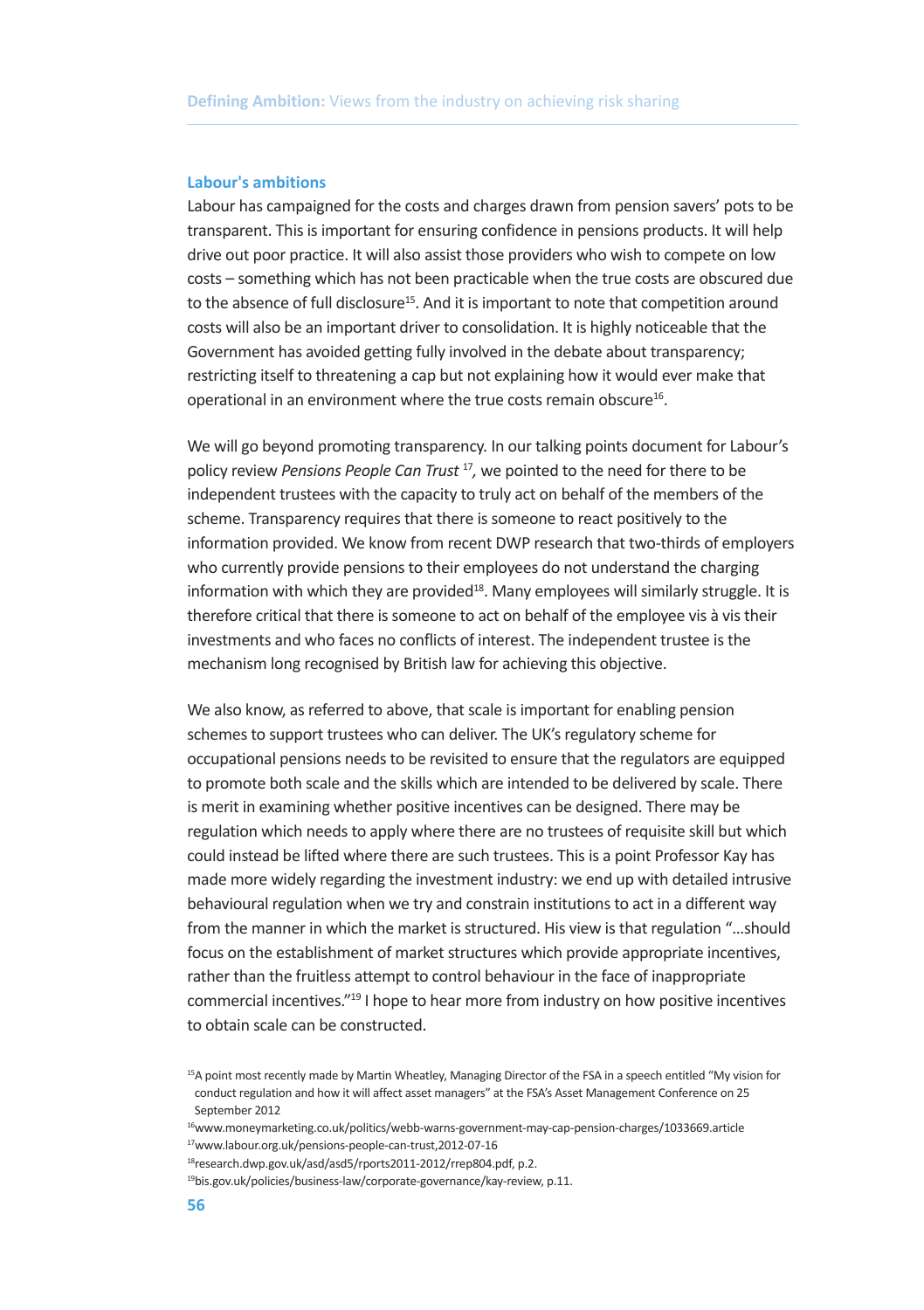The intention of the Labour Party is to ensure that the British people have the option of saving into pensions which they can trust to deliver. Our view is that the Government's actions in those areas of policy where it has already dealt with occupational pensions and the likely ambit of its consultation on "reinvigorating private pensions" suggest only one conclusion: in this field, the Government is defined by a lack of ambition.

## **Gregg McClymont MP is Shadow Minister for Pensions**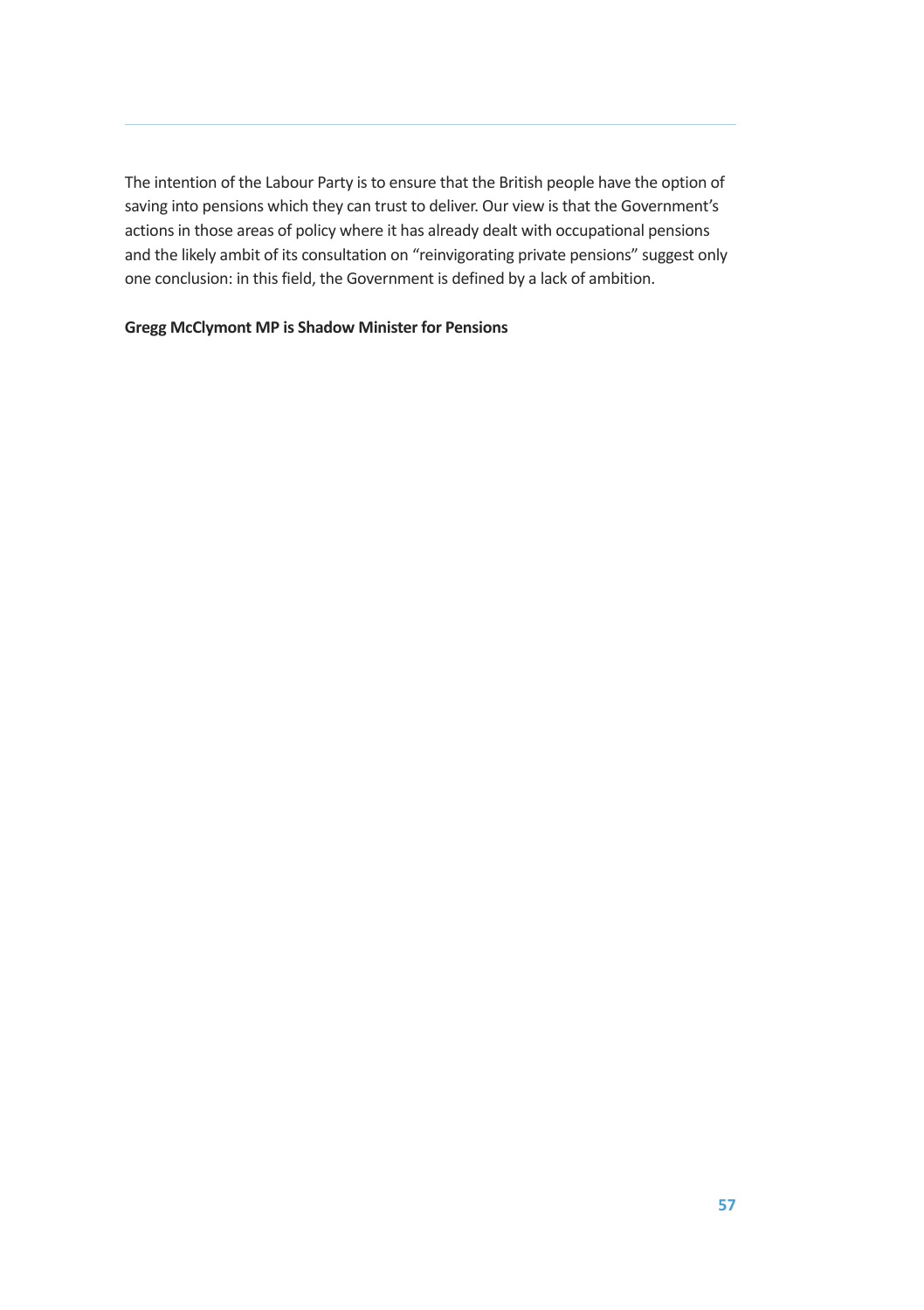# Defined Ambition – whose ambition? 08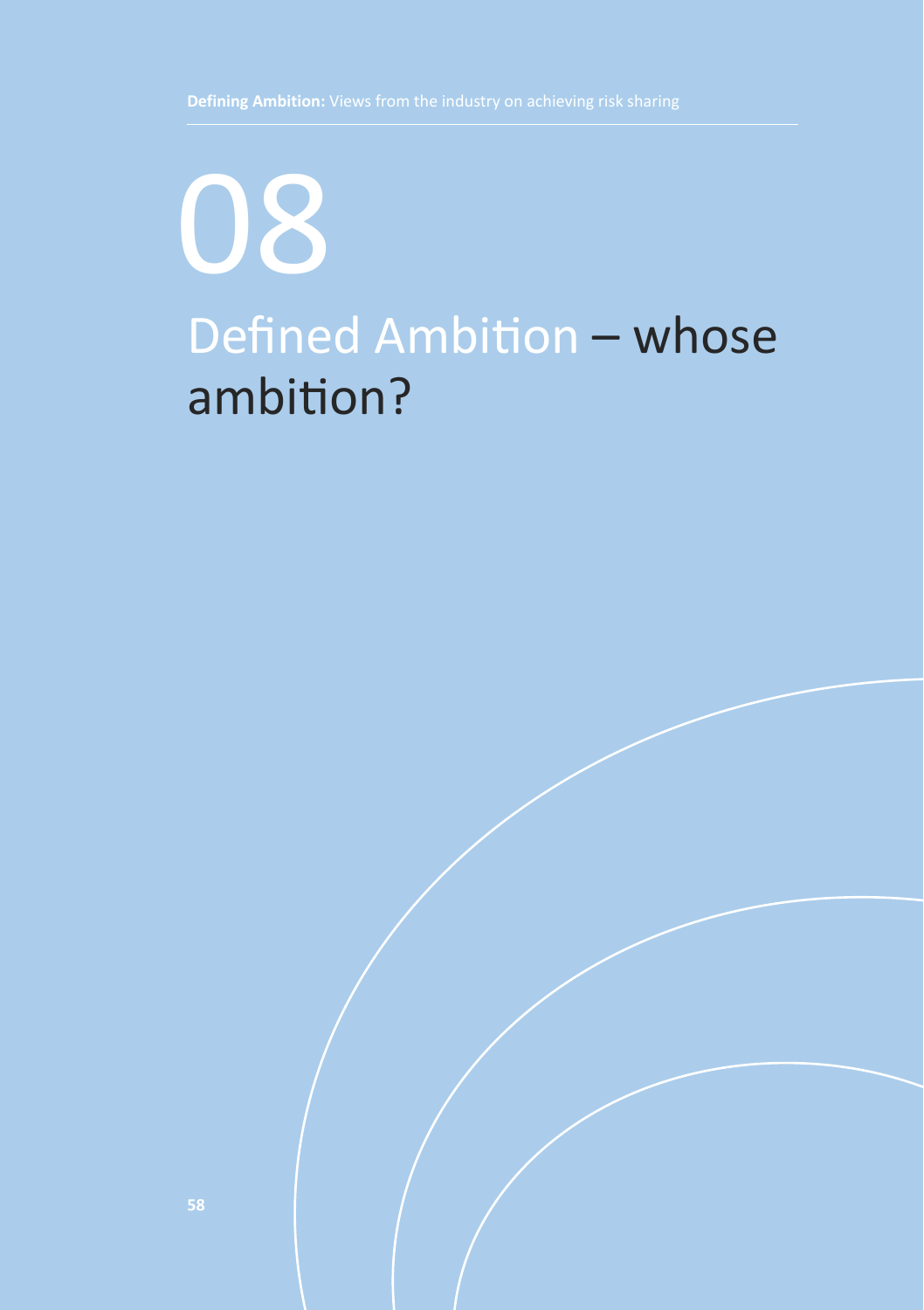## Defined Ambition – whose ambition?

### **Lars Rohde and Ole Beier Sørensen question what kind of real value can be attached to the idea of ambition in a pension system**

Old age security has long since become a basic building block in any modern welfare system. Likewise it has long since become a standard element in the battery of expectations held and shared by citizens towards society. Pension systems are the vehicles by which these expectations are catered for. Their effectiveness and reliability are extremely important to individuals as well as societies.

Pensions have become a key element of public debates in many countries in Europe and elsewhere. Against the backdrop of demographic change, increasing longevity, declining real retirement ages and weak incentives to work in old age etc. the sustainability of pension systems has been called into question. Many countries have launched major pension reforms with the view of securing long-term financial sustainability within their systems. In some cases the reform process has been extremely painful.

Some common denominators can be identified between nations in this process: retirement ages are increased or they will increase; the relative importance of savingsbased components is increased, thereby strengthening the role of deferred consumption at an individual level vis à vis intergenerational transfer at a national level; exit routes for early retirement are closed or they are made much less attractive; prolonged working lives are encouraged and incentivised.

Pension policies around the world are in a process of sobering up, but the fundamentals are still in place: pension systems will continue to be a cornerstone of modern welfare and they will continue to be the key providers of financial support in old age. On average pensioners will spend around one-third of their adult life in retirement, where the most long-lived retirement may be 30 or even 40+ years. Getting it right certainly matters.

#### **What exactly is it a pension system should do?**

With this in mind, it is worthwhile pausing for a second and reflecting upon the fundamentals – what exactly is it, that a pension should do? What characteristics should a well-designed pension system have?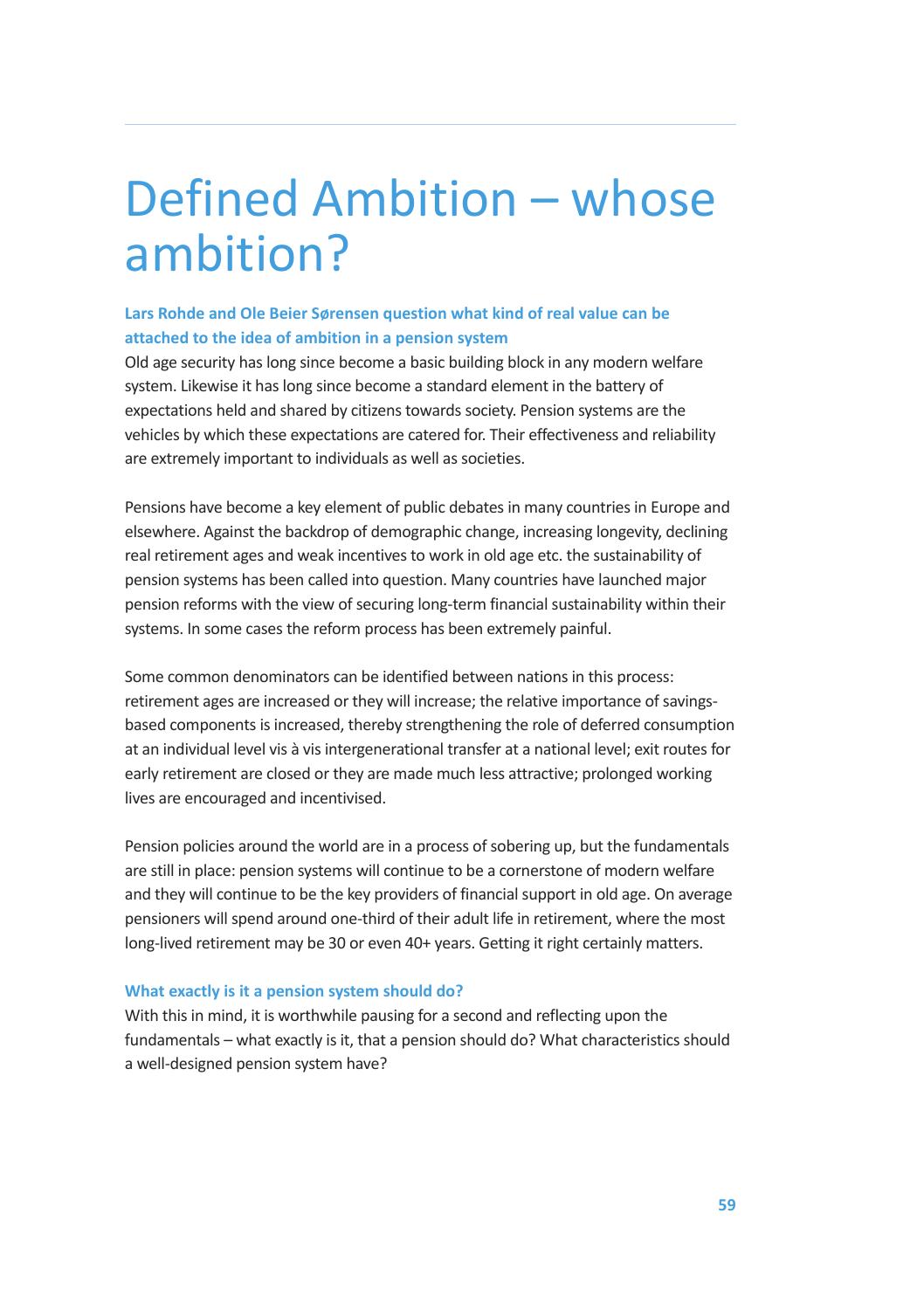Thinking about this you will be amazed by the complexity. This point was well reflected in the 11 criteria defined by the EU a few years back. The 11 criteria were organised under three main headings – adequacy, sustainability and adaptability. These headings encompass absolute poverty protection as well as relative income replacement, both financial and social sustainability, intergenerational equity, affordability, transparency, efficiency, labour market policies, social security coordination, work incentives, flexibility and adaptability.

A well-designed pension system is financially as well as socially sustainable, it presents a reasonable sharing of burdens between generations, it is dynamic and can be adapted to fit individual needs and it can adapt in response to changes in the society around it.

#### **Multi-pillarism**

The many different objectives of a modern pension system can hardly be met in a single uniform system. Rather they should be served by building a conglomerate or pyramid of sub-systems – a public basic system supplemented by workplace pensions and private individual pension schemes.

Without being prescriptive in the detail and as regards the format and design of subsystems, multi-pillarism has been marketed as the preferred approach to overall pension system design by the World Bank and others.

The benefits of multi-pillar approaches are obvious as they relieve public systems from otherwise massive and complex burdens, divide responsibilities between the state, labour markets and individuals, and allow for a tailored variability according to social groups.

Multi-pillarism serves the best interests of the individual by keeping the eggs in several different baskets, so to speak.

In order to serve the overall complexity of pension policy objectives successfully, the different subsystems need to be designed specifically to meet those objectives. Arguably, clarity as regards the definition of respective roles is an important feature of any successful pension system. Some of the allegedly strongest pension systems in the world – including pension systems in countries like the Netherlands, Sweden, Canada and Denmark – may illustrate that particular point.

If you buy into this line of thinking, a workplace pension cannot be understood as the pension per se but rather as just one element – albeit an important element – among others in the overall pension package.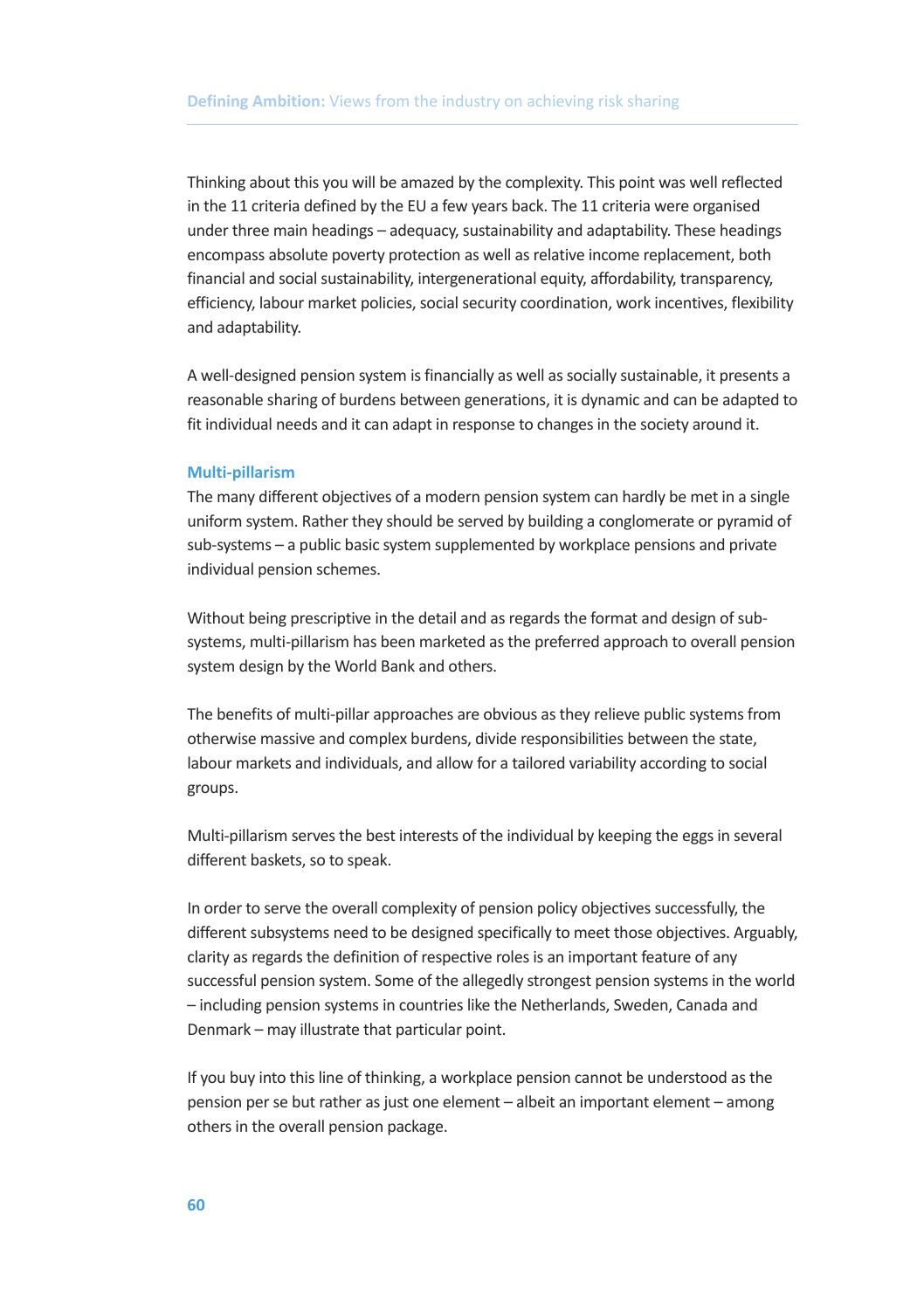### **Defined Ambition**

The theme of this monograph is that of Defined Ambition. What does it mean, and how could it work in practice?

The concept Defined Ambition was first coined as a new term in the Dutch pension debate a few years ago. The idea is to introduce a concept parallel to the classic concepts of defined benefit (DB) and defined contribution (DC).

The Dutch debate takes place in the context of long-lived, mature, and well-founded labour market pension schemes in the form of relatively generous DB schemes. These are being confronted – and challenged – with low interest rates, unstable financial markets, the challenges of fair value regulation, increasing longevity, the inability to increase pension contributions paid by employers, and roller-coaster-like solvency ratios.

The Dutch system is faced with serious challenges and it needs amending. The traditional design is simply deemed unsustainable.

However, the legacy around the Dutch pension system is extremely strong. The Dutch love their pension system and tampering with it does not come free of charge. Hence the new term seems to be paraphrasing an idea for parametric reform rather than proclaiming the introduction of a whole new set of principles and methods.

The idea is to escape the burden of hard commitments and promises and replace them with soft ones. Instead of telling people what financial resources they can look forward to as a minimum in old age, people are provided with an intentional promise. To put it crudely: "The ambition is to provide a pension of this size from a given age – but if things go wrong, you may be looking at something significantly different."

Most pension experts with some knowledge of the Dutch system and its legacy will probably agree that the debate around Defined Ambition has some resonance in this specific and very complex context, but taken outside the Dutch context, the concept – Defined Ambition – signifies an amazing paradox.

#### **The paradox**

By value, a pension is one of the biggest and most important financial transactions in the lifetime of an average citizen. People may – directly or indirectly – forego 15, 20 or even larger percentages of their current income in active years in order to shift some of their consumption into their retirement. It is rivaled only by home ownership.

The idea behind the concept of Defined Ambition is that the product delivered in return for this massive investment by individuals and households should be intentional rather than written in stone. Significant and very complex risks are shifted onto the individual. Imagine the same principles implemented into other industries – computers, utensils or automobiles, or other consumer goods?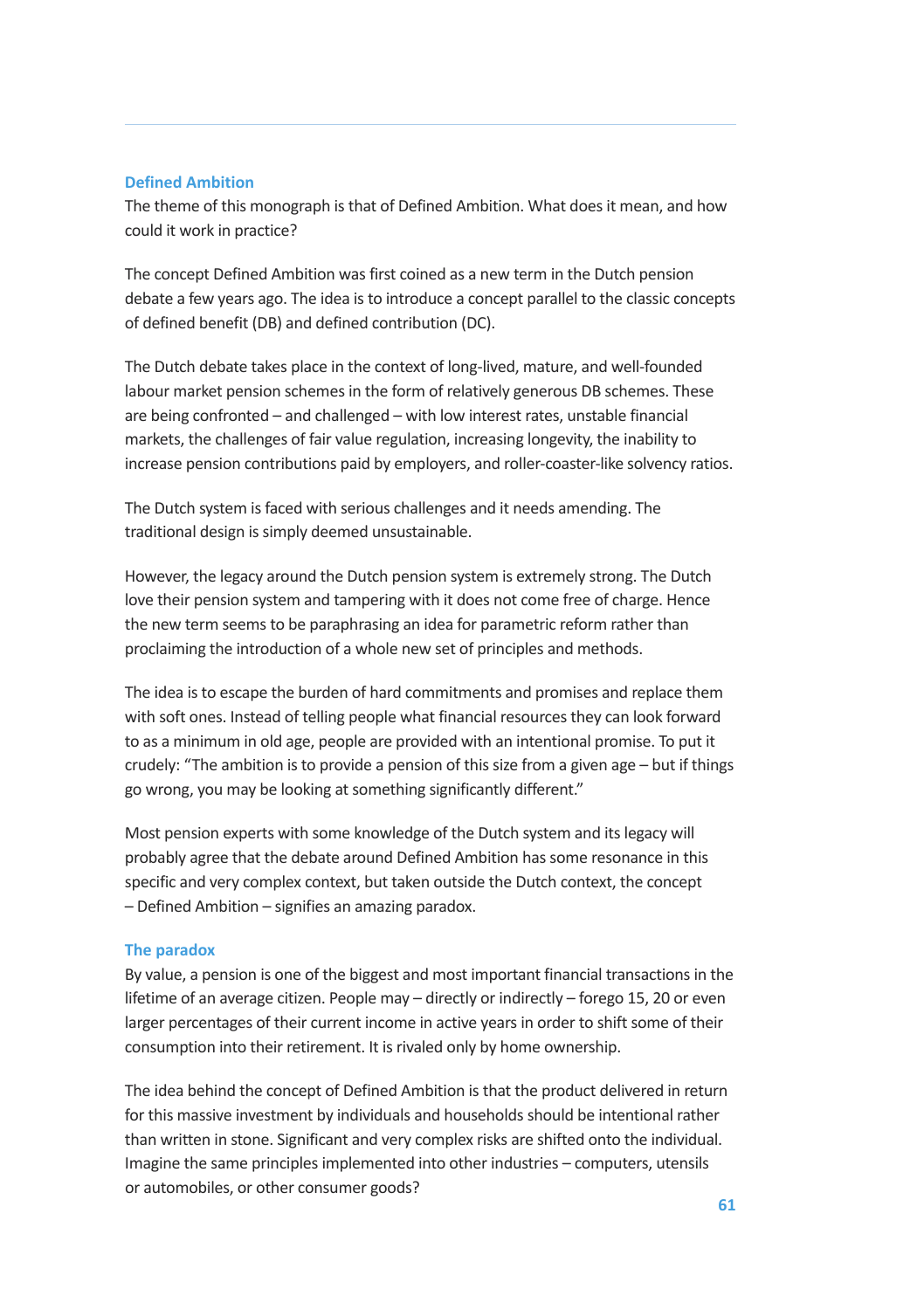"When you buy this car the ambition is that it will drive – if it does not, we will assure you that we are sorry for your inconvenience." Would a producer presenting such a proposal survive in the marketplace? Would consumers accept such a proposal? Probably not. Then why should they, when it comes to the much bigger and much more far-reaching investment in their old age security?

Is Defined Ambition really the best answer that can be offered to the question of how pension design best serves the interests of individuals and society?

We think not, especially not when the discussion is taken out of the specific and very mature Dutch context and transplanted into a UK context where the design exercise related to workplace pensions is not tied closely to a similar legacy.

#### **Whose ambition?**

Defined Ambition? Whose ambition are we talking about? That of the individual, that of pension providers, or are we focusing on the broader political interests of government and state? And are these interests aligned? And if they are not, who needs to move?

The ambition – or rather expectation – of the individual is to have a predictable, affordable, cost-efficient, secure and adequate pension for as long as he or she lives. The key values are those of adequacy, reliability, predictability and security.

The expectation towards government and the pensions industry is to provide systems that can deliver on these ambitions. The expectations of individuals are actually well aligned with the overall interests of government. If pension systems default on the key values, the pressure on targeted social assistance benefits will increase and the intergenerational gap may widen.

Workplace pensions supplement and top up public pensions – they do not replace them. If designed carefully and managed successfully they link aggregate pension income and previous work income and produce a sufficient pension and a reasonable replacement rate.

They even do that with a clear view to a reasonable distribution of purchasing power over the entire pension age – a sensible pension system does not allow over-spending as a young retiree at the expense of the individual's well-being as an old retiree. Fulfilling this role effectively does not require very complex products or expensive free choice options – we are simply not that different – but it does require a strong element of lifelong annuities and it does require some sort of guarantee.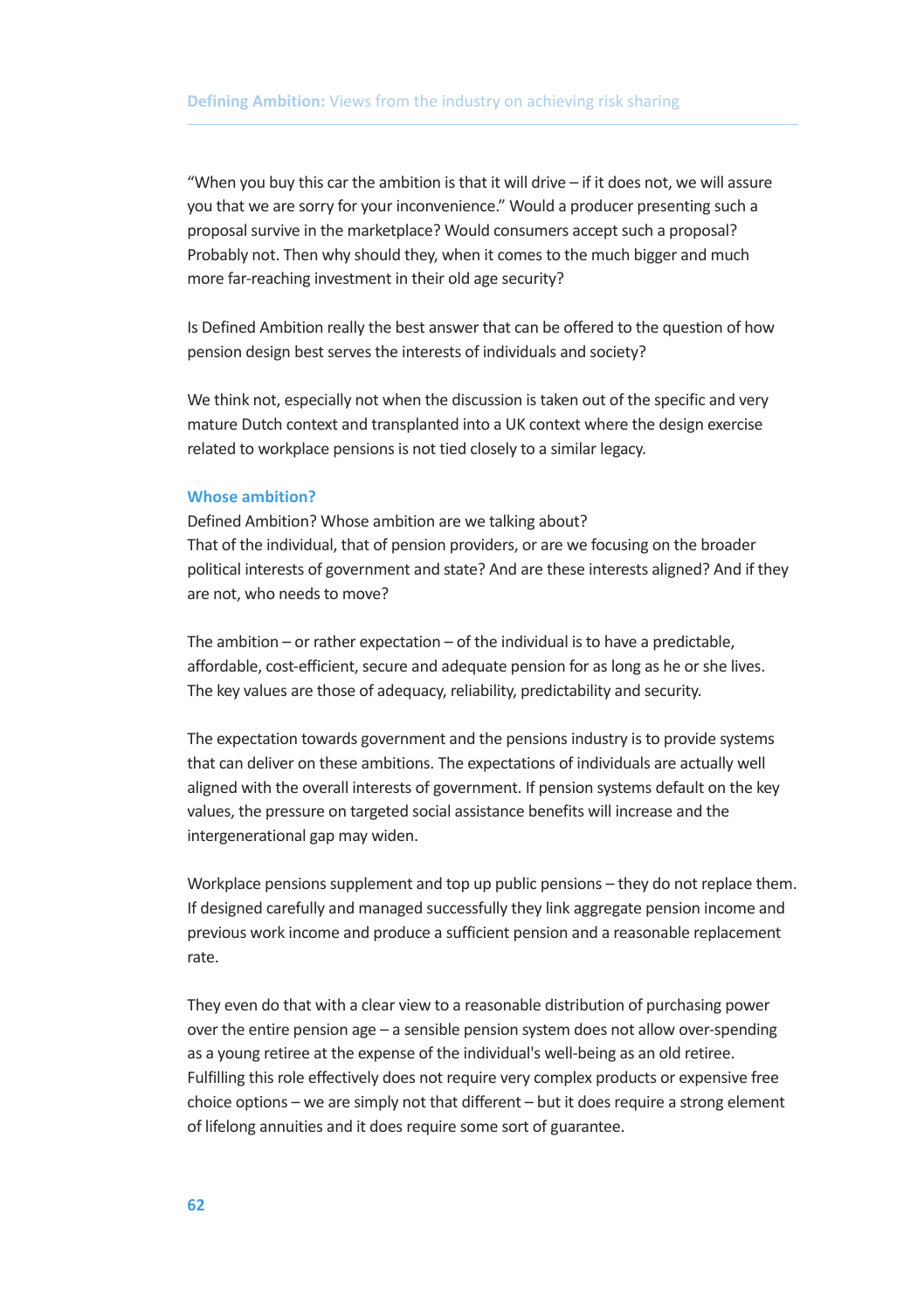The equation cannot be solved without taking account of its context. It is indeed defined by the interplay of public and private pensions and the strength of redistributive features of public welfare. The greater the emphasis on private pensions, the greater the need for guarantees and other protective measures – and vice versa.

Put the needs of individuals first and make the fundamental ambition of the individual the starting point.

#### **Some sort of guarantees are needed**

The pension debate is often structured along a dichotomy contrasting DB (employer sponsored final pay pensions) and DC (personal account savings plans turned into an annuity or other decumulation vehicles at retirement), often construed as a confrontation of social needs and market realities.

However, the idea that it is simply a dichotomy is false. This completely omits the much more interesting and highly relevant array of hybrid forms in between the two. It is possible to create a workplace pension that emulates many of the most cherished features of DB schemes, providing predictable, secure, guaranteed benefits. This can be done without taking on the downsides of strained solvency and risks being passed onto employers or other sponsors of last resort.

It is possible to mould such features into a DC-based fully funded model where rights are accrued by the individual based on his or her contribution payment and the returns yielded. It can be done without buying into simple savings account models with poor risk management, insecure results and expensive and opaque annuitisation at age. Such schemes have dominated the pensions industry in Denmark and Sweden for decades.

#### **The Danish experience – challenge and renewal**

Historically the standard practice was to translate incoming contributions into guaranteed pension promises – with-profits deferred annuities – based on a fixed guaranteed minimum interest rate.

During the 90's this practice turned out to be unsustainable against the backdrop of declining and low interest rates, increasingly volatile markets, tighter product regulation and much tighter solvency regulation. The maximum allowed guaranteed interest rate was lowered gradually during the 90's.

A further strain was put on the pensions industry in 2003 with the introduction of fair value accounting principles, an absolute solvency at all times requirement, and traffic light stress testing. Fair valuation changed the foundations of the insurance industry and turned pension management upside down.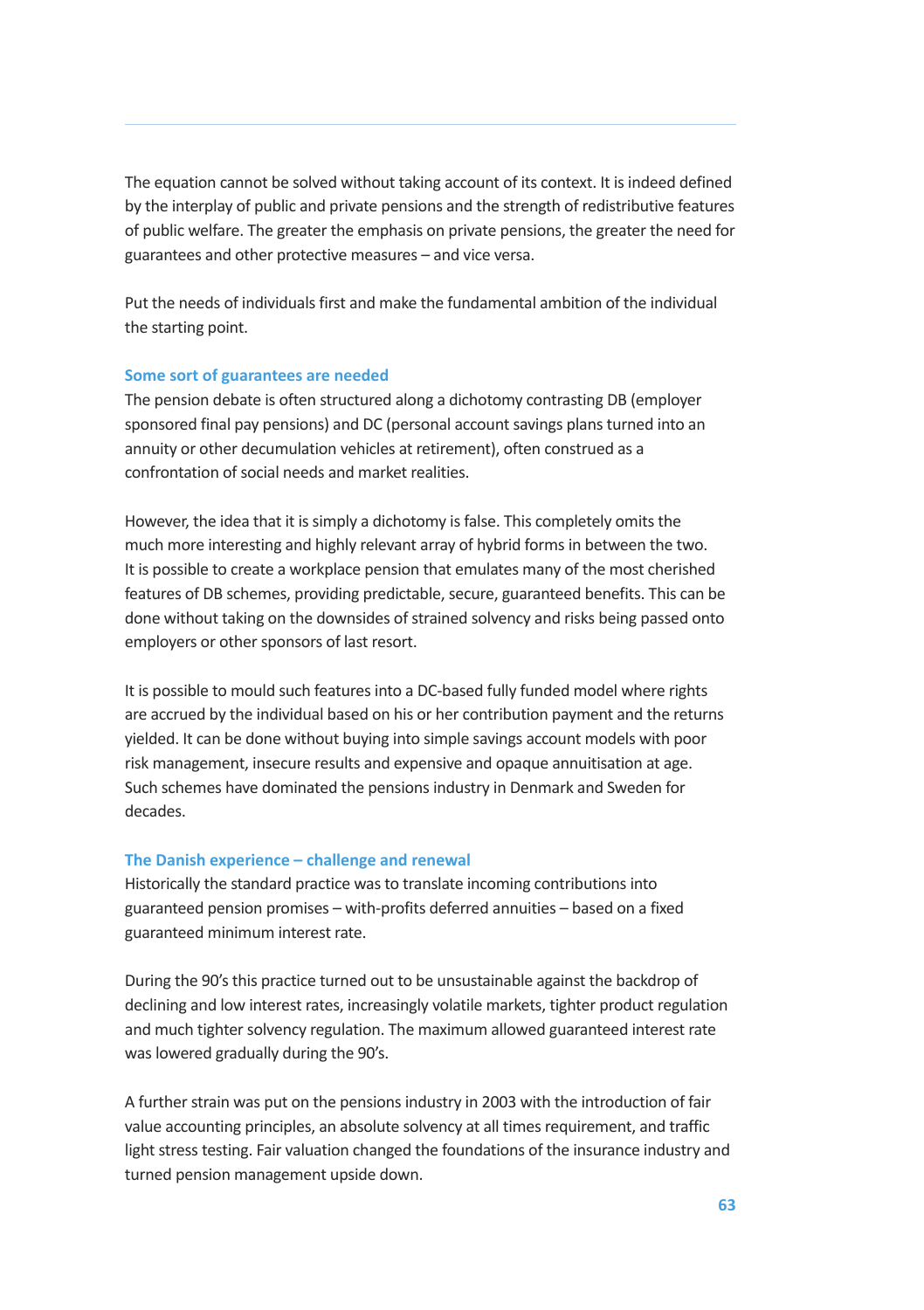The traditional focus on asset allocation was shifted for a new focus on risk allocation. The predicament was obvious and the search for a replacement for the models of the past was indeed a pressing challenge. Skipping the details and the multitude of variation, the process has given birth to two different strategies.

Many pension providers have chosen to either lower their guarantees or to replace hard guarantees with soft promises – intentions or defined ambitions, if you will. The model is not completely unlike the Dutch idea of defined ambition and it certainly shifts risks onto the individual and makes the pension outcome much less predictable.

The other strategy was developed by ATP and seeks to rethink the concept of pension guarantees in light of the new regime. The business model links guarantees to the realities of the marketplace by hedging liabilities in full and by offering guarantees based on the actual hedgable interest rate.

In the context of pension design a particular strong point of this latter model is that it links investments and pensions, it provides a very attractive pension deal to the individual and it caters to the important values of reliability, predictability and security. It provides a clear answer to the ambition, the needs and the aspirations of the individual.

The ATP model may not be a blueprint for a plug and play solution to be adopted by others just like that, but it does prove a very important point: providing a very attractive guaranteed pension deal is indeed possible – even in the present financial regime.

#### **The defined ambition of the pension industry**

So, on the one hand, the idea that guarantees cannot be met in the marketplace is a fallacy. On the other, a pension system without guarantees is not really a pension system. It cannot provide the sound everyday economic basis for the livelihoods of senior citizens. Nor can it provide a rational framework for financial planning for middle-aged and older workers.

Guarantees in one form or another are needed and they should be a key element in the DNA of a modern pension system. Previous models may prove unsustainable or obsolete, but rather than discarding the idea of guarantees and defaulting on key expectations, innovation is needed in order to design efficient guaranteed systems better adapted to the realities of markets and regulation.

For the insurance industry such an endeavor would signify a highly relevant and well defined ambition.

**Lars Rohde is CEO and Ole Beier Sørensen is Chief of Research & Strategy at ATP**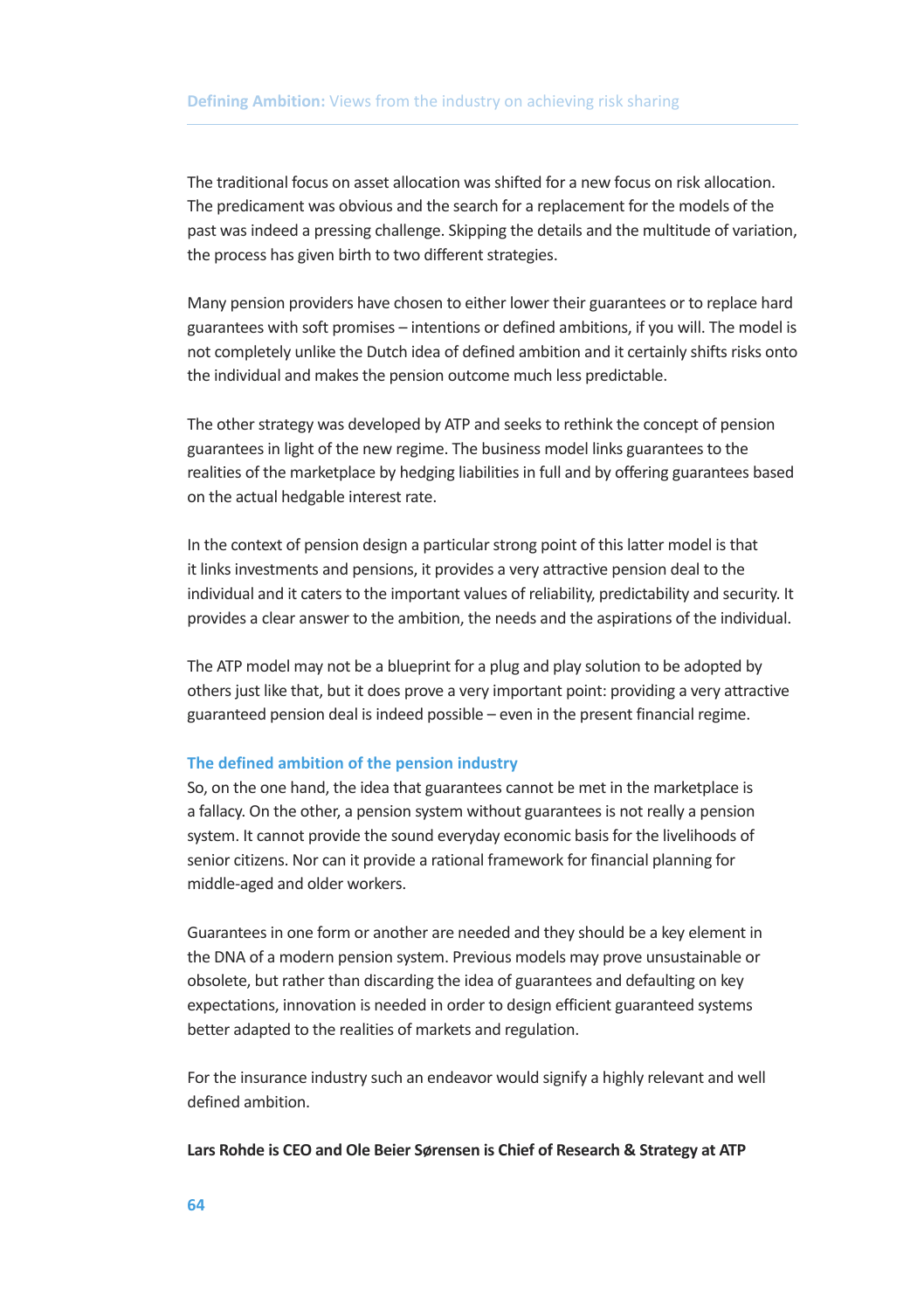Actively sharing risk – the key benefits of risk sharing and the challenges of getting there 09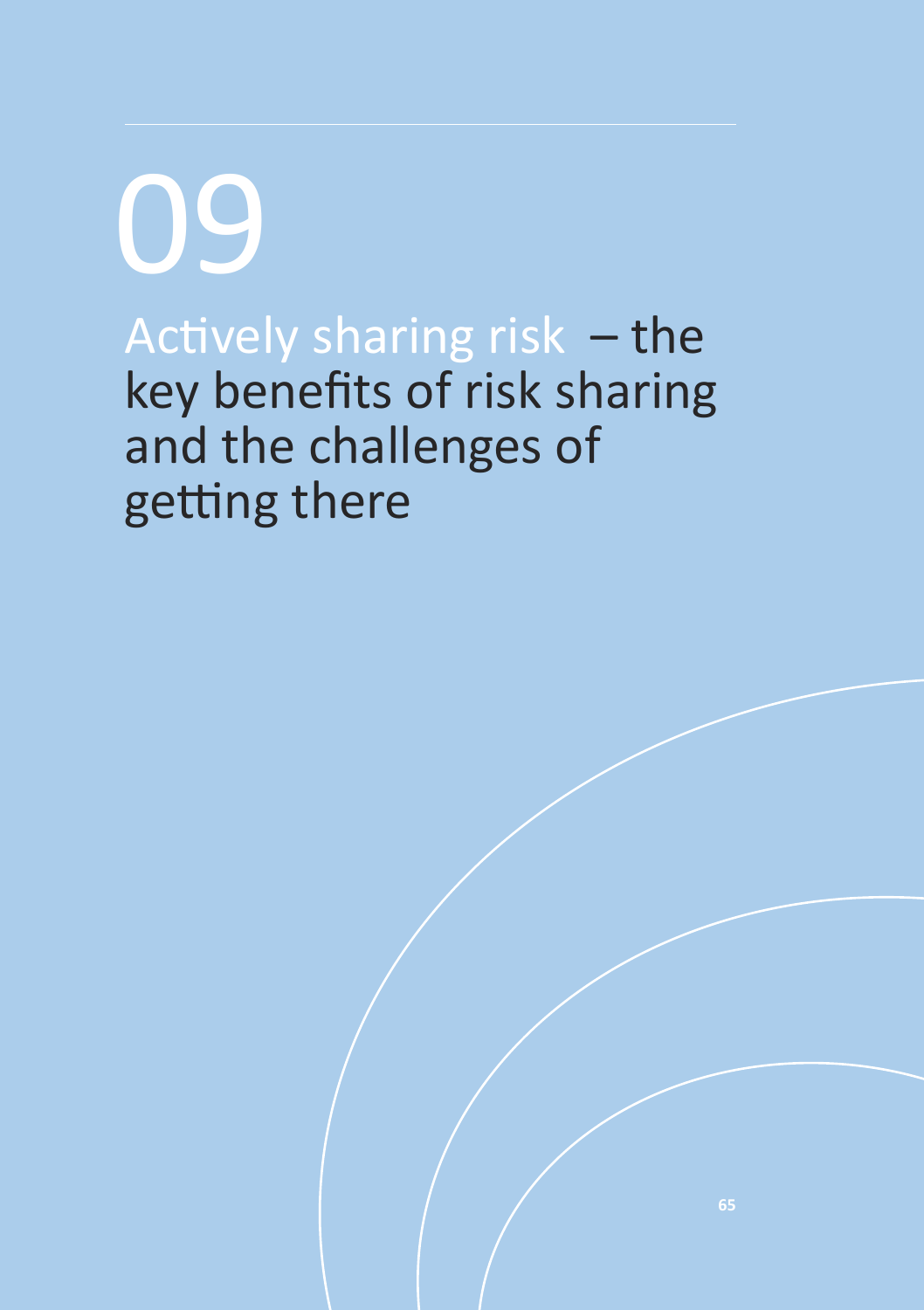# Actively sharing risk – the key benefits of risk sharing and the challenges of getting there

**WM Morrisons share the challenges they encountered while successfully introducing a new approach to retirement savings among their workforce**

Morrisons is the UK's fourth largest food retailer with over 475 stores and our business is mainly food and grocery – centred on the customer's weekly shop.

Uniquely, our vertically integrated business means we source and process most of the fresh food that we sell through our own manufacturing facilities, giving us close control over provenance and quality. Every week, 11.5 million customers pass through our doors and more than 131,000 colleagues across the business work hard each day to deliver great service to them.

Morrisons is proud to be able to demonstrate savings for our customers every day; and in return it's important we deliver a great deal for our colleagues too.

As an employer, the Morrisons philosophy is one of a partnership with its colleagues for life. Our focus is on growing our people, developing them from shop floor to the top floor of our business, helping them to perform at their best and supporting them throughout their career with us. From the day they join, to the moment they leave, we aim to look after our colleagues; something we believe helps them to do the best for our customers.

#### **People and pensions**

When the Government announced auto-enrolment legislation as part of the biggest set of pension reforms for over a generation, we looked at what could have been seen as a compliance exercise and instead saw an opportunity. We believe in building life-long partnerships with our people, and with around 600 people achieving 25 years' service with us every year, we wanted to use auto-enrolment to make sure we looked after our committed colleagues beyond life at Morrisons.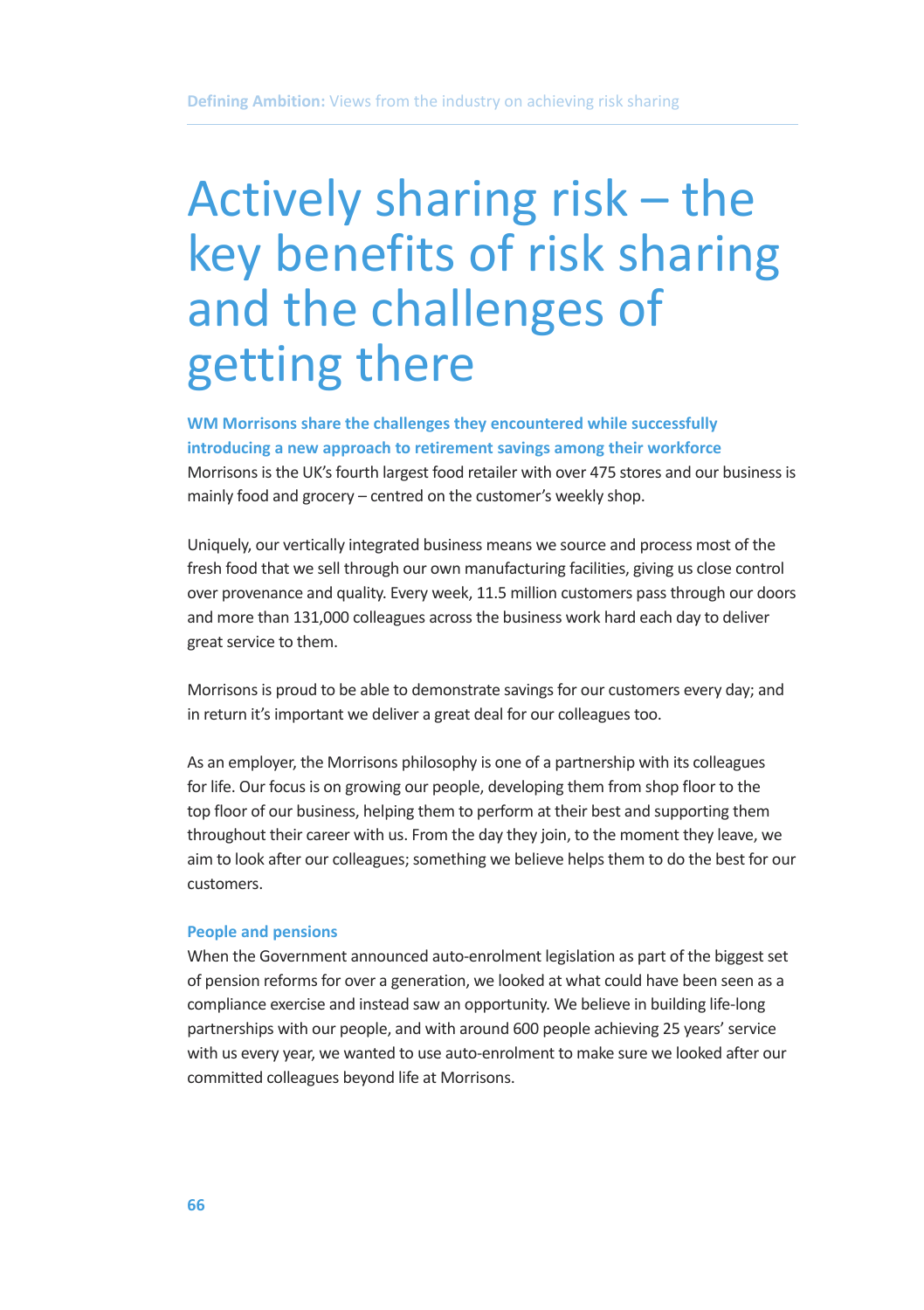Pension reform legislation was an opportunity for us to reconsider the role of our pension scheme in our people proposition. We have a big focus on skills development and a wide range of HR initiatives to support our colleagues and their families with industry-leading policies including maternity and paternity. Our pension has always been a feature of our reward culture. Morrisons replaced our defined benefit (DB) pension scheme with a Stakeholder Scheme in 2002, and whilst contributions to the Stakeholder Scheme are competitive the level of participation in the scheme is disappointing.

As a major employer the demographics of our workforce reflect the country as a whole. The diverse nature of our colleague base means that auto-enrolment represented a real challenge for Morrisons. Many of our colleagues work variable hours, part time, some are salaried, some paid hourly, many receive a large proportion of their wage as variable pay, while our colleagues represent the diverse nature of the communities in which our sites are based – and English for some, is not their first language.

In addition, Morrisons faces a similar challenge to the one the UK faces more generally. People are living longer and longer and the workforce is also getting older. We fully support flexible working practices and have thousands of colleagues who are beyond their state pension age, and we expect this trend to continue; however we also want to support colleagues in being able to afford to stop working and have a dignified retirement without needing to extend their working lives purely for financial reasons. In order to achieve this it is important that our colleagues are saving adequately for retirement.

There is widespread recognition that a major drawback of defined contribution (DC) pensions is that members need a reasonable degree of financial awareness in order to accept the fluctuations of long-term investment strategies, or make investment decisions themselves. This is exacerbated by widespread lack of trust in financial markets and institutions. These sentiments are echoed by our own colleagues and are contributing factors in our current levels of pension participation.

Auto-enrolment into workplace pension schemes is an important step in increasing pension participation, however if the root causes of low engagement are not addressed we fear high levels of opt-outs and a risk that auto-enrolment would not ultimately be as successful at Morrisons as it could be.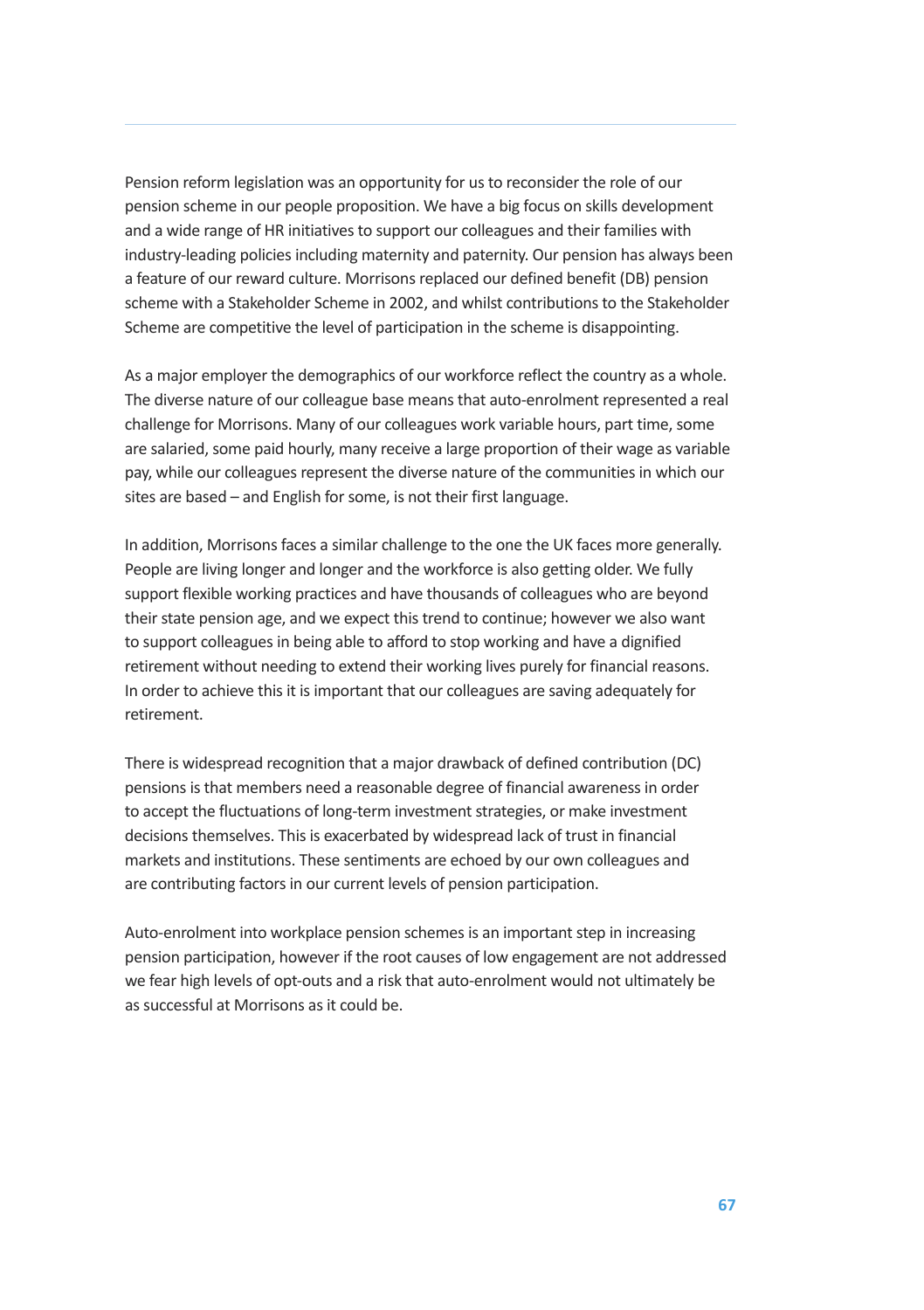#### **Key risks**

We considered all of the major pension design options available in the UK and how these would impact on colleague engagement and participation. A key differentiator between scheme designs is the division of risk between employer and employee. There are two primary risks in relation to pension schemes. The first is the pre-retirement investment risk. Pensions are long-term saving schemes and need some exposure to growth investments, such as equities, in order to achieve meaningful returns above inflation. However, such investments are volatile and this leads to significant swings in value on the approach to – and more damagingly at the point of – retirement. The second risk is in relation to the conversion of the accrued retirement fund into a sustainable income in retirement. This is impacted by life expectancy in retirement and the yield available from income-producing investments.

In a traditional DB scheme both risks are borne by the scheme (and therefore the employer), whereas in a DC scheme both risks are borne entirely by the member. We learned that, like much of the UK, our colleagues do not generally feel comfortable making investment decisions and are concerned about pre-retirement investment risk – particularly the fear of investment loss.

When reviewing potential scheme design options we explored the practicalities of sharing the risk with employees in order to address these concerns. We concluded that the company was well placed to take responsibility for investment outcomes before our colleagues reached retirement age, although it was impractical to revert fully to a traditional DB model. Therefore a risk-sharing approach whereby Morrisons takes the pre-retirement risk and colleagues take the post-retirement risk was attractive. We therefore concluded that a cash balance scheme was the best overall fit for what we wanted to achieve for our colleagues. There were many reasons why cash balance is an optimum fit for us, however the key benefits of this approach are:

- For colleagues the scheme gives a predictable outcome at retirement, therefore the member is shielded from investment fluctuation and decision-making. This makes the scheme much more straightforward for members to understand and less financially daunting than the current Stakeholder scheme. The predictable retirement pot facilitates clear communication of the core benefits of the scheme and provides a strong foundation for employees to build on.
- For Morrisons, a cash balance solution provides an attractive pension proposition which delivers consistent retirement outcomes and demonstrates our commitment to long-term partnerships with our colleagues by taking the pre-retirement investment risk on the colleague's behalf. Supporting colleagues through every step of their career with us in a partnership is very much aligned to our wider cultural objectives.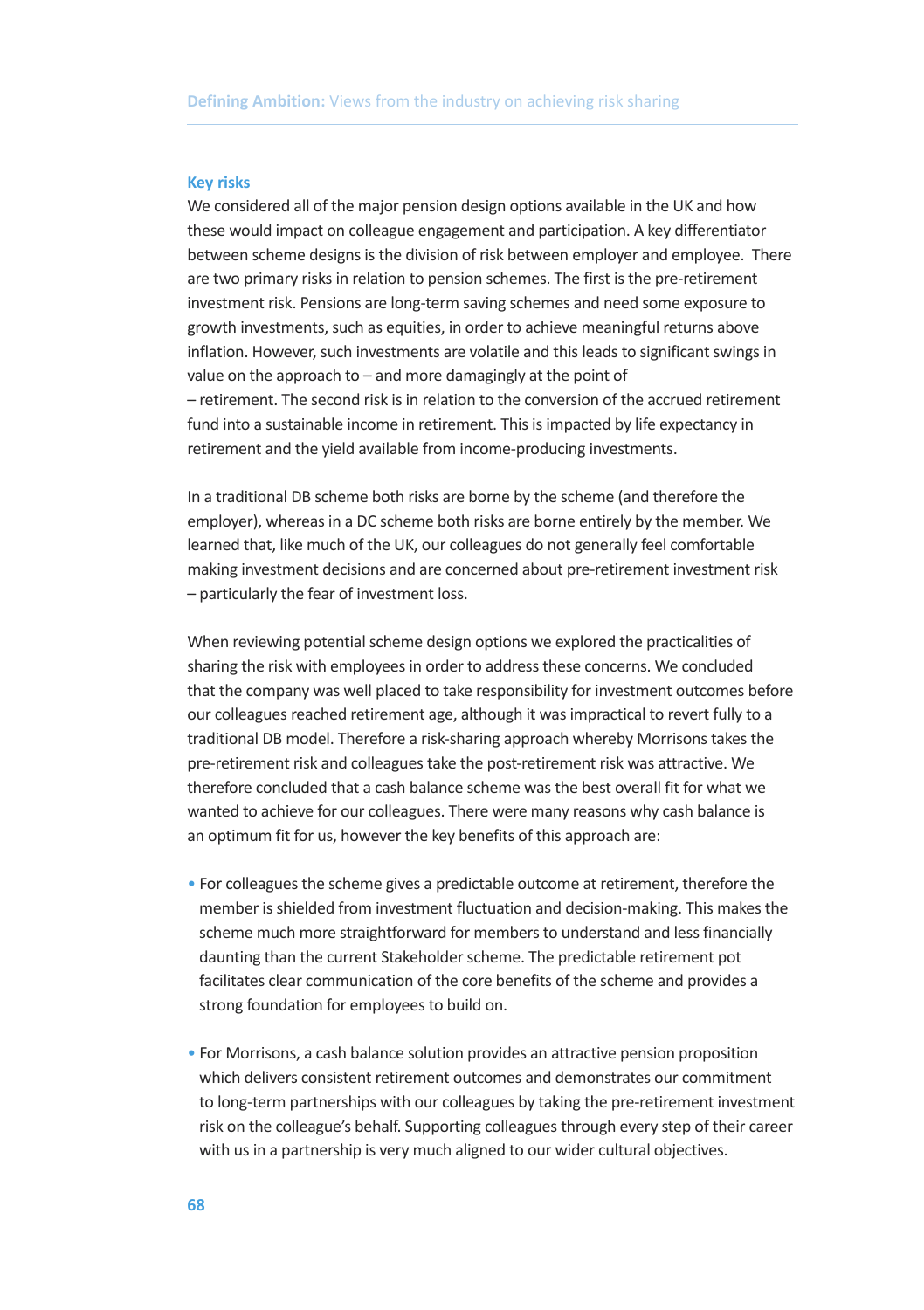### **The virtues of a cash balance scheme**

For years, the trend amongst UK employers has been to replace DB schemes with DC schemes in order to reduce the burden of financial risk.

DB schemes have also been subject to increased regulatory burden. Therefore whilst the introduction of a cash balance scheme is a great fit for our culture it is completely contrary to the direction of travel of UK private sector employers and therefore not a decision that was taken lightly by the business.

The cash balance option was not a widely known pension design internally here at Morrisons, however after initial exploration there was widespread acknowledgment by senior management that a cash balance scheme would be an excellent solution for our colleagues, tempered by a natural wariness in relation to the underlying financial risks that lie with any form of DB scheme.

We undertook a systematic review of the nature and size of financial risk inherent with a cash balance design with regular input and feedback from the management board, chairman and non-executive directors, with constant cross-reference to other design options.

Morrisons has extensive experience of DB schemes and the financial and regulatory commitments that these entail. Unlike a traditional DB scheme, a cash balance scheme is not exposed to member longevity after retirement or the financial risks of generating an indexed income in retirement. Instead the commitment is to provide a known capital fund value at normal retirement age.

Ultimately the business was confident in managing the financial and regulatory commitments and it was therefore concluded that the positive features of the cash balance scheme for both the business and our colleagues outweighed other factors.

#### **Getting the message across**

Launching a new pension scheme and going through an auto-enrolment process we felt was a step too far for many of our colleagues without spending some significant time and energy in helping them understand their finances more generally. We felt this was critical before we tackled the general nervousness and lack of understanding around pensions.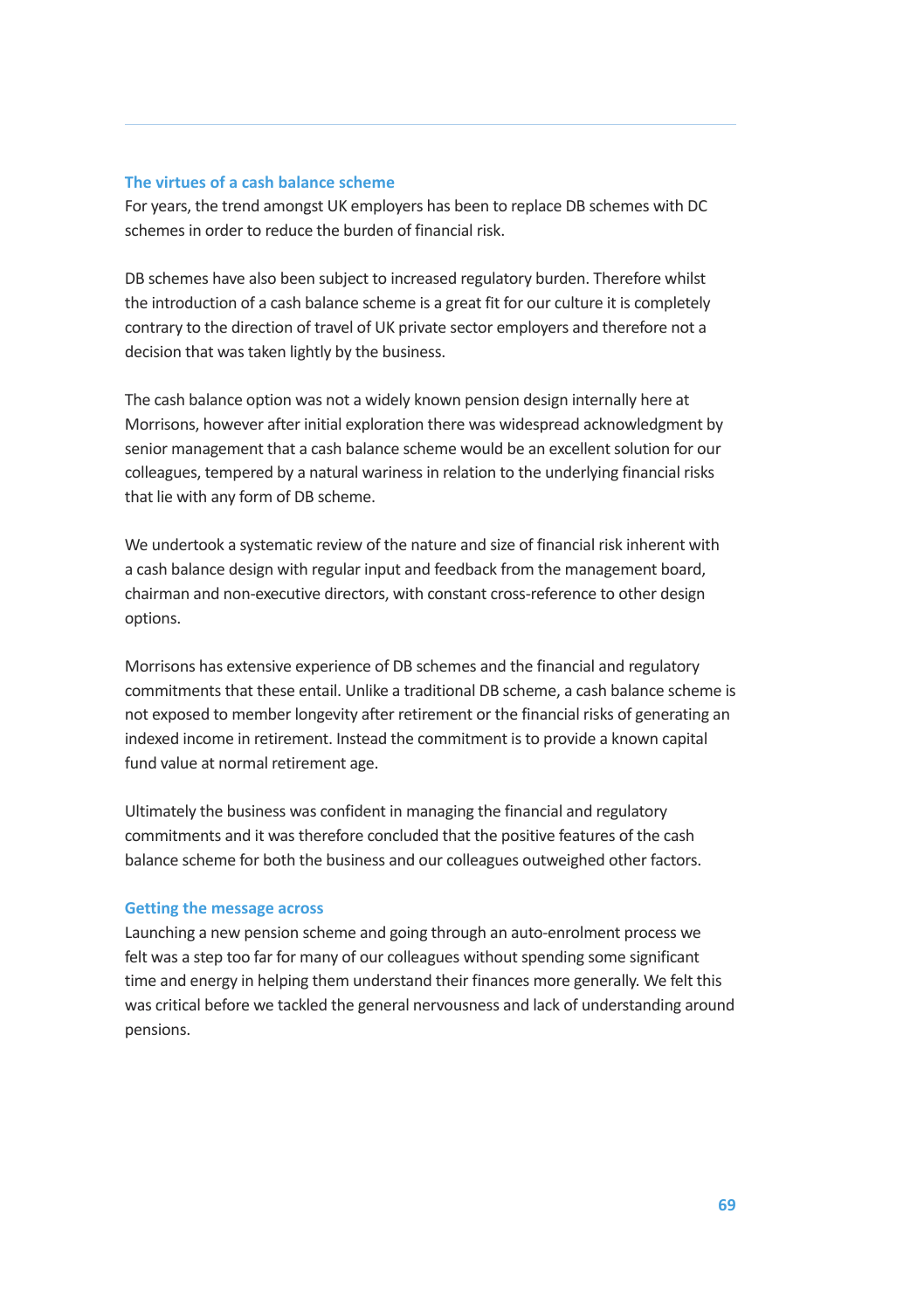Our research told us colleagues did not understand why saving for retirement was important: many felt, given the economic climate, having enough money for today was their main focus, without worrying about saving for the future. Others heard the word 'pensions' and given recent media headlines, public sector strikes and suchlike, simply didn't trust any changes associated with existing scheme arrangements to be positive. While these views represented a significant challenge, auto-enrolment, an aging demographic and low pension participation rates meant our strategy to engage with our colleagues required significant investment.

In March this year we developed and launched an engaging colleague financial education programme called Save Your Dough. This is a three-year programme and it represents a long-term investment by Morrisons designed to help colleagues understand their finances, why it's important to save, and importantly, how they can do this by making small changes in their lives.

To keep it engaging and relevant, we teamed up with independent financial expert Alvin Hall, who's been working with us on our financial education programme. Our research told us that when it comes to pensions and other finance-related matters, colleagues don't feel comfortable talking to their line managers through fear of feeling inadequate, so we established Save Your Dough champions in each of our sites and stores nationwide.

Our champions received special training, support materials and also dialled into regular conference calls hosted by Alvin and our HR Director so they felt included as an integral part of the process and could act as a friendly and knowledgeable local point of contact for their teams, without stepping into financial advisor territory.

We've developed a comprehensive mix of information, self-help tools, and real-life case studies. For the case studies, we ran a competition to select three brave colleagues with financial challenges to undergo money makeovers with Alvin. After submitting their detailed finances, these underwent a rigorous review from Alvin before an action plan was put in place for them to follow. We have shared their experience and progress with all Morrisons colleagues via some short films and follow-up video diaries. We've also experimented with Aurasma – a first for Morrisons – for colleagues to watch videos directly on their smart phones.

A series of mini booklets have also proved popular in helping colleagues become more financially savvy. Alvin's 52 top life-changing money-saving tips was so well received by our colleagues we undertook two print runs as colleagues took to sharing it with their families and friends.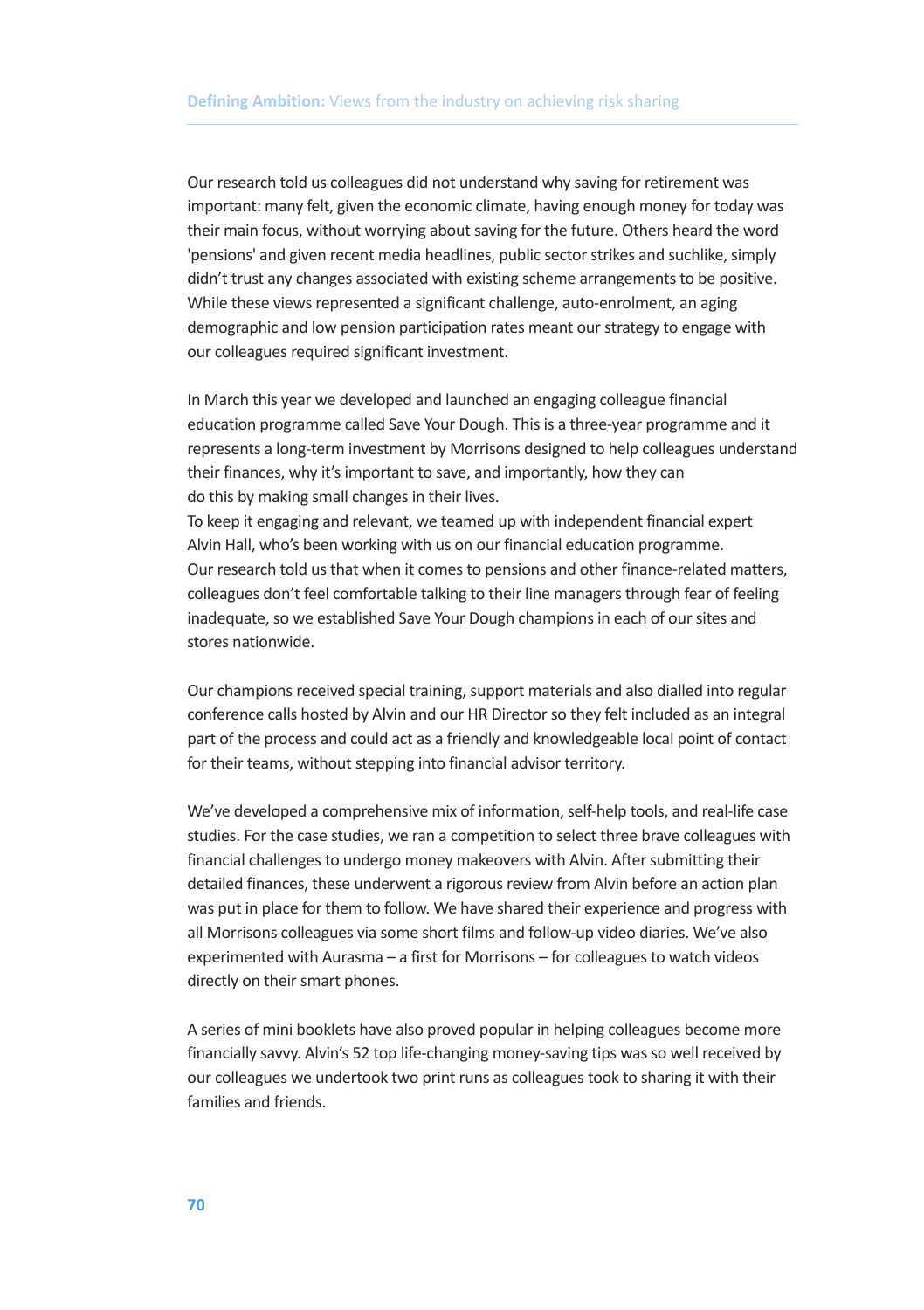In response, we ran a 'four weeks for free' competition whereby colleagues could share their own top money-saving tip and be in with a chance of winning their four-weekly pay packet on top of their usual salary. This was a two-way engagement hook to encourage colleagues to think about their finances in a fun and creative way, while also representing an opportunity for winners to choose to kickstart or boost their retirement fund with their winnings. Colleague tips, as well as those from Alvin, were then shared via a specially-established twitter account – @saveyourdough.

## **Bonding with Alvin**

Save Your Dough and Alvin have been regular features in all our internal communication channels and we've also developed a dedicated website ensuring colleagues can access all the information and money-saving toolkits at home with family members – an environment where we believe most financial decisions are made. Alvin's payday podcasts – an audio and visual podcast – were made available for colleagues to hear directly from the independent financial expert on a variety of money-related topics. Very deliberately, the first six months of the Save Your Dough programme focused on money-saving and finances generally, with Alvin working hard to establish a trusted bond with 131,000 colleagues and their extended network, before touching on the subject of pensions or retirement planning. A monthly survey of 15,000 colleagues carried out in August will establish to what degree Save Your Dough has helped improve their financial awareness and decision-making. Anecdotal feedback through our champions network, however, is high.

Having done so and established rapport between Alvin and our colleague base, we developed 'Alvin's little book of retirement planning' and a special podcast on saving for retirement for all colleagues six weeks ahead of the new pension scheme launching. Having focused heavily on the financial education programme, the two other strands of the communication strategy should not be underestimated in their complexity and importance.

Firstly there was a 90-day consultation programme for members of our current pension arrangement, plus those with eligibility to join. In addition to the sheer complexity of helping colleagues understand the different pension arrangements and what this meant for them personally, the key challenge was the number of different communications required for colleagues with different circumstances – we identified 14 variations on the consultation letters alone. It involved a lot of hard work, large spreadsheets, and no small number of process flow maps explaining how auto-enrolment works and what it means for each individual colleague.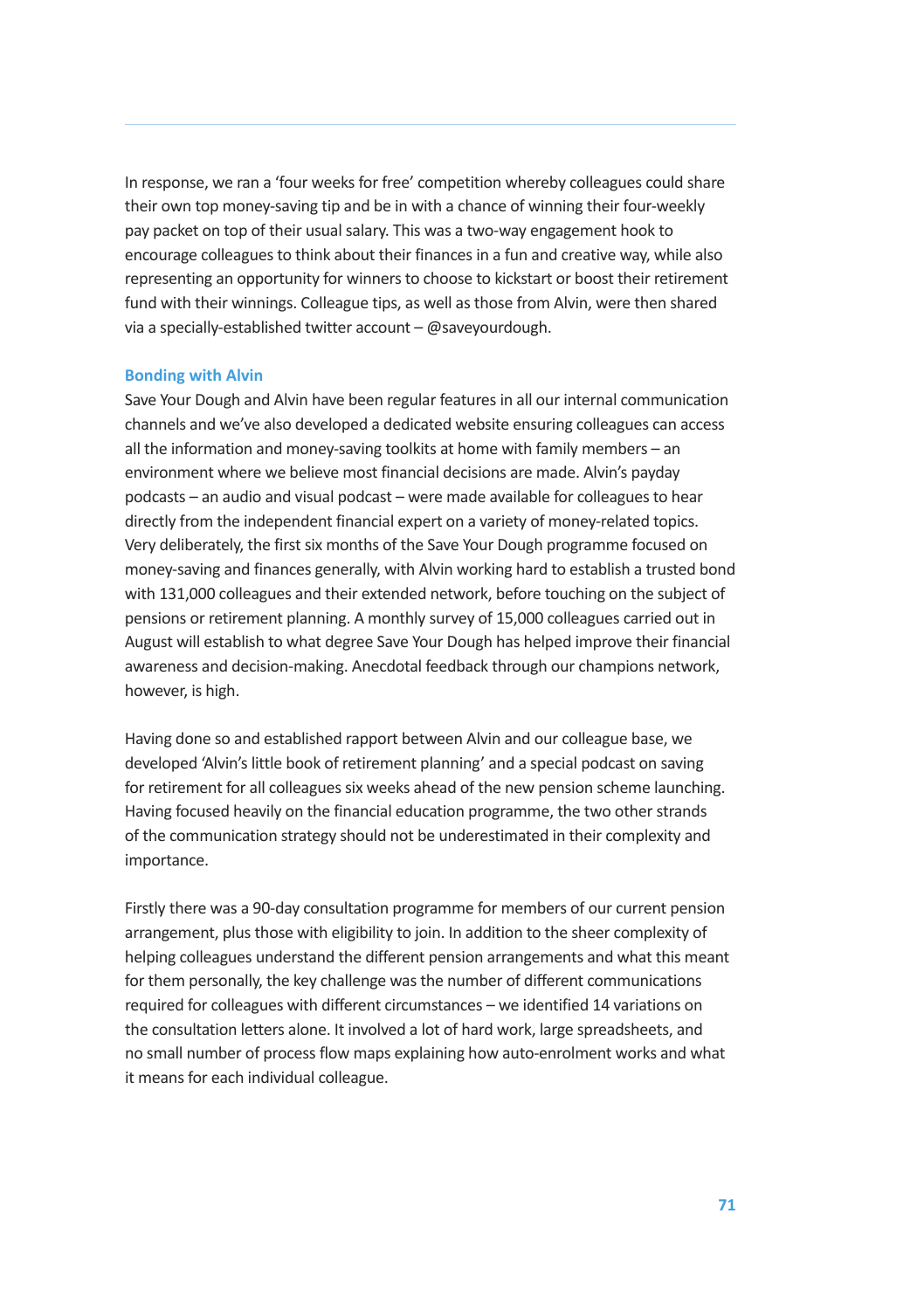The final strand has been the communications for the launch of the new pension scheme – called Morrisons Retirement Saver Plan. This went live on 24th September 2012. Colleagues have been given access to a special Retirement Saver website which includes modellers for colleagues to 'try before they buy' and podcasts on what joining could mean. Joining the scheme, managing a colleague's account and personal details or leaving the scheme will all be done via the website in the majority of cases.

Existing colleagues meeting earnings and age criteria on 1st October 2012 will have until 2017 to join the Retirement Saver voluntarily. This will enable them to become as financially savvy as possible through the Save Your Dough programme ahead of autoenrolment in five years' time. That said we anticipate interest in the scheme in the first year of launch to exceed current pension participation levels.

New colleagues meanwhile, plus those colleagues tipping into the earnings and age threshold set by the Government after 1st October 2012, will be subject to autoenrolment and we are using numerous communication methods to ensure they understand what this means for them.

Our main union USDAW has been involved in and is fully supportive of our approach and delivery. While it is too early to ascertain levels of success both in terms of scheme takeup or auto-enrolled colleagues choosing to stay in the Retirement Saver, we're confident we've invested heavily and done all we can to help our colleagues save for their future with a degree of certainty and financial acumen.

**Wendy Taylor, HR Director at Morrisons.**